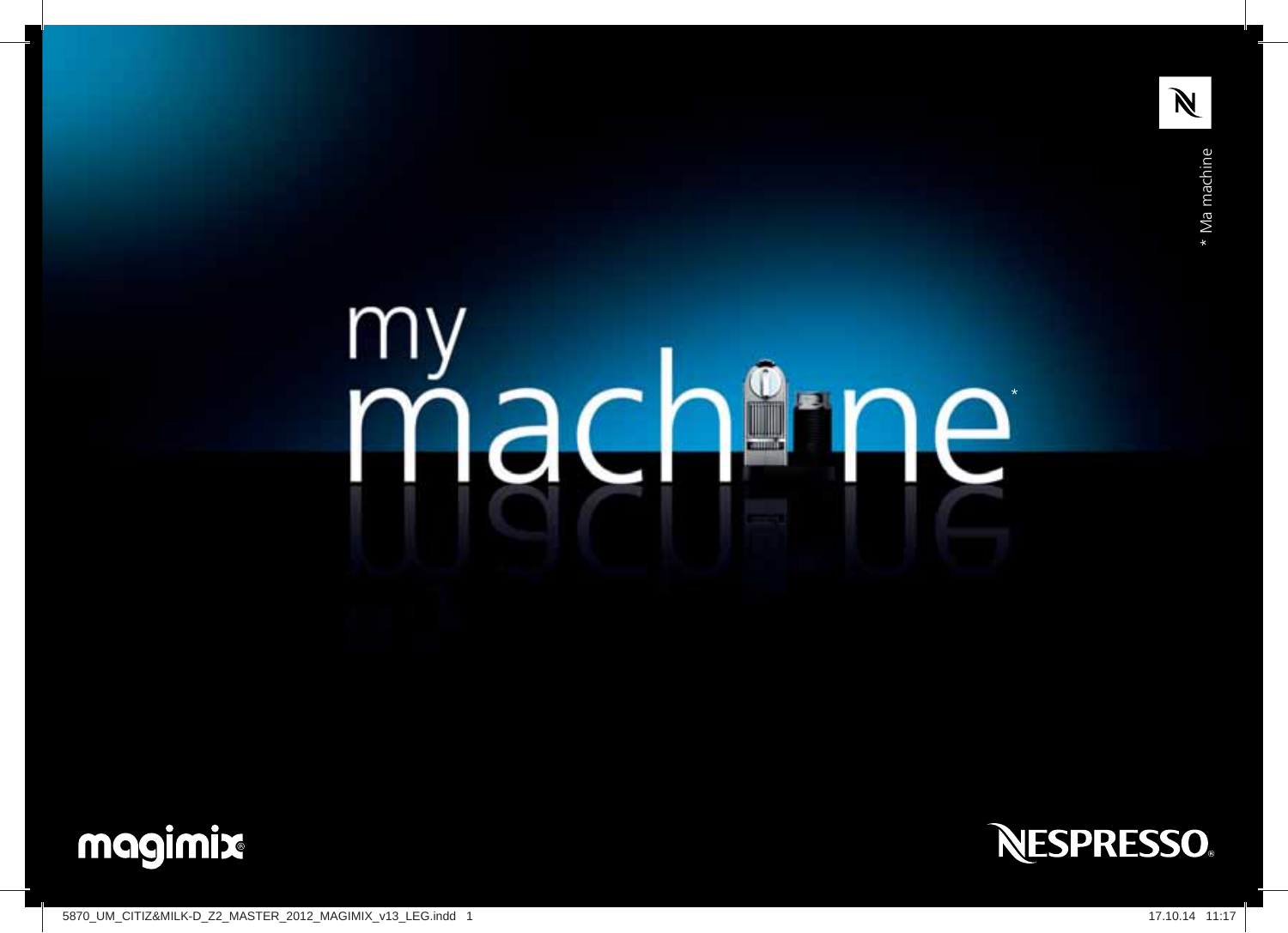

Nespresso, an exclusive system creating the perfect Espresso, time after time.

All machines are equipped with a unique extraction system that guarantees up to 19 Bar pressure. Each parameter has been calculated with great precision to ensure that all the aromas from each Grand Cru can be extracted, to give the coffee body and create an exceptionally thick and smooth crema.

MAGIMIX M190 Milk \_10.2014

## CONTENT

These instructions are part of the appliance. Read all instructions and all safety instructions before operating the appliance.

|                                                                     | 03 |
|---------------------------------------------------------------------|----|
|                                                                     | 05 |
|                                                                     | 05 |
|                                                                     |    |
|                                                                     | 07 |
|                                                                     |    |
|                                                                     | 09 |
|                                                                     |    |
| <b>EMPTYING THE SYSTEM BEFORE A PERIOD OF NON-USE AND FOR FROST</b> |    |
|                                                                     |    |
|                                                                     | 12 |
|                                                                     | 13 |
|                                                                     | 15 |
|                                                                     | 16 |
|                                                                     |    |
|                                                                     |    |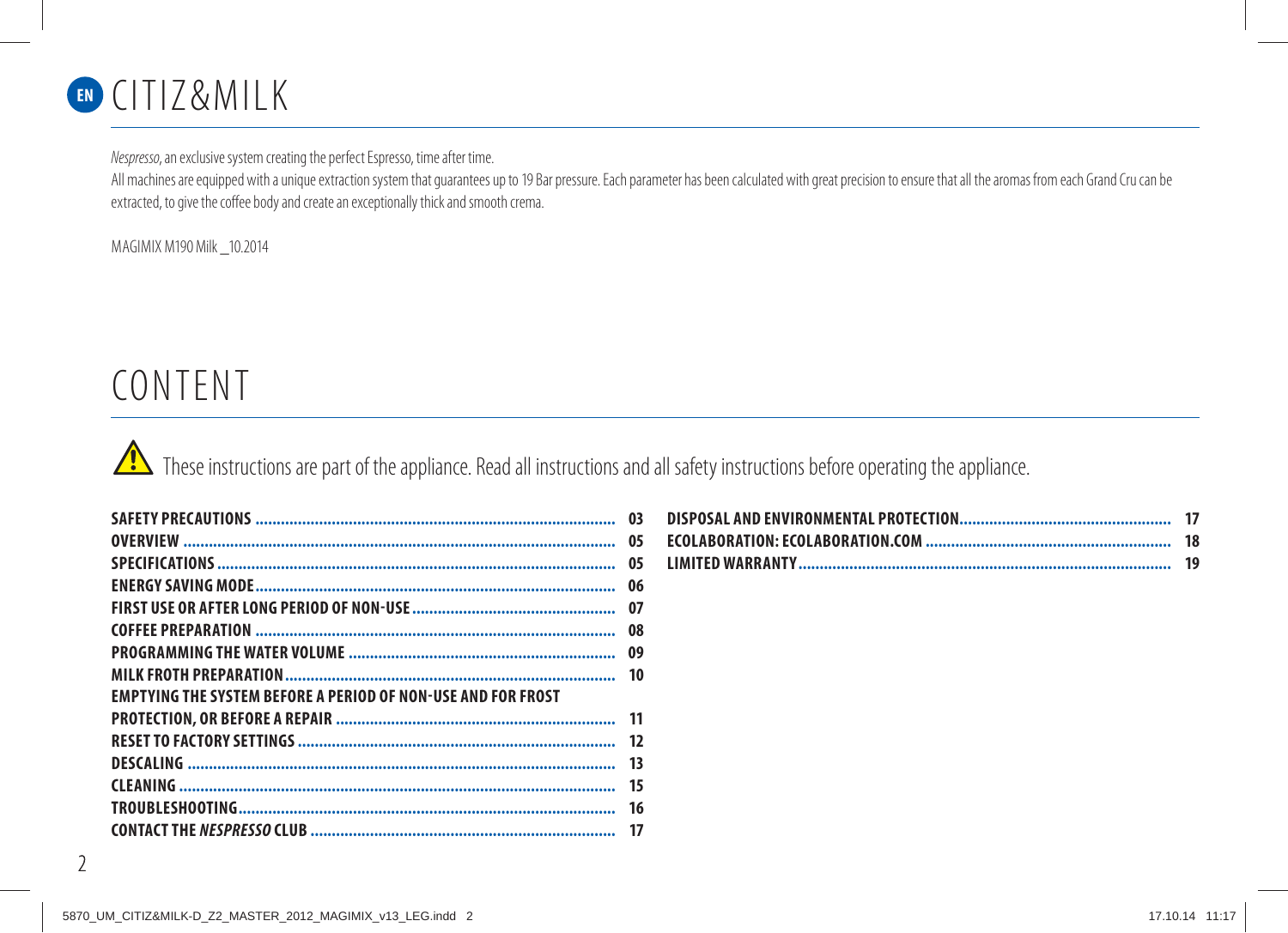

 **CAUTION: the safety precautions are part of the appliance. Read them carefully before using your new appliance for the first time. Keep them in a place where you can find and refer to them later on.**

 **CAUTION: when you see this sign, please refer to the safety precautions to avoid possible harm and damage.**

#### **INFORMATION: when you see this sign, please take note of the advice for the correct and safe usage of your appliance.**

- The appliance is intended to prepare beverages according to these instructions.
- Do not use the appliance for other than its intended use.
- This appliance has been designed for indoor and non-extreme temperature

conditions use only.

- Protect the appliance from direct sunlight effect, prolonged water splash and humidity.
- This is a household appliance only. It is not intended to be used in: staff kitchen areas in shops, offices and other working environments; farm houses; by clients in hotels, motels and other residential type environments; bed and breakfast type environments.
- This appliance may be used by children of at least 8 years of age, as long as they are supervised and have been given instructions about using the appliance safely and are fully aware of the dangers involved. Cleaning and user maintenance shall not be made by children unless they are older than 8 and they are supervised by an adult.
- Keep the appliance and its cord out of reach of children under 8 years of age.
- This appliance may be used by persons with reduced physical, sensory or mental capabilities, or

whose experience or knowledge is not sufficient, provided they are supervised or have received instruction to use the device safely and understand the dangers.

- Children shall not use the device as a toy.
- The manufacturer accepts no responsibility and the warranty will not apply for any commercial use, inappropriate handling or use of the appliance, any damage resulting from use for other purposes, faulty operation, non-professionals' repair or failure to comply with the instructions.

### **Avoid risk of fatal electric shock and fire.**

- In case of an emergency: immediately remove the plug from the power socket.
- Only plug the appliance into suitable, easily accessible, earthed mains connections. Make sure that the voltage of the power source is the same as that specified on the

rating plate. The use of an incorrect connection voids the warranty.

#### **The appliance must only be connected after installation.**

- Do not pull the cord over sharp edges, clamp it or allow it to hang down.
- Keep the cord away from heat and damp.
- If the supply cord is damaged, it must be replaced by the manufacturer, its service agent or similarly qualified persons, in order to avoid all risks.
- If the cord is damaged, do not operate the appliance.
- Return the appliance to the Nespresso Club or to a Nespresso authorized representative.
- If an extension cord is required, use only an earthed cord with a conductor cross-section of at least 1.5 mm2 or matching input power.
- To avoid hazardous damage, never place the appliance on or beside hot surfaces such as radiators, stoves, ovens, gas burners, open flame, or similar.
- Always place it on a horizontal, stable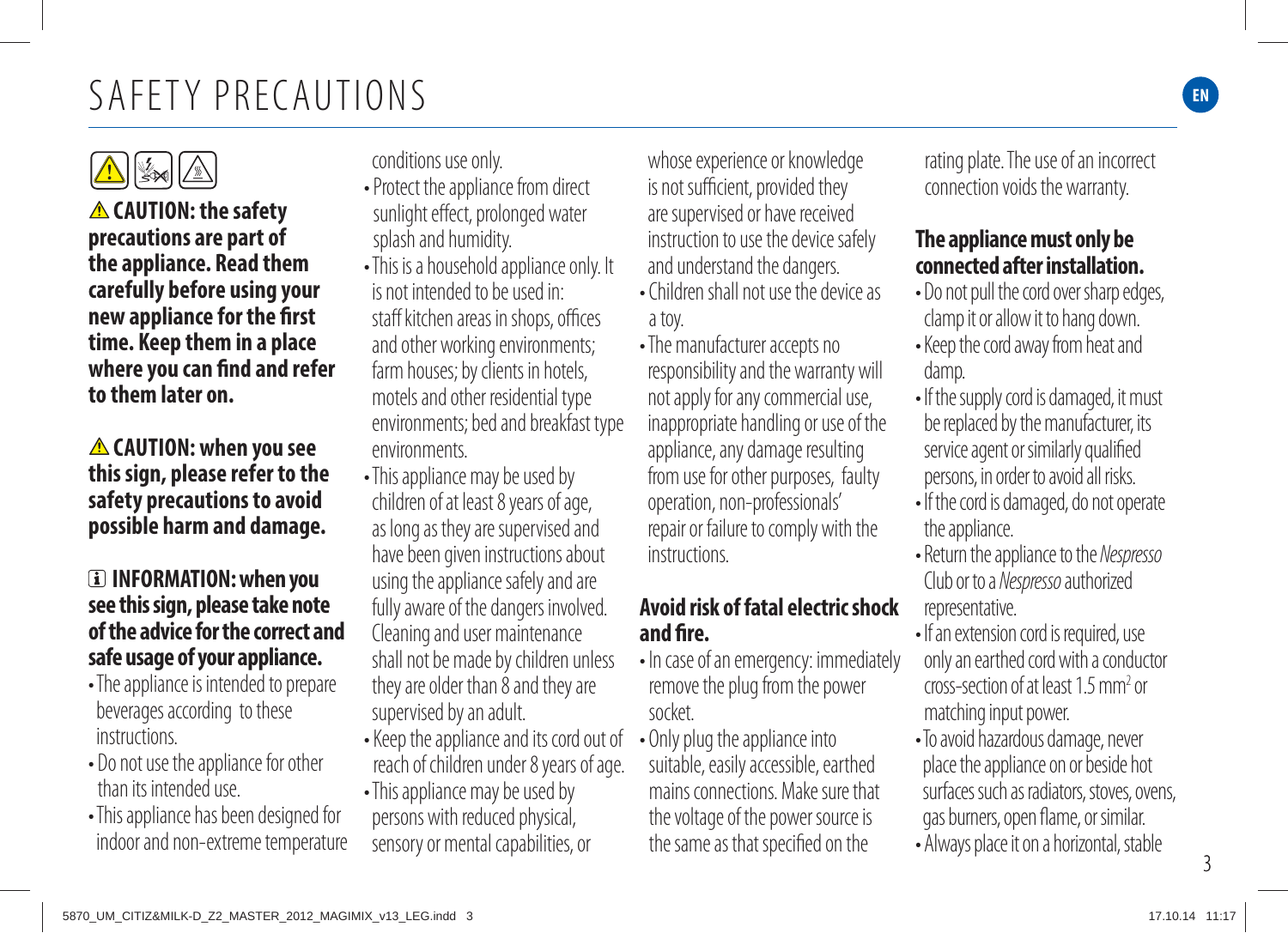

# **EN SAFETY PRECAUTIONS**

and even surface. The surface must be resistant to heat and fluids, like water, coffee, descaler or similar.

- Disconnect the appliance from the mains when not in use for a long period. Disconnect by pulling out the plug and not by pulling the cord itself or the cord may become damaged.
- Before cleaning and servicing, remove the plug from the mains socket and let the appliance cool down.
- Never touch the cord with wet hands.
- Never immerse the appliance or part of it in water or other liquid.
- Never put the appliance or part of it in a dishwasher.
- Electricity and water together is dangerous and can lead to fatal electrical shocks.
- Do not open the appliance. Hazardous voltage inside!
- Do not put anything into any openings. Doing so may cause fire or electrical shock!
- To avoid hazardous damage, never place the appliance on or beside hot surfaces such as radiators, stoves, ovens, gas burners, open flame, or similar.

• Always place it on a horizontal, stable and even surface. The surface must be resistant to heat and fluids, like water, coffee, descaler or similar.

### **Avoid possible harm when operating the appliance.**

- Never leave the appliance unattended during operation.
- Do not use the appliance if it is damaged or not operating perfectly. Immediately remove the plug from the power socket. Contact the Nespresso Club or Nespresso authorized representative for examination, repair or adjustment.
- A damaged appliance can cause electrical shocks, burns and fire.
- Always completely close the lever and never lift it during operation.Scalding may occur.
- Do not put fingers under coffee outlet, risk of scalding.
- Do not put fingers into capsule compartment or the capsule shaft. Danger of injury!
- Water could flow around a capsule when not perforated by the blades and

damage the appliance.

- Never use a damaged or deformed capsule. If a capsule is blocked in the capsule compartment, turn the machine off and unplug it before any operation. Call the Nespresso Club or Nespresso authorized representative.
- Fill the water tank only with fresh and potable water.
- Empty water tank if the appliance will not be used for an extended time (holidays, etc.).
- Replace water in water tank when the appliance is not operated for a weekend or a similar period of time.
- Do not use the appliance without the drip tray and drip grid to avoid spilling any liquid on surrounding surfaces.
- Do not use any strong cleaning agent or solvent cleaner. Use a damp cloth and mild cleaning agent to clean the surface of the appliance.
- To clean machine, use only clean cleaning tools.
- When unpacking the machine, remove the plastic film and dispose.
- This appliance is designed for Nespresso

coffee capsules available exclusively through the Nespresso Club or your Nespresso authorized representative.

- All Nespresso appliances pass stringent controls. Reliability tests under practical conditions are performed randomly on selected units. This can show traces of any previous use.
- Nespresso reserves the right to change instructions without prior notice.

### **Descaling**

• Nespresso descaling agent, when used correctly, helps ensure the proper functioning of your machine over its lifetime and that your coffee experience is as perfect as the first day. For the correct amount and procedure to follow, consult the user manual included in the Nespresso descaling kit.

#### **SAVE THESE INSTRUCTIONS Pass them on to any subsequent user. This instruction manual is also available as a PDF at nespresso.com**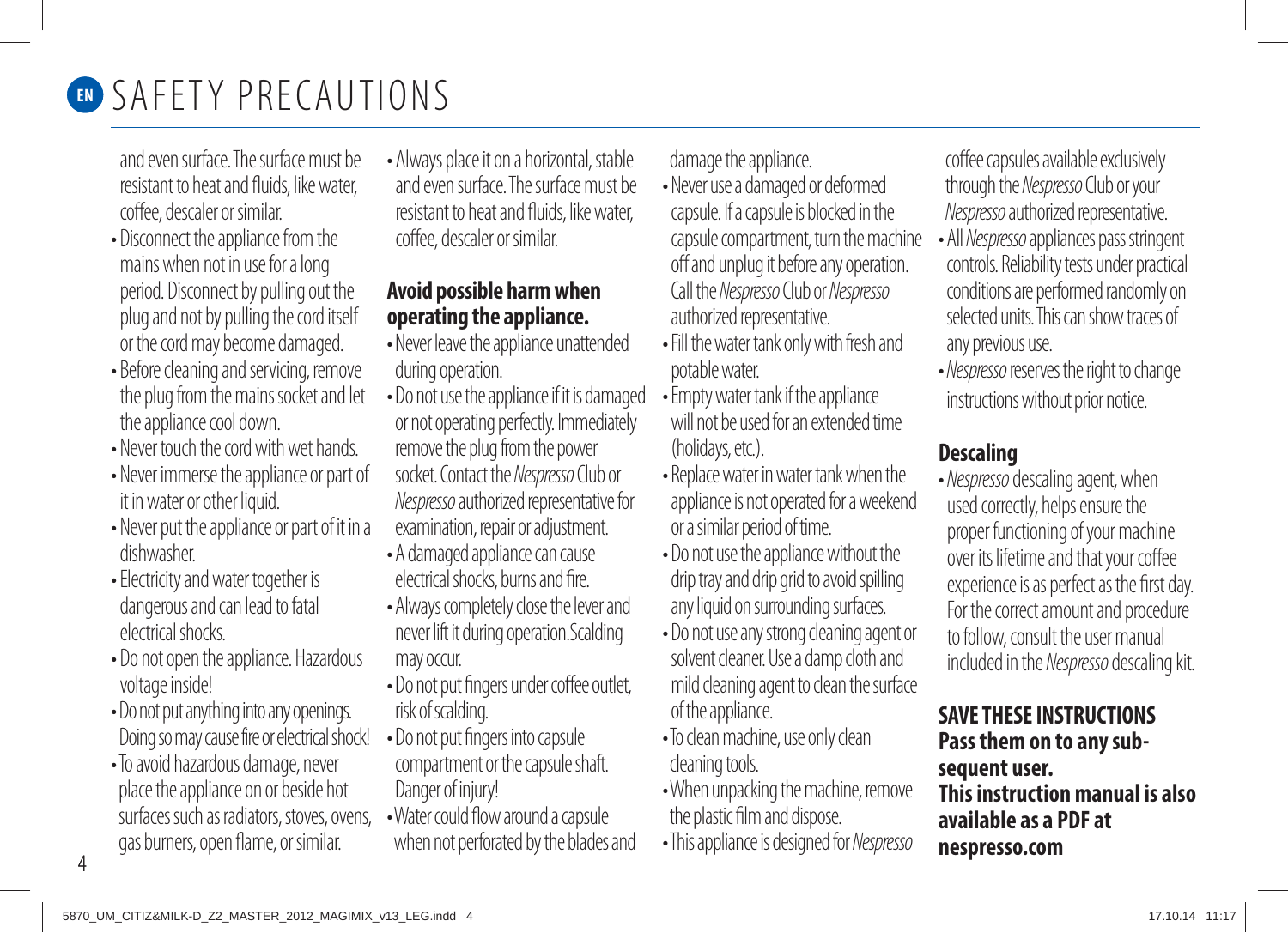## OVERVIEW



## PACKAGING CONTENT



Coffee Machine



User Manual «Welcome to Nespresso» Folder



Nespresso Grands Crus capsule tasting gift



## SPECIFICATIONS



**EN**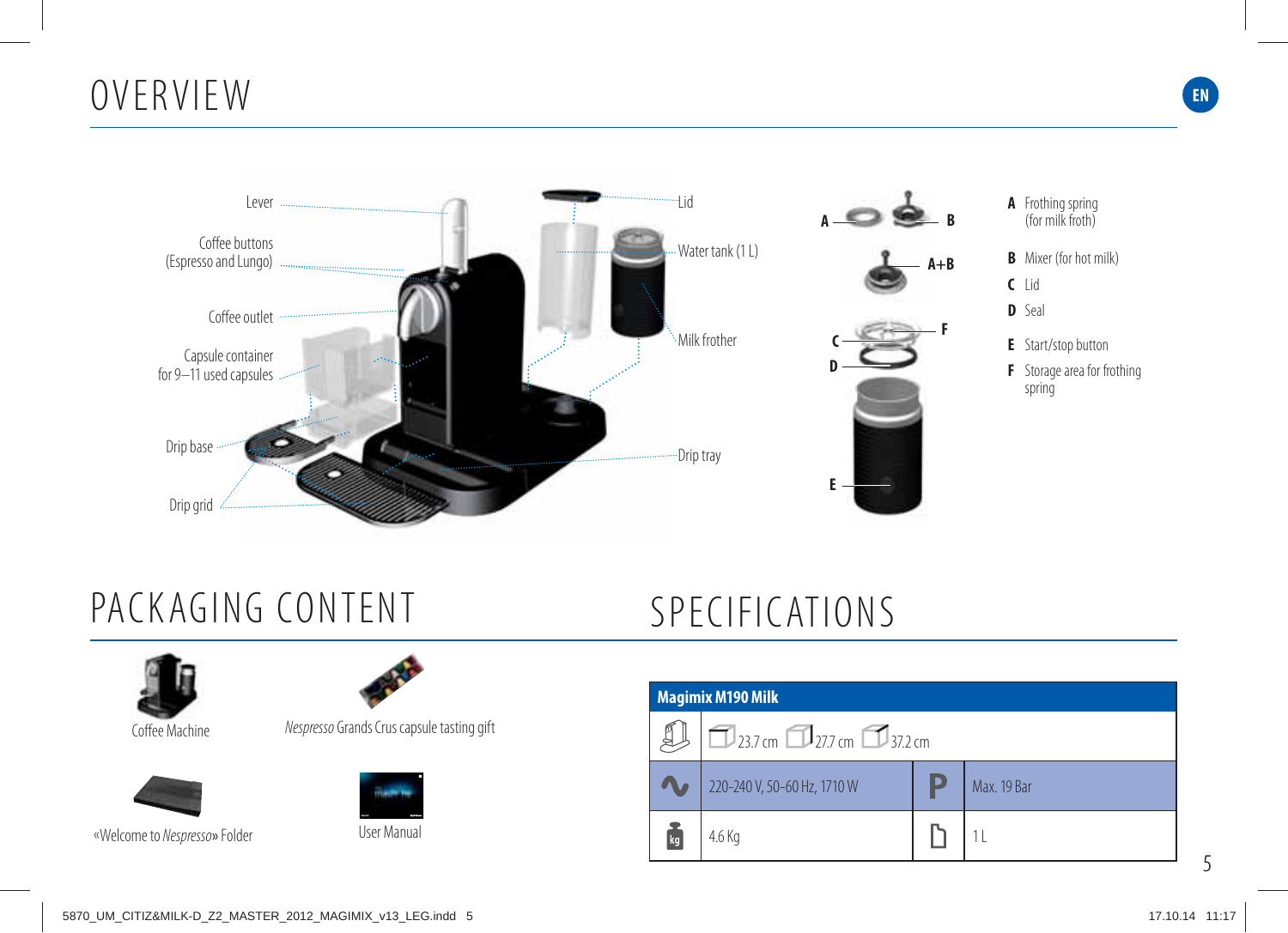# ENERGY SAVING MODE

This machine is equipped with an energy saving feature. The machine will automatically enter power off mode after 9 minutes.



To turn the machine on either press the Espresso or Lungo button.



To turn the machine off before automatic Power Off mode, press both the Espresso and Lungo button simultaneously.

#### **To change this setting:**



1. With machine being turned off, press and hold the Espresso button for 3 seconds.



2. The Espresso button will blink to indicate the current setting.



3. To change this setting press the Espresso button: One time for power off mode after 9 minutes One more time for power off mode after 30 minutes



4. To exit the energy saving mode press the Lungo button for 3 seconds.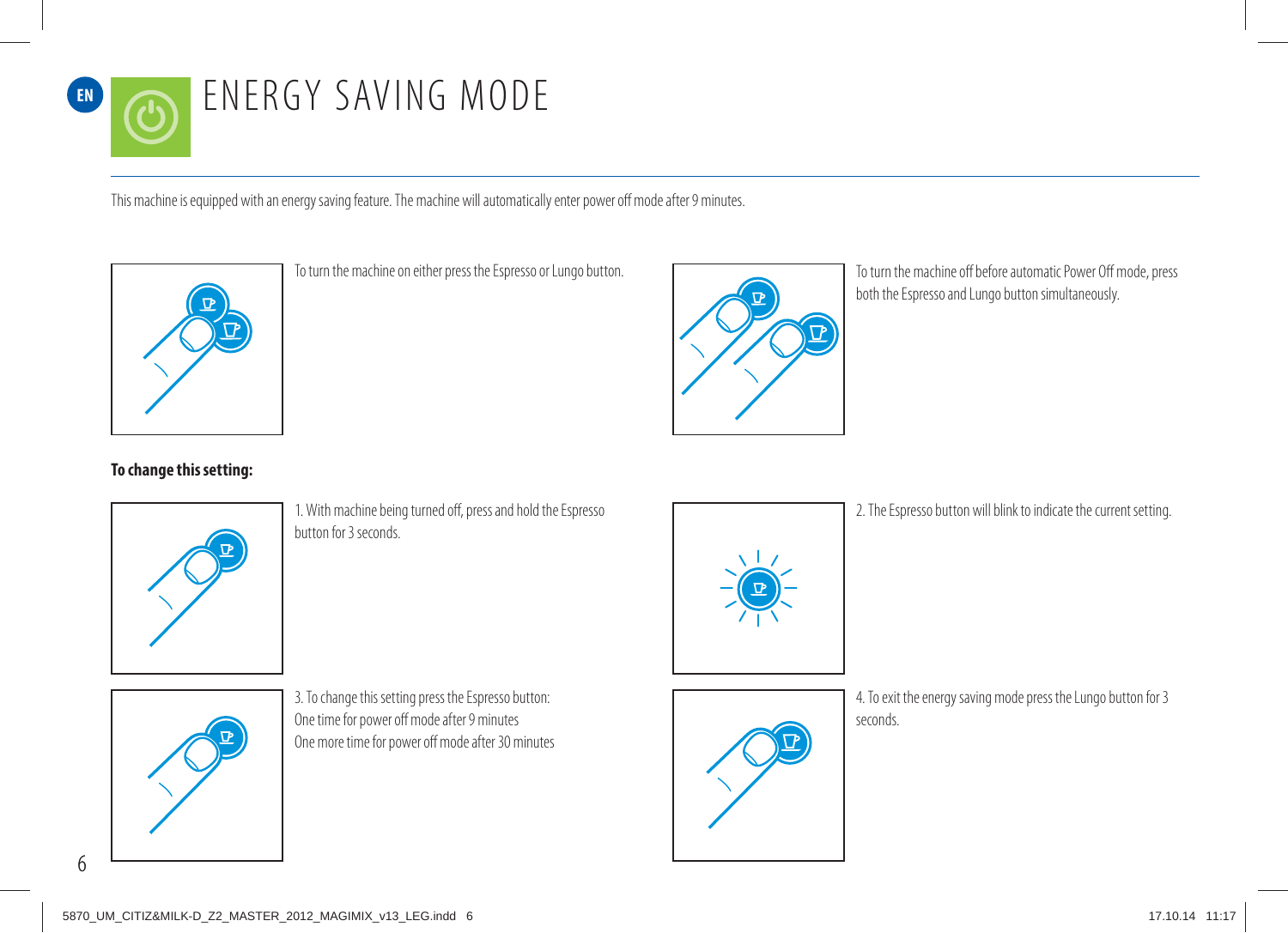### **CAUTION: first read the safety precautions to avoid risks of fatal electrical shocks and fire.**



1. Remove the plastic film from the drip grid.



2. Rinse the water tank before filling with potable water.



3. Place a container (min. 1 L) under coffee outlet.



4. Plug into mains.



5. Press the Espresso or Lungo button to activate the machine.



Blinking Lights: heating up (25 sec)

Steady Lights: ready

**3X**

6. Press the Lungo button to rinse the machine. Repeat 3 times.



7. Rinse Aeroccino.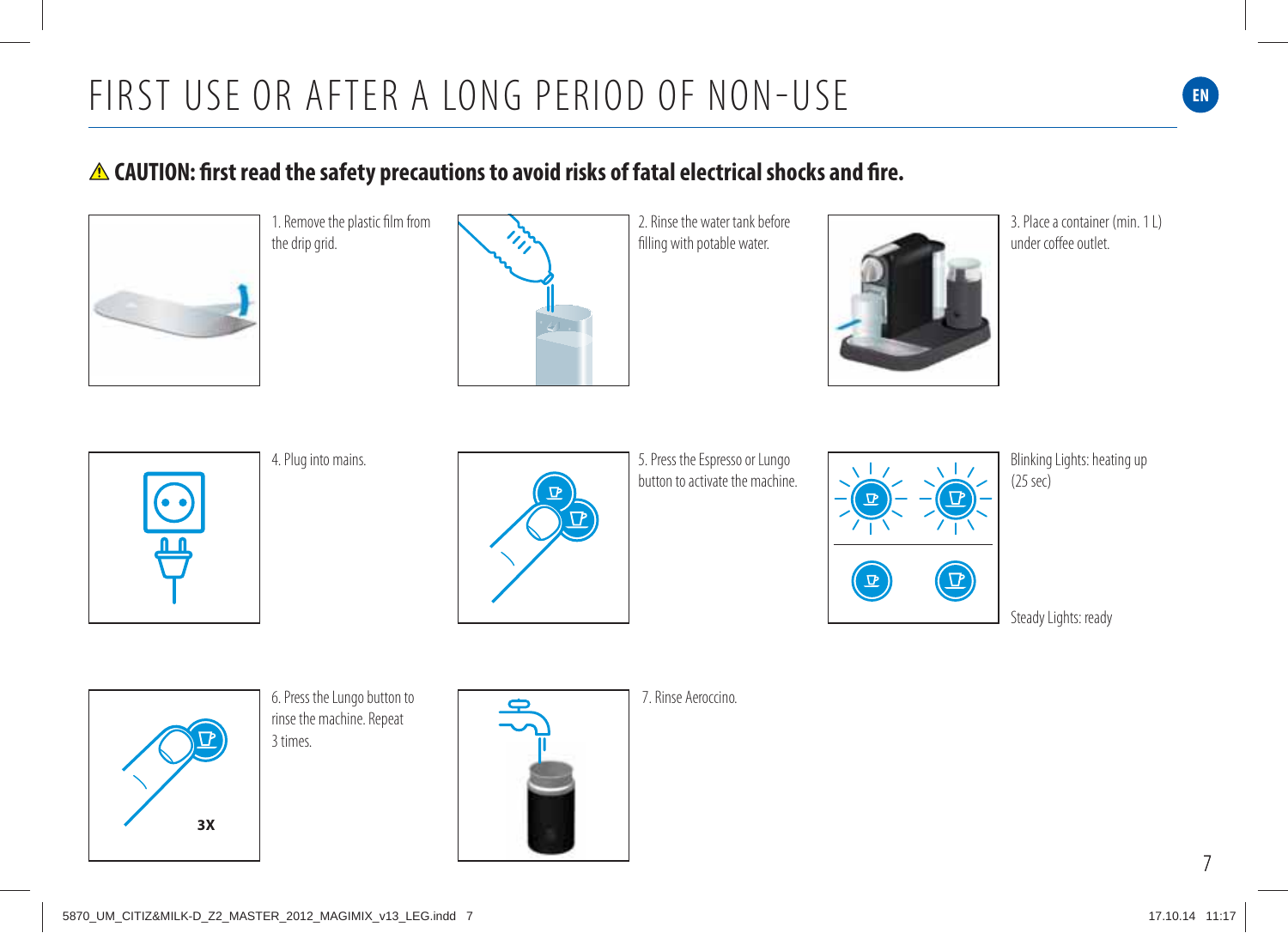# **EN** COFFEE PREPARATION





2. Press the Espresso or Lungo button to activate the machine.



Blinking Lights: heating up (25 sec)

Steady Lights: ready



3. Lift the lever completely and insert the capsule.

**A CAUTION:** never lift lever during operation and refer to the safety precautions to avoid possible harm when operating the appliance.

 **NOTE:** during heat up, you can press either coffee button while blinking. The coffee will then flow automatically when the machine is ready.

4. Close the lever and place a cup under the coffee outlet.



5. Press the Espresso (40 ml) or the Lungo (110 ml) button to start. Preparation will stop automatically. To stop the coffee flow or top up your coffee, press again.



6. Remove the cup. Lift and close the lever to eject the capsule into the used capsule container.

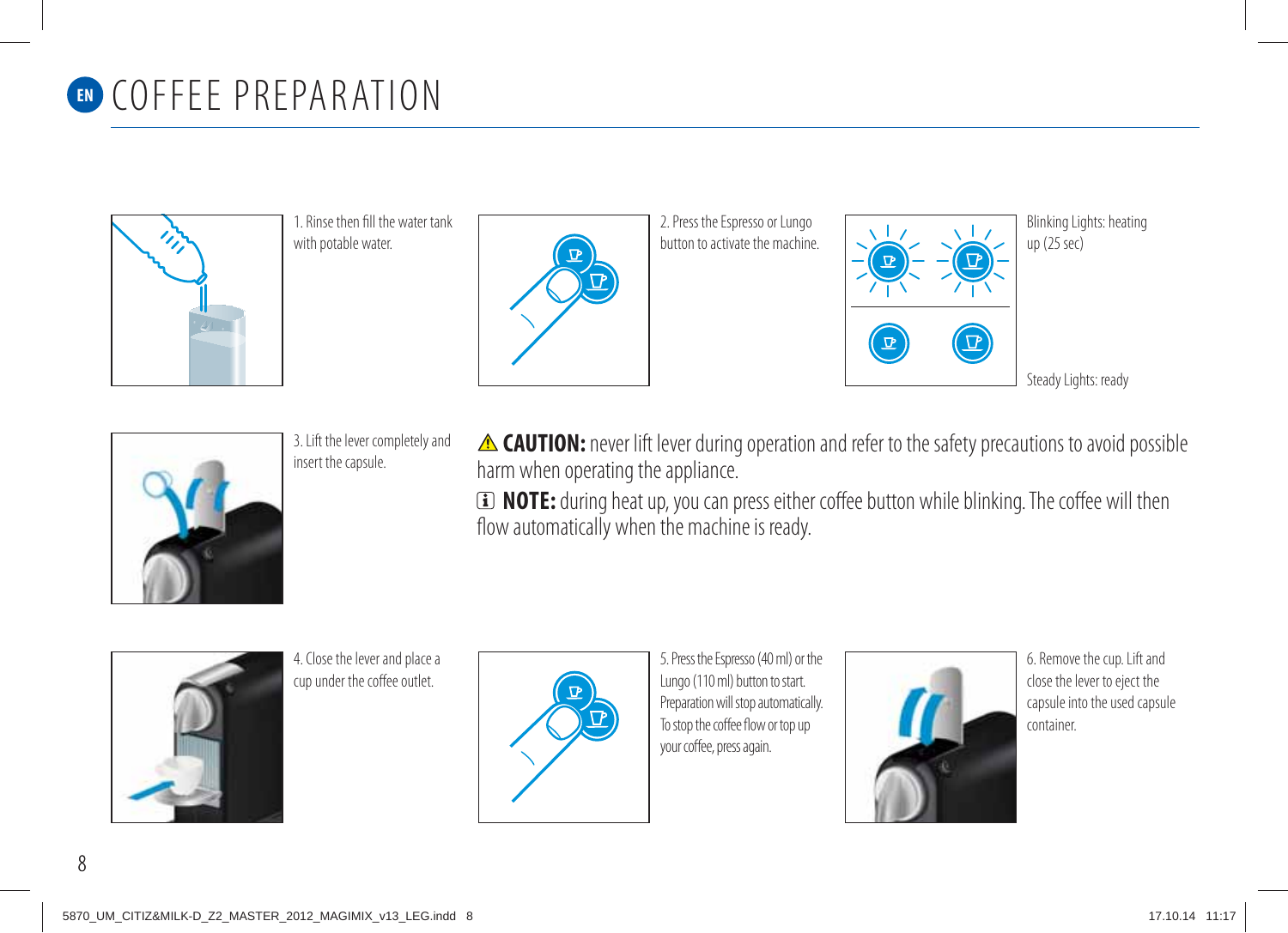



2. Fill the water tank with potable water and insert the capsule.



3. Place a cup under the coffee outlet.



4. Press and hold the Espresso or Lungo button.

5. Release button once the desired volume is served.

6. Water volume level is now stored.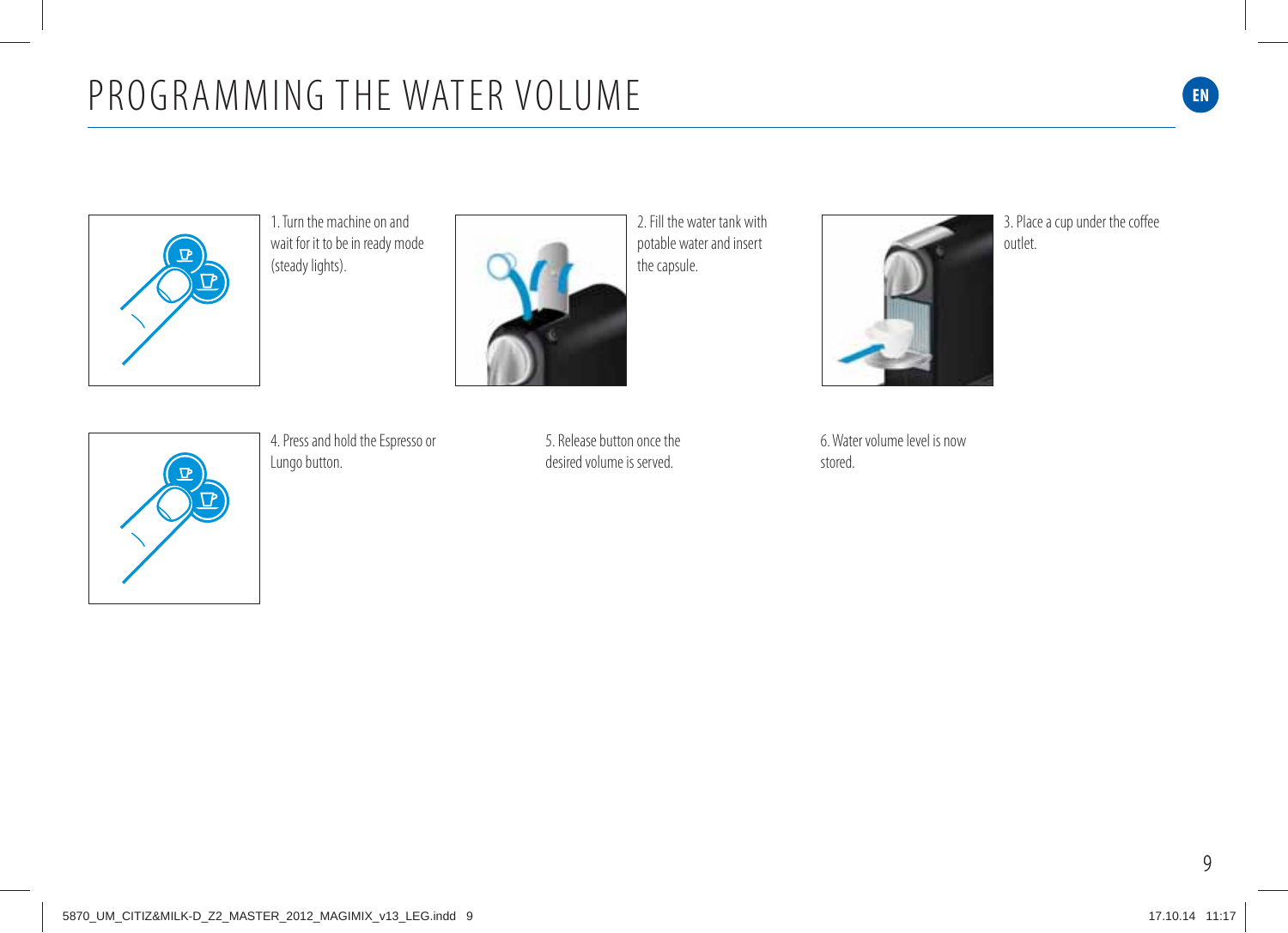

**A WARNING:** only use the Aeroccino with the connector provided. Risk of electrical shock and fire! Make sure the under side of the milk frother is dry.



1. Attach the relevant whisk.



2. Fill milk frother up to one of the two «max» level.



3. Place the lid on the Aeroccino. For a hot preparation, briefly press button to start. Button lights up Red. Takes approx. 70-80 sec. For cold milk froth, keep button pressed for approx. 2 seconds. Button lights up Blue. Takes approx. 60 sec.



4. Clean after each preparation. Only use non abrasive cloth, never use a brush. Jug is water proof. Do not put in dishwasher.

**TIP:** for optimal milk froth, use whole or semi skimmed milk at refrigerated temperature (about 4-6° C).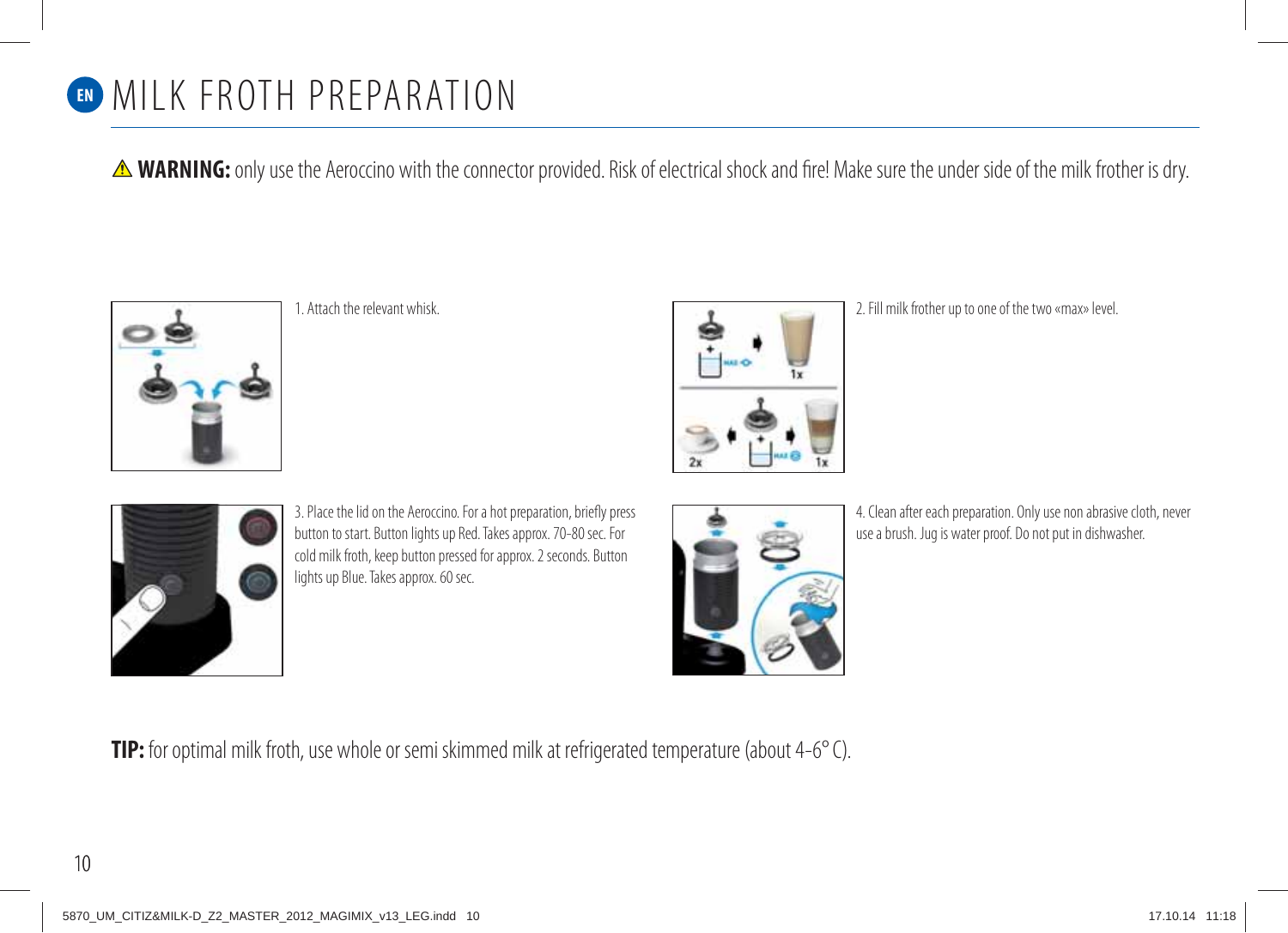### EMPT YING THE SYSTEM BEFORE A PERIOD OF NON-USE AND FOR FROST PROTECTION, OR BEFORE A REPAIR

#### **NOTE: your machine will be blocked for 10 minutes after emptying mode.**



1. To enter the emptying mode, press both the Espresso and Lungo button to turn the machine off.



2. Remove the water tank and open the lever.



3. Press both the Espresso and Lungo button for 3 seconds.

**EN**



Both LEDs blink alternatively.



automatically.

6. Empty and clean the used capsule container and drip tray.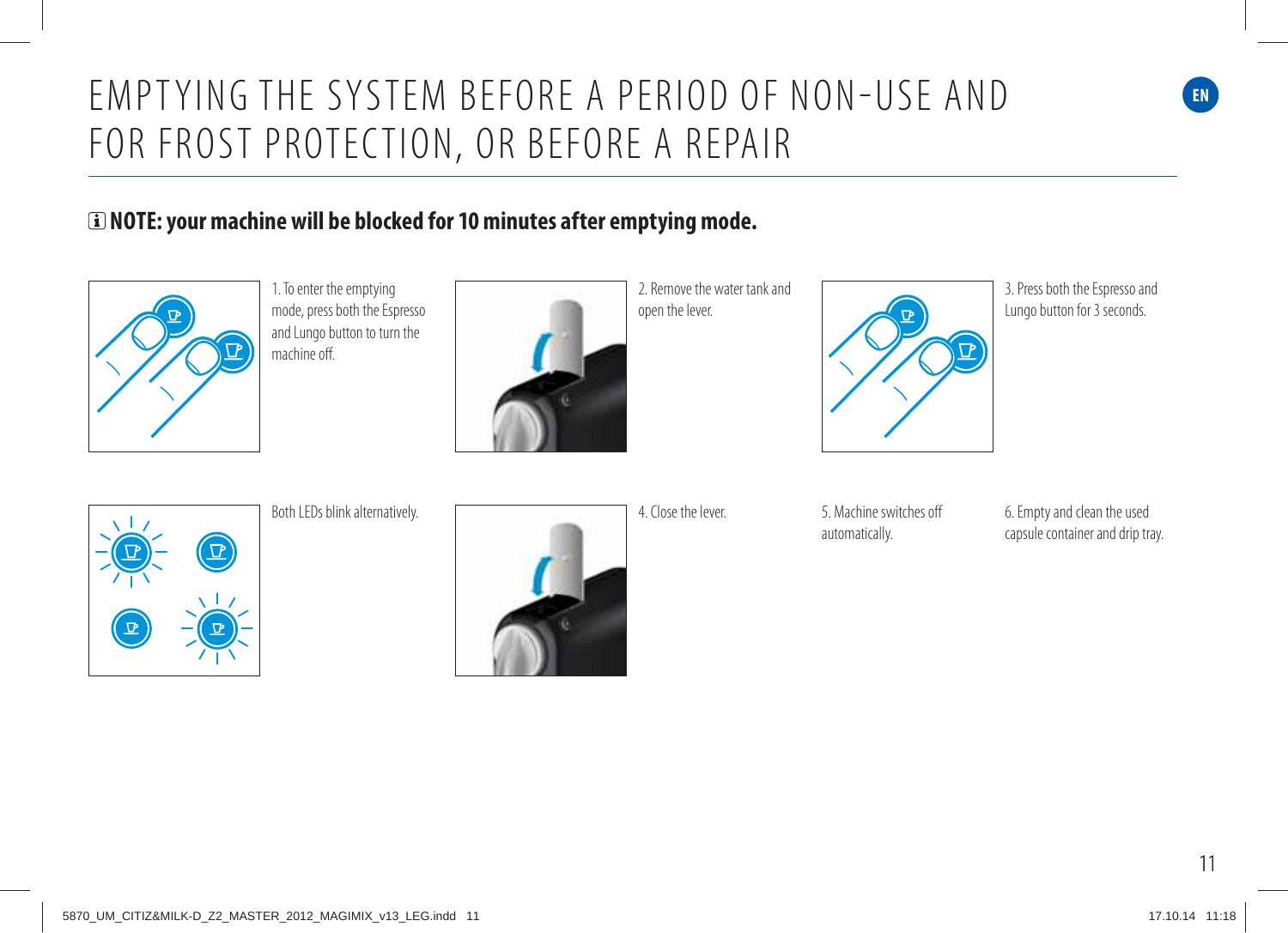

## **EN RESET TO FACTORY SETTINGS**



1. With machine being turned off, press and hold down the Lungo button for 5 seconds.



2. LEDs will blink fast 3 times to confirm machine has been reset to factory settings.



3. LEDs will then continue to blink normally, as heating up, until ready.

### **Factory settings:**

Espresso Cup: 40 ml Lungo Cup: 110 ml Power Off mode: 9 min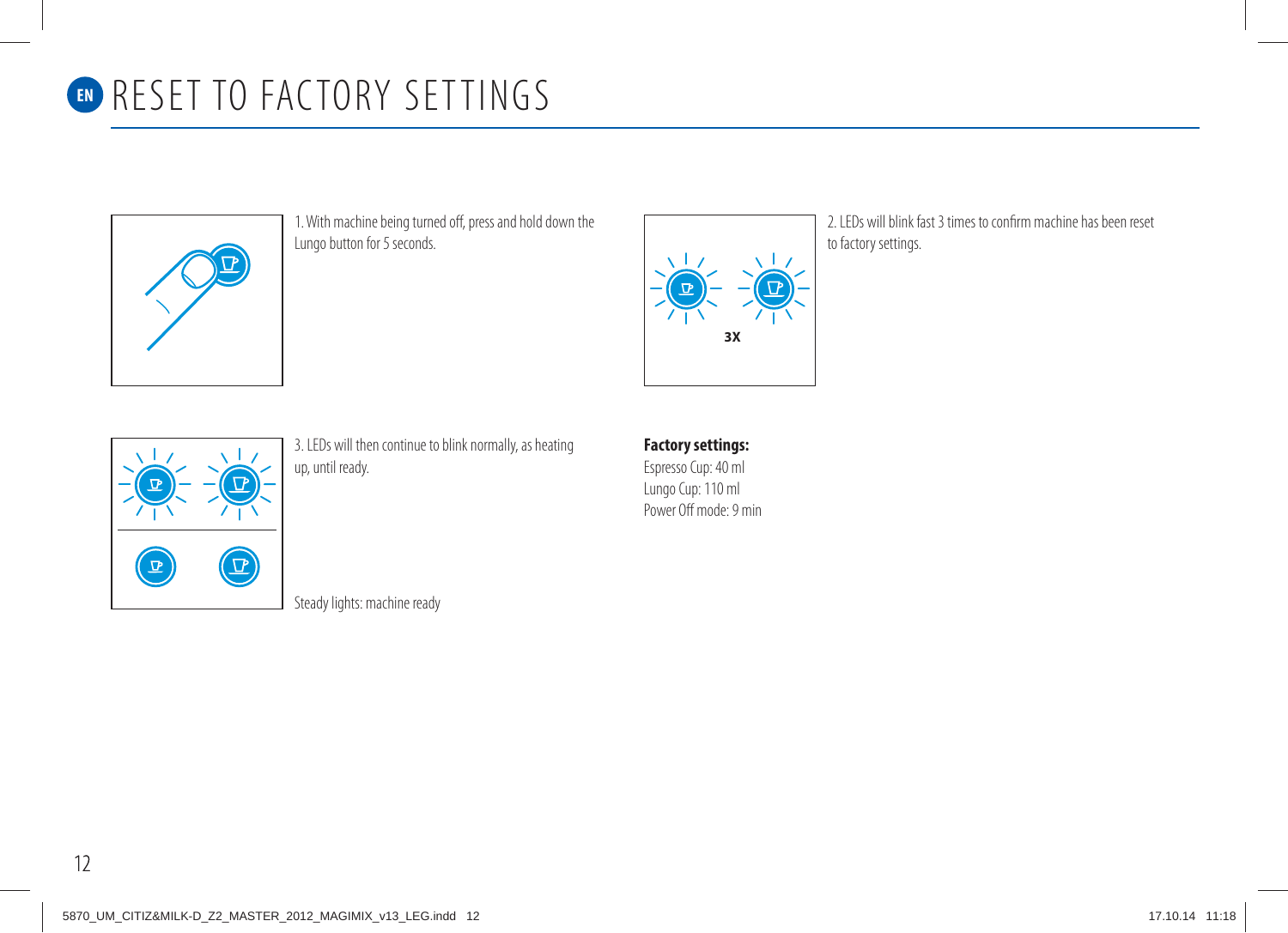## DESCALING **EN**

#### **NOTE: duration approximately 15 minutes.**



1. Remove the capsule and close the lever.



2. Empty the drip tray and used capsule container.



3. Fill the water tank with 0.5 L of potable water and add 1 Nespresso descaling liquid.



4. Place a container (min. volume 11) under the coffee outlet.



5. To enter the descaling mode, while the machine is turned on. press both the Espresso and Lungo button for 3 seconds.



Both LEDs blink.

6. Press the Lungo button and wait until the water tank is empty.



7. Refill the water tank with the used descaling solution collected in the container and repeat step 4 and 6.



8. Empty and rinse the water tank. Fill with potable water.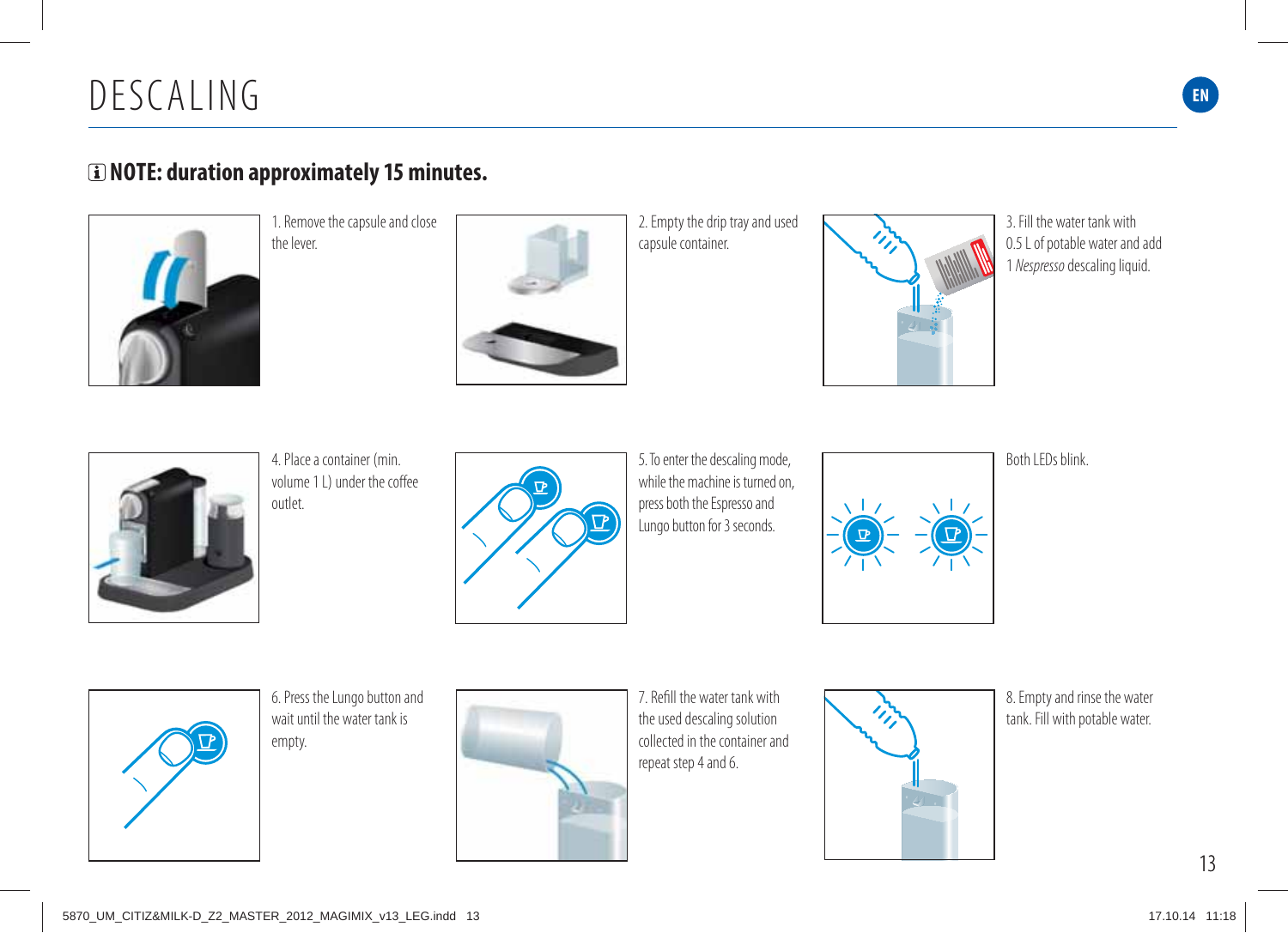**EN**

9. When ready, repeat step 4 and 6 to now rinse the machine.



10. To exit the descaling mode, press both the Epresso and Lungo button for 3 seconds.

11. The machine is now ready for use.

**A CAUTION:** the descaling solution can be harmful. Avoid contact with eyes, skin and surfaces. Never use any product other than the Nespresso descaling kit available at the Nespresso Club to avoid damage to your machine. The following table will indicate the descaling frequency required for the optimum performance of your machine, based on water hardness. For any additional questions you may have regarding descaling, please contact your Nespresso Club.

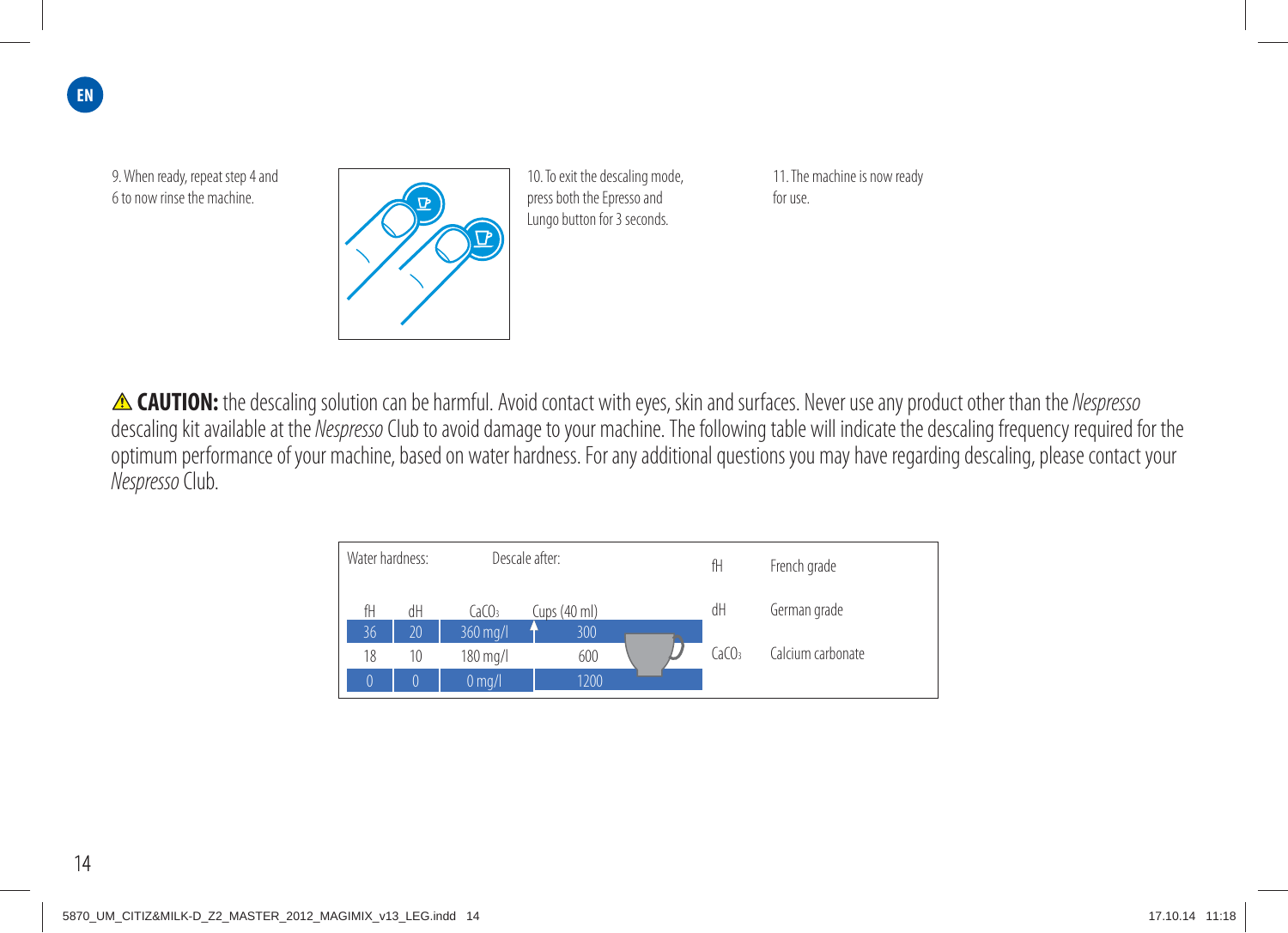# CLEANING **EN**

### **A** WARNING **Risk of fatal electrical shock and fire.**

Never immerse the appliance or part of it in water. Be sure to unplug the machine before cleaning. Do not use any strong cleaning agent or solvent cleaner. Do not use sharp objects, brushes or sharp abrasives. Do not place in a dishwasher.



Clean the coffee outlet regularly with a soft damp cloth.



Maintenance unit can be removed in separate pieces for easy cleaning.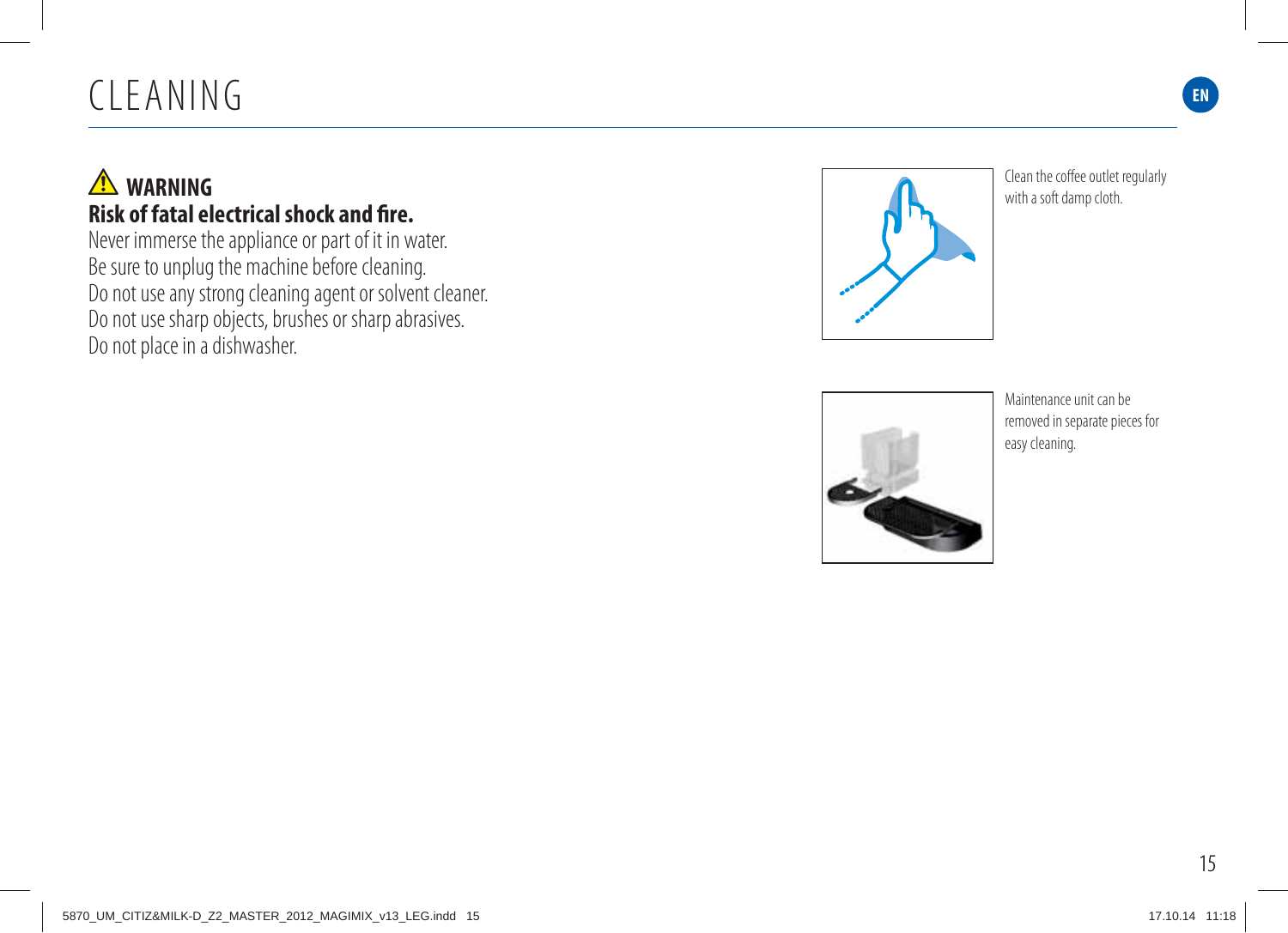

## TROUBLESHOOTING **EN**

| No light indicator.                                        | → Check the mains, plug, voltage, and fuse. In case of problems, call the Nespresso Club.                                                                                                                                                    |
|------------------------------------------------------------|----------------------------------------------------------------------------------------------------------------------------------------------------------------------------------------------------------------------------------------------|
| No coffee, no water.                                       | $\rightarrow$ First use: fill water tank with warm water (max. 55 $^{\circ}$ C) and run through machine according to instructions on<br>page 7.<br>→ Water tank is empty. Fill water tank.<br>> Descale if necessary; see Descaling section. |
| Coffee comes out very slowly.                              | $\rightarrow$ Flow speed depends on the coffee variety.<br>> Descale if necessary; see Descaling section.                                                                                                                                    |
| Coffee is not hot enough.                                  | $\rightarrow$ Preheat cup.<br>$\rightarrow$ Descale if necessary.                                                                                                                                                                            |
| Capsule area is leaking<br>(water in capsule container).   | > Position capsule correctly. If leakages occur, call the Nespresso Club.                                                                                                                                                                    |
| Irregular blinking.                                        | Send appliance to repair or call the Nespresso Club.                                                                                                                                                                                         |
| No coffee, just water runs out (despite inserted capsule). | In case of problems, call the Nespresso Club.                                                                                                                                                                                                |
| Aeroccino does not start.                                  | $\rightarrow$ Be sure to position the jug correctly on a clean base. Be sure to attach the whisk to the jug correctly.                                                                                                                       |
| Quality of milk froth not up to standard.                  | $\rightarrow$ Be sure to use whole or semi-skimmed milk at refrigerated temperature (about 4-6 $^{\circ}$ C). Be sure to use the<br>appropriate whisk and the jug is clean.                                                                  |
| Red Button blinking.                                       | > a) The appliance is too hot. Rinse it under cool water b) Whisk is missing c) Not enough milk. Fill milk frother<br>up to one of the two «max» level.                                                                                      |
| Milk Overflows.                                            | $\rightarrow$ Be sure to use the appropriate whisk and check the corresponding indicator level.                                                                                                                                              |

### 16 **www.nespresso.com**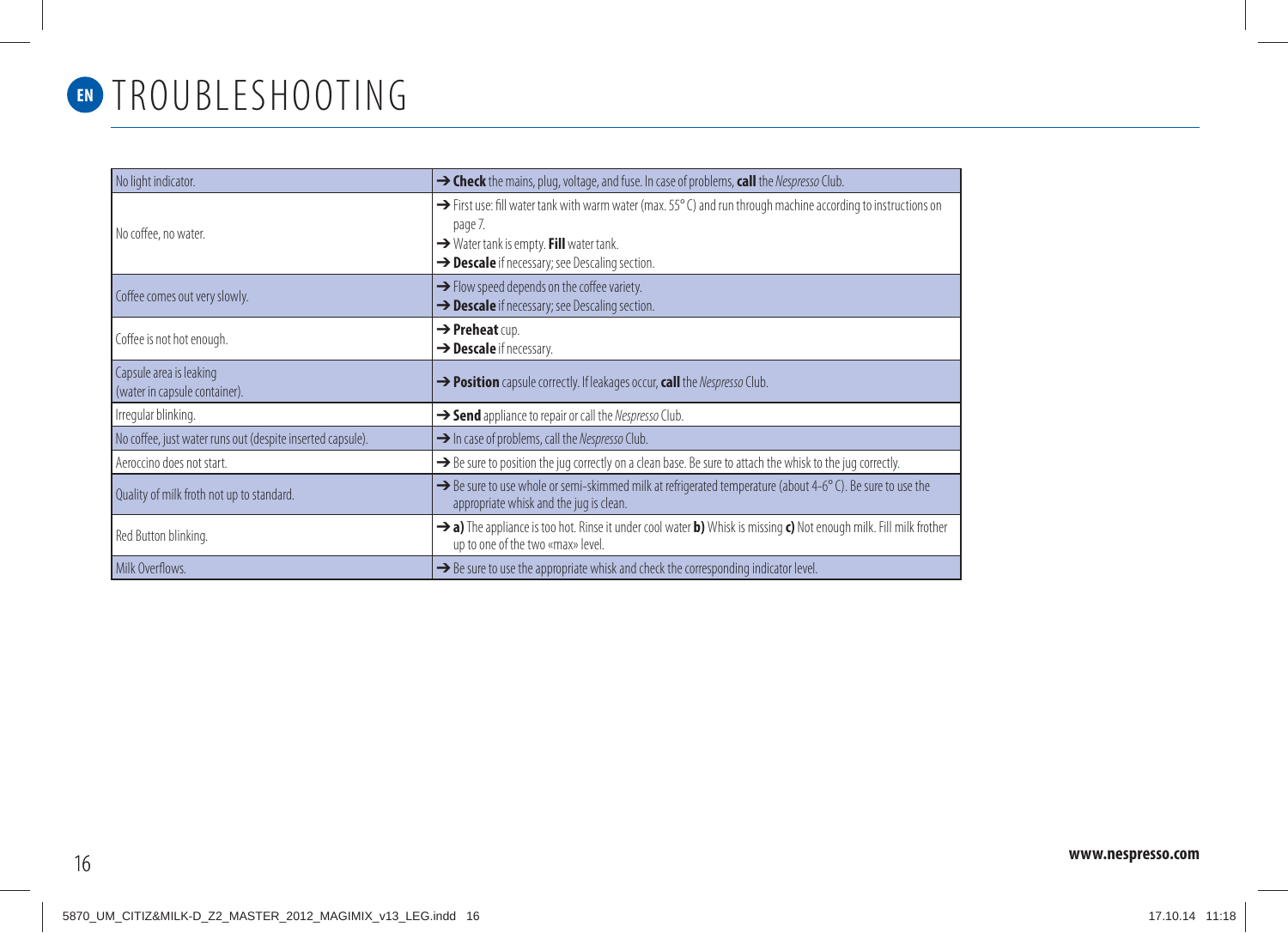## CONTACT THE NESPRESSO CLUB

As we may not have forseen all uses of your appliance, should you need any additional information, in case of problems or simply to seek advice, call the Nespresso Club or your Nespresso authorized representative. Contact details for your nearest Nespresso Club or your Nespresso authorized representative can be found in the «Welcome to Nespresso» folder in your machine box or at nespresso.com

# DISPOSAL AND ENVIRONMENTAL PROTECTION

This appliance complies with the EU Directive 2002/96/EC. Packaging materials and appliance contain recyclable materials. Your appliance contains valuable materials that can be recovered or can be recyclable. Separation of the remaining waste materials into different types facilitates the recycling of valuable raw materials. Leave the appliance at a collection point. You can obtain information on disposal from your local authorities.

**EN**

**EN**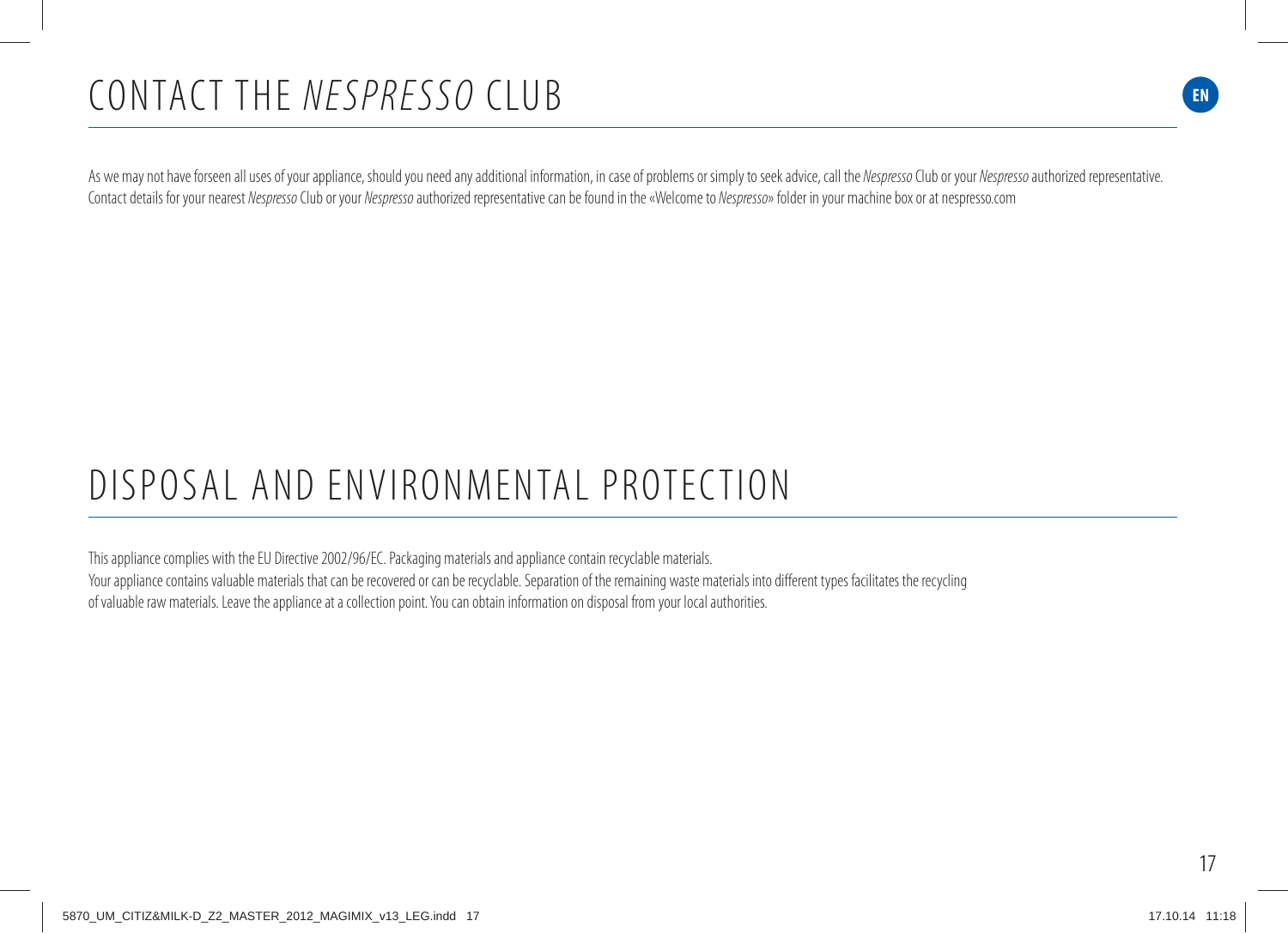## **EN** ECOLABORATION: ECOLABORATION.COM

- We have committed to buy coffee of the very highest quality grown in a way that is respectful of the environment and farming communities. **TASS** Since 2003 we have been working together with the Rainforest Alliance developing our Nespresso AAA Sustainable Quality<sup>TM</sup> Coffee Program.
- We chose aluminium as the material for our capsules because it protects the coffee and aromas of the Nespresso Grand Cru.  $\textcircled{\scriptsize s}$ 
	- Aluminium is also infinitely recyclable, without losing any of its qualities.
- Nespresso is committed to designing and making appliances that are innovative, high-performing and user friendly. 困 Now we are engineering environmental benefits into the design of our new and future machine ranges.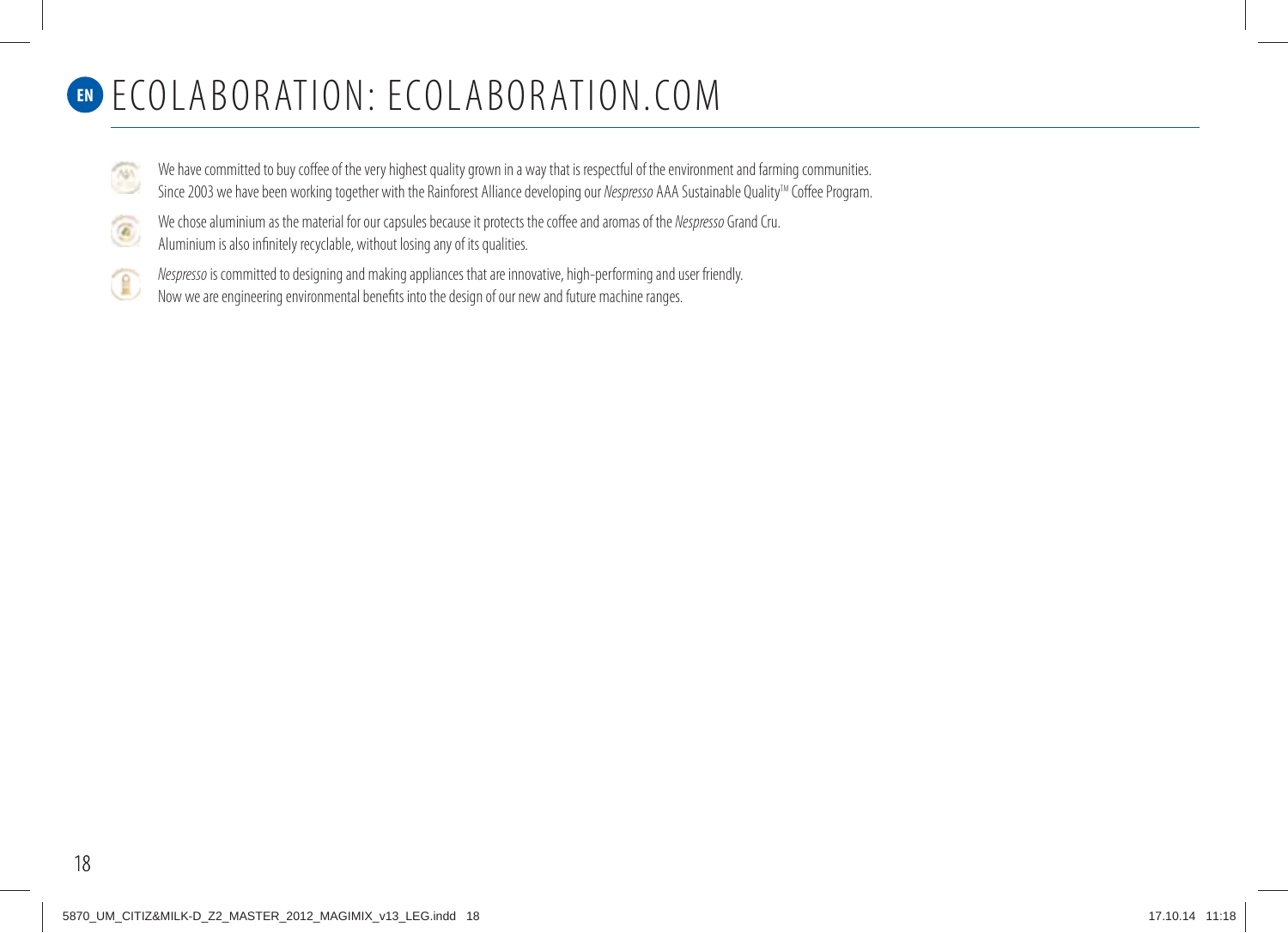## **EN** LIMITED WARRANTY

UK & ROI. Should your machine have a genuine manufacturing fault, you must return it to the retailer within 28 days of purchase. Outside of 28 days, please contact Nespresso on 0800 442 442. Your machine is guaranteed for 3 years for parts and labour from the date of purchase. To take advantage of this guarantee, you must present your proof of purchase. This guarantee excludes damage resulting from: a fall or impact, incorrect handling not in compliance with the instructions for use, insufficient aftercare or cleaning, external events (fire, flood, etc.), commercial use (including small offices). Under no circumstances shall the application of this guarantee give rise to the complete replacement of the machine or entitle the consumer to damages. The guarantee period commences from the date of purchase and will not be extended due to any claims made during this period. This guarantee only applies to products purchased and located in the U.K. and R.O.I.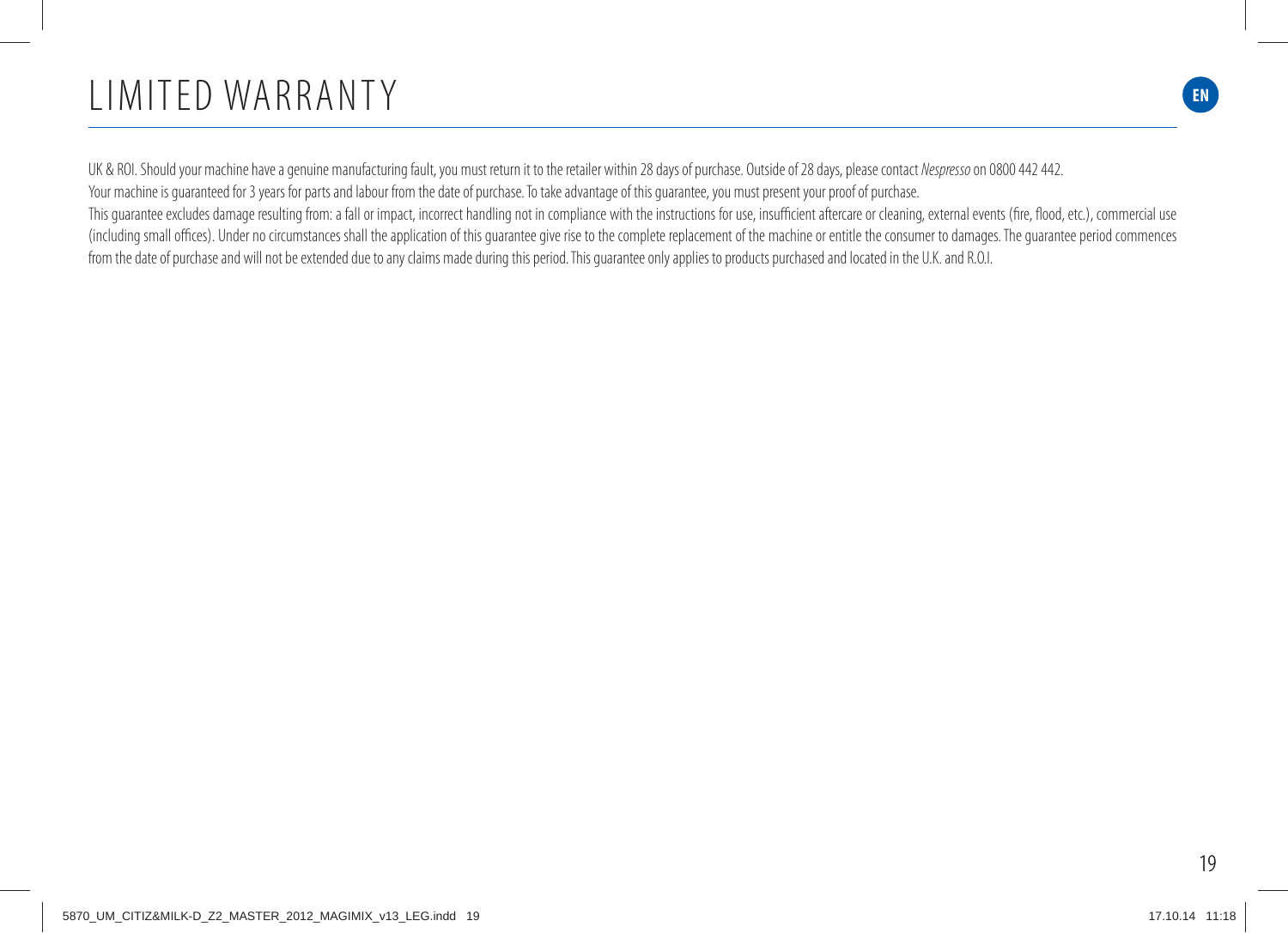# CITIZ&MILK **FR**

**NL**

Nespresso, un système exclusif pour reproduire à l'infini un Espresso parfait.

Toutes les machines Nespresso sont équipées d'un système d'extraction unique à très haute pression (jusqu'à 19 bar). Chaque paramètre est calculé avec précision pour révéler la totalité des arômes de chaque Grand Cru de café, lui donner du corps et générer une crème d'une densité et d'une onctuosité incomparables.

Nespresso - een exclusief systeem voor een perfecte Espresso, kopje na kopje.

Alle machines zijn voorzien van een uniek extractiesysteem dat tot 19 bar druk garandeert. Alle parameters van belang zijn uiterst nauwkeurig afgestemd om alle aroma's van de verschillende Grands Crus volledig tot hun recht te laten komen, met een intense body en een ongeëvenaard stevige en romige crema als eindresultaat.

MAGIMIX M190 Milk \_10.2014

# CONTENU/INHOUDSOPGAVE

Lorsque vous voyez ce symbole, veuillez vous référer au chapitre Précautions importantes afin d'éviter tout risque de blessure ou de dommage. Deze gebruikershandleiding is onderdeel van deze machine. Lees alle instructies uit deze gebruikshandleiding en alle veiligheidsinstructies aandachtig door voor eerste gebruik van de machine.

|                                                                       | 27 |
|-----------------------------------------------------------------------|----|
|                                                                       | 27 |
| MODE D'ECONOMIE D'ENERGIE/ENERGIEBESPARINGSMODUS                      | 28 |
| <b>PREMIERE UTILISATION OU APRES UNE LONGUE PERIODE</b>               |    |
| <b>DE NON-UTILISATION/EERSTE GEBRUIK OF NA LANGE PERIODE</b>          |    |
|                                                                       | 29 |
|                                                                       |    |
| <b>PROGRAMMATION DU VOLUME D'EAU/WATERVOLUME PROGRAMMEREN</b>         | 31 |
| PRÉPARATION DE LA MOUSSE DE LAIT/MELKSCHUIM BEREIDEN 32               |    |
| VIDANGE DU SYSTEME AVANT UNE PERIODE D'INUTILISATION,                 |    |
| <b>POUR LA PROTECTION CONTRE LE GEL OU AVANT UNE REPARATION/</b>      |    |
| <b>HET SYSTEEM LEEGMAKEN VOOR EEN PERIODE VAN NIET-GEBRUIK EN TER</b> |    |
|                                                                       |    |
| RESTAURER LES REGLAGES D'USINE/FABRIEKSINSTELLINGEN HERSTELLEN 34     |    |

| <b>CONTACTER LE CLUB NESPRESSO/</b>                |  |
|----------------------------------------------------|--|
|                                                    |  |
| <b>RECYCLAGE ET PROTECTION DE L'ENVIRONNEMENT/</b> |  |
|                                                    |  |
| ECOLABORATION: ECOLABORATION.COM/                  |  |
|                                                    |  |
|                                                    |  |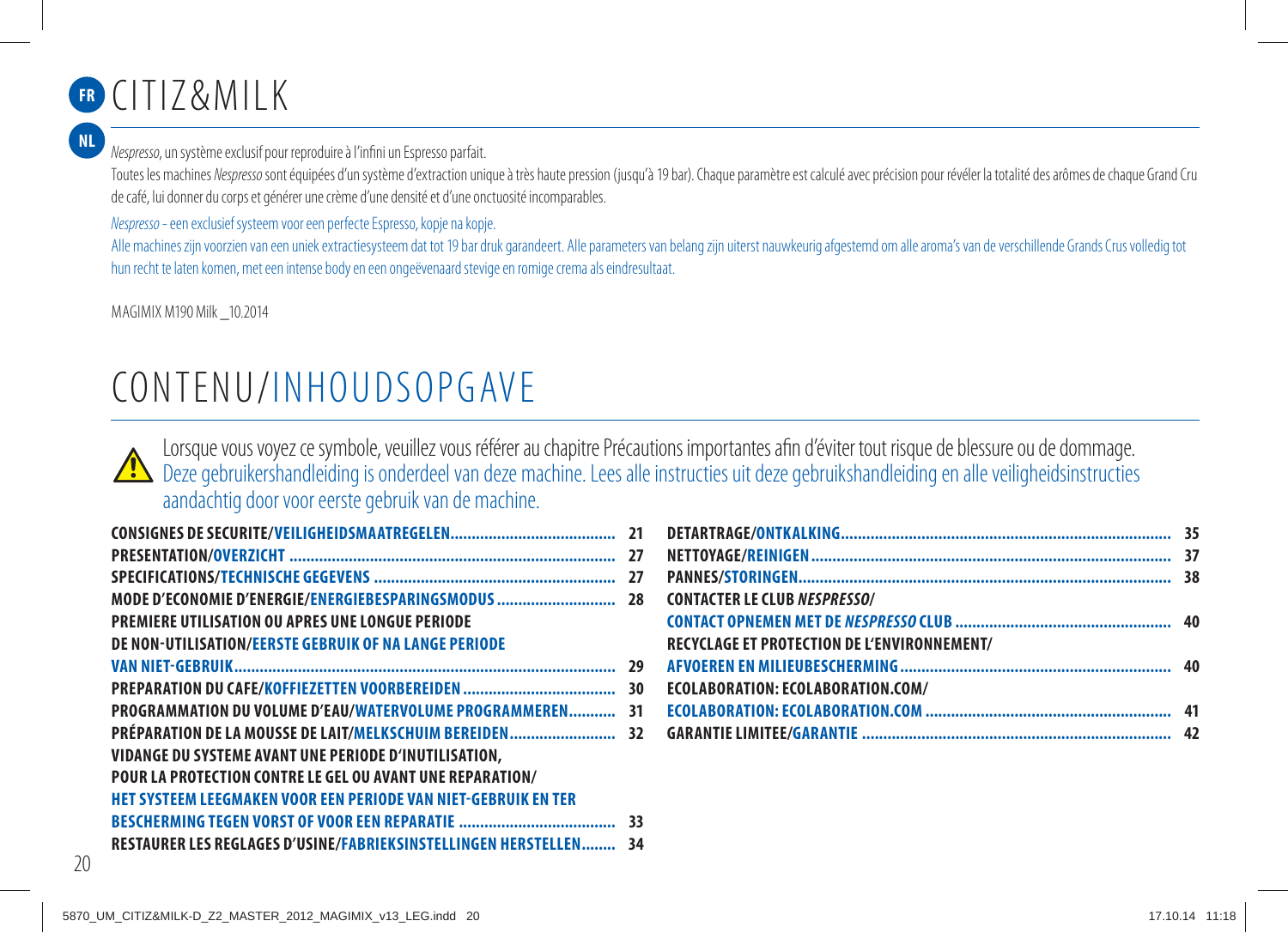## CONSIGNES DE SECURITE

 $\mathbf{A}$   $\mathbb{R}$ **Avertissement: les consignes de sécurité font partie de l'appareil. Veuillez les lire attentivement avant d'utiliser votre nouvel appareil. Gardez-les dans un** 

**endroit où vous pourrez les retrouver et vous y référer ultérieurement.**

 **Avertissement: lorsque ce symbole apparaît, veuillez consulter les mesures de sécurité pour éviter d'éventuels dangers et dommages.**

 **Information: lorsque ce symbole apparaît, veuillez prendre connaissance du conseil pour une utilisation sûre et conforme de votre appareil.**

- L'appareil est conçu pour préparer des boissons conformément à ces **instructions**
- N'utilisez pas l'appareil pour d'autres usages que ceux prévus.
- Cet appareil a été conçu seulement pour un usage intérieur, pour un usage dans des conditions de températures non extrêmes.
- Protégez votre appareil des effets directs des rayons du soleil, des éclaboussures d'eau et de l'humidité.
- Cet appareil est uniquement destiné à un usage domestique. Il n'est pas conçu pour être utilisé dans: les espaces cuisines des magasins, bureaux et d'autres environnement de travail; les fermes; par les clients dans les hôtels, motels ou d'autres environnements résidentiels; des environnements type bed & breakfast.
- Cet appareil peut être utilisé par des enfants âgés d'au moins 8 ans, à condition qu'ils bénéficient

d'une surveillance ou qu'ils aient reçu des instructions quant à l'utilisation de l'appareil en toute sécurité et qu'ils comprennent bien les dangers encourus. Le nettoyage et l'entretien par l'utilisateur ne doivent pas être effectués par des enfants, à moins qu'ils ne soient âgés de plus de 8 ans et qu'ils soient sous la surveillance d'un adulte.

- Conservez l'appareil et son câble hors de portée des enfants âgés de moins de 8 ans.
- Cet appareil peut être utilisé par des personnes dont les capacités physiques, sensorielles ou mentales sont réduites ou dont l'expérience ou les connaissances ne sont pas suffisantes, à condition qu'ils bénéficient d'une surveillance ou qu'ils aient reçu des instructions quant à l'utilisation de l'appareil en toute sécurité et en comprennent bien les dangers potentiels.
- Les enfants ne doivent pas utiliser

l'appareil comme un jouet.

• Le fabricant décline toute responsabilité et la garantie ne s'appliquera pas en cas d'usage commercial, d'utilisations ou de manipulations inappropriées, de dommages résultant d'un usage incorrect, d'un fonctionnement erroné, d'une réparation par un non professionnel ou du non respect des instructions.

#### **Evitez les risques d'incendie et de choc électrique fatal.**

- En cas d'urgence: débranchez immédiatement l'appareil de la prise électrique.
- Branchez l'appareil uniquement à des prises adaptées, facilement accessibles et reliées à la terre. Assurez-vous que la tension de la source d'énergie soit la même que celle indiquée sur la plaque signalétique. L'utilisation d'un branchement inadapté annule la garantie.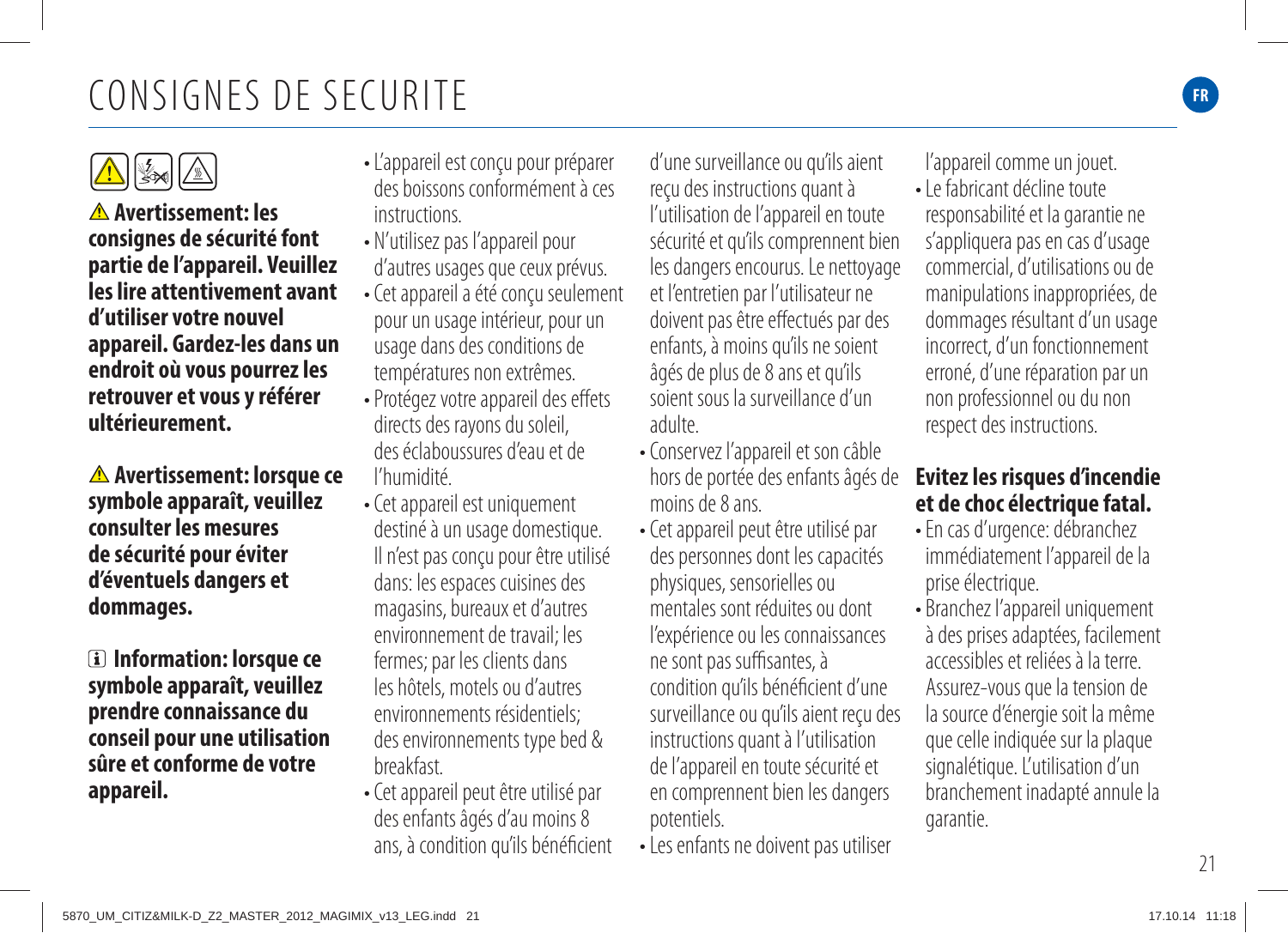

#### **L'appareil doit être connecté uniquement après l'installation.**

- Ne tirez pas le cordon d'alimentation sur des bords tranchants, attachez-le ou laissezle pendre.
- Gardez le cordon d'alimentation loin de la chaleur et de l'humidité.
- Si le cordon d'alimentation est endommagé, il doit être remplacé par le fabricant, son agent aprèsvente ou des personnes de même qualification, afin d'éviter tous risques.
- Si le cordon d'alimentation est endommagé, ne faites pas fonctionner l'appareil, afin d'éviter un danger.
- Retournez votre appareil au Club Nespresso ou à un revendeur Nespresso agréé.
- Si une rallonge électrique s'avère nécessaire, n'utilisez qu'un câble relié à la terre, dont le conducteur a une section d'au moins 1.5 mm2 .
- Afin d'éviter de dangereux

dommages, ne placez jamais l'appareil sur ou à côté de surfaces chaudes telles que les radiateurs, les cuisinières, les fours, les brûleurs à gaz, les feux nus, ou des sources dechaleur similaires.

- Placez-le toujours sur une surface horizontale, stable et régulière. La surface doit être résistante à la chaleur et aux fluides comme: l'eau, café, le détartrant ou autres.
- Débranchez l'appareil de la prise électrique lorsqu'il n'est pas utilisé pendant une période prolongée.
- Débranchez en tirant par la fiche et non par le cordon d'alimentation ou il pourrait être endommagé.
- Avant le nettoyage et l'entretien de votre appareil, débranchez-le de la prise électrique et laissez-le refroidir.
- Ne touchez jamais le fil électrique avec des mains mouillées.
- Ne plongez jamais l'appareil, en entier ou en partie, dans l'eau ou dans d'autres liquides.
- Ne mettez jamais l'appareil ou

une partie de celui-ci dans un lave-vaisselle.

- L'électricité et l'eau ensemble sont dangereux et peuvent conduire à des chocs électriques mortels.
- N'ouvrez pas l'appareil. Voltage dangereux à l'intérieur.
- Ne mettez rien dans les ouvertures. Cela pourrait provoquer un incendie ou un choc électrique!

#### **Évitez les dommages possibles lors de l'utilisation de l'appareil.**

- Ne laissez jamais l'appareil sans surveillance pendant son fonctionnement.
- N'utilisez pas l'appareil s'il est endommagé ou ne fonctionne pas parfaitement. Débranchezle immédiatement de la prise électrique. Contactez le Club Nespresso ou un revendeur Nespresso agréé, pour la réparation ou le réglage de votre appareil.
- Un appareil endommagé peut provoquer des chocs électriques,

brûlures et incendies.

- Refermez toujours bien complètement le levier et ne le soulevez jamais pendant le fonctionnement, des brûlures peuvent se produire.
- Ne mettez pas vos doigts sous la sortie café, il y a un risque de brûlure.
- Ne mettez pas vos doigts dans le compartiment à capsules ou dans le bac de récupération des capsules. Il existe un risque de blessure.
- L'eau peut s'écouler autour d'une capsule, quand celle-ci n'a pas été perforée par les lames, et endommager l'appareil.
- N'utilisez jamais une capsule endommagée ou déformée. Si une capsule est bloquée dans le compartiment à capsules, éteignez l'appareil et débranchez-le avant toute opération. Appelez le Club Nespresso ou un revendeur Nespresso agréé.
- Remplissez toujours le réservoir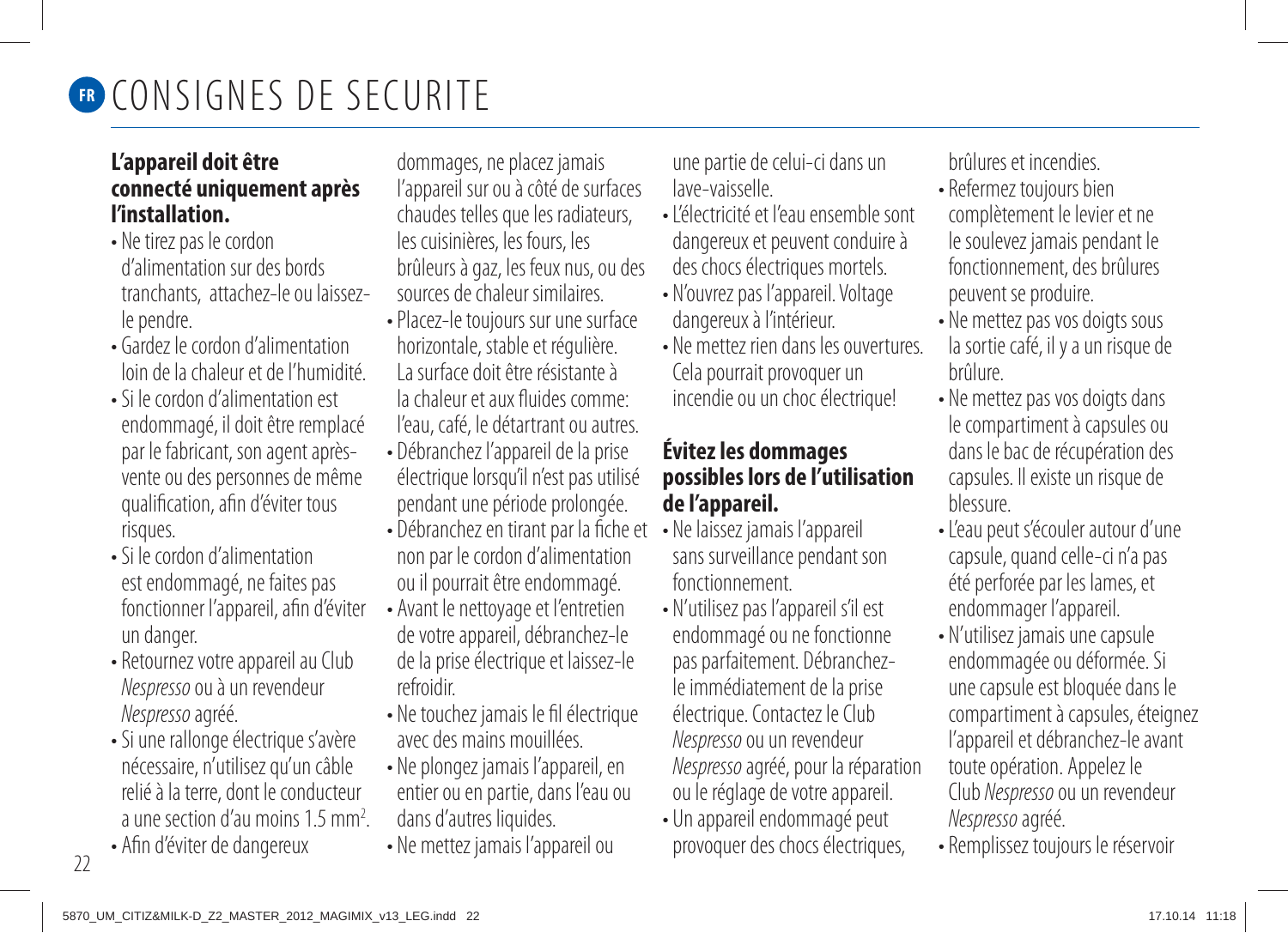# CONSIGNES DE SECURITE **FR**

avec de l'eau fraiche, potable et froide.

- Videz le réservoir d'eau si l'appareil n'est pas utilisé pendant une durée prolongée (vacances etc…).
- Remplacez l'eau du réservoir d'eau quand l'appareil n'est pas utilisé pendant un week-end ou une période de temps similaire.
- N'utilisez pas l'appareil sans le bac d'égouttage et sa grille afin d'éviter de renverser du liquide sur les surfaces environnantes.
- Ne nettoyez jamais votre appareil avec un produit d'entretien ou un solvant. Utilisez un chiffon humide et un détergent doux pour nettoyer la surface de l'appareil.
- Lors du déballage de l'appareil, retirer le film plastique sur la grille d'égouttage.
- Cet appareil est conçu pour des capsules de café Nespresso disponibles exclusivement via le Club Nespresso ou votre revendeur Nespresso agréé.
- Tous les appareils Nespresso sont

soumis à des contrôles sévères. Des tests de fiabilité, dans des conditions réelles d'utilisation, sont **Transmettez-les aux**  effectués au hasard sur des unités sélectionnées. Certains appareils peuvent donc montrer des traces d'une utilisation antérieure.

• Nespresso se réserve le droit de modifier sans préavis la notice d'utilisation.

#### **Détartrage**

• Lorsqu'il est utilisé correctement, le détartrant Nespresso, permet d'assurer le bon fonctionnement de votre appareil tout au long de sa vie et vous permet de maintenir une expérience café aussi parfaite qu'au premier jour. Pour le dosage exact et la procédure à suivre, consultez le manuel d'utilisation inclus dans le kit de détartrage Nespresso .

**CONSERVEZ LES INSTRUCTIONS SUIVANTES utilisateurs ultérieurs. Ce manuel d'instruction est également disponible en version PDF sur nespresso.com**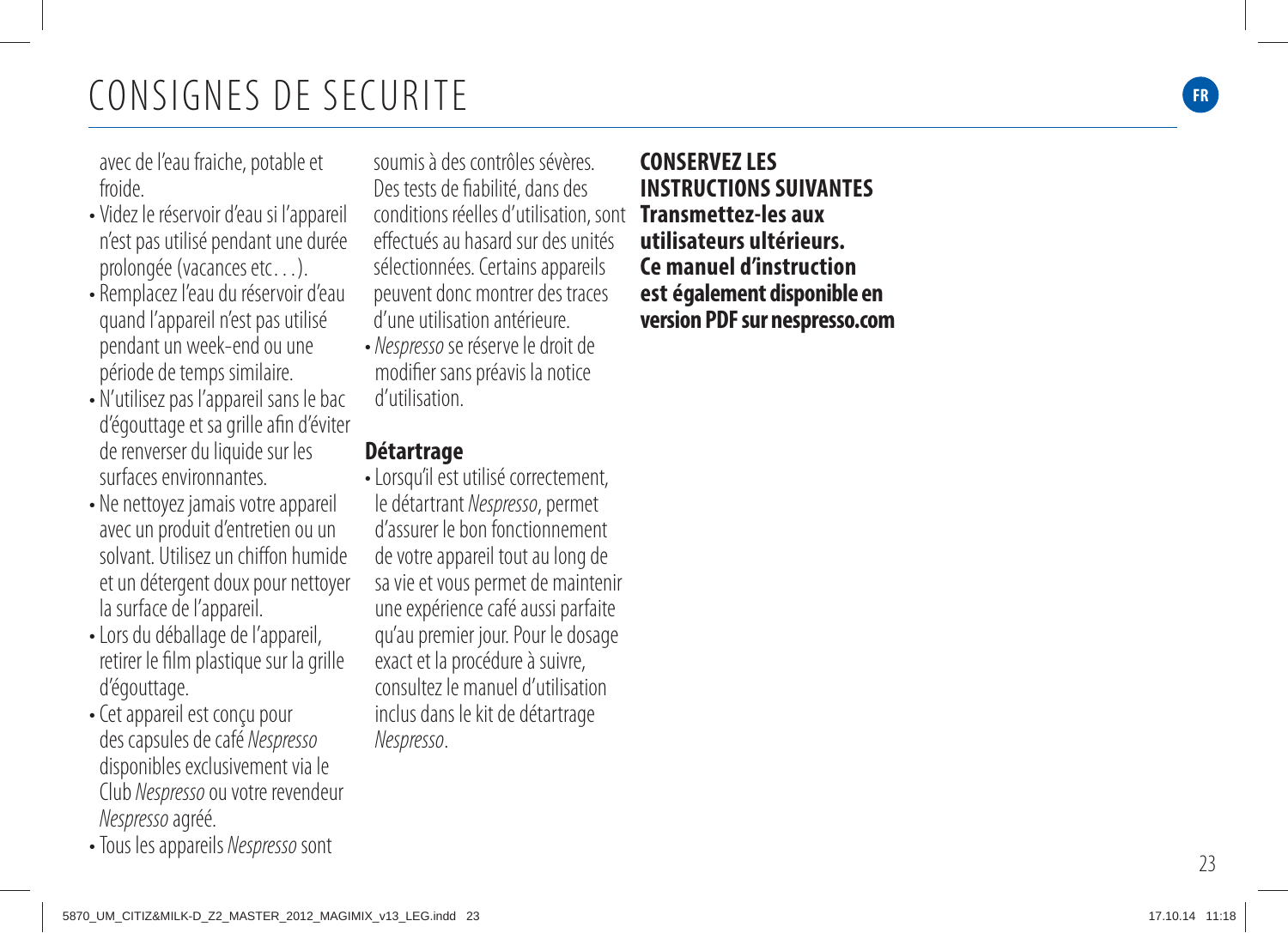

**GEVAAR: de veiligheidsvoorschriften worden bij de machine geleverd. Lees deze voorschriften aandachtig door voordat u uw nieuwe machine voor het eerst gebruikt. Bewaar ze op een veilige plek, zodat u ze later als referentie kunt inzien.**

**GEVAAR: dit pictogram duidt op gevaar. Lees de veiligheidsmaatregelen om persoonlijke letsels en schade te voorkomen.**

#### **INFORMATIE: dit pictogram verwijst naar de instructies voor een correct en veilig gebruik van uw machine.**

- Deze machine is bedoeld voor de bereiding van recepten volgens de aanwijzingen die in deze handleiding opgenomen zijn.
- Gebruik deze machine uitsluitend

voor doeleinden waarvoor het ontworpen is.

- Deze machine is bedoeld voor gebruik binnenshuis en het mag daarom uitsluitend bij normale temperatuuromstandigheden worden gebruikt.
- Bescherm de machine tegen directe zoninvloed, langdurige blootstelling aan opspattend water en vocht.
- Dit apparaat is bedoeld voor huishoudelijk gebruik en soortgelijke toepassingen, zoals: personeelkeukens in winkels, kantoor- en andere werkomgevingen; vakantiewoningen; voor gebruik door gasten in hotels, motels en andere verblijfsruimten; verblijven zoals bed and breakfasts;.
- Deze machine kan worden gebruikt door kinderen vanaf acht jaar indien ze instructies hebben ontvangen over het veilige gebruik van de machine en de risico's begrijpen die ermee samenhangen. Het schoonmaken en onderhouden van de machine mag niet gebeuren door kinderen, tenzij ze 8 jaar oud zijn en er toezicht van

een volwassenen aanwezig is. Houd de machine en het snoer buiten het bereik van kinderen jonger dan 8 jaar.

- Deze machine mag gebruikt worden door personen met beperkte fysieke, zintuiglijke of verstandelijke vermogens, of met onvoldoende ervaring en kennis als er toezicht aanwezig is of als ze instructies hebben ontvangen over het veilige gebruik van de machine en de risico's begrijpen die er mee samenhangen. Kinderen dienen deze machine niet te gebruiken als speelgoed.
- De fabrikant aanvaardt geen enkele aansprakelijkheid en de garantie is niet van toepassing bij enige vorm van commercieel gebruik, oneigenlijke bediening of gebruik van de machine, schade die het gevolg is van gebruik voor andere onjuiste doeleinden.

#### **Voorkom het risico op elektrocutie en brand.**

- Bij noodgevallen: de stekker direct uit het stopcontact verwijderen.
- Sluit de machine alleen aan op

een geschikt en goed bereikbaar stopcontact met randaarde. De machine mag pas na de installatie aangesloten worden. Controleer of de netspanning overeenkomt met de spanning die op het typeplaatje van de machine aangeduid is.

#### **Voorkom het risico op elektrocutie en brand.**

- Bij noodgevallen: de stekker direct uit het stopcontact verwijderen.
- Sluit de machine alleen aan op een geschikt en goed bereikbaar stopcontact met randaarde. De machine mag pas na de installatie aangesloten worden. Controleer of de netspanning overeenkomt met de spanning die op het typeplaatje van de machine aangeduid is.

#### **Deze machine mag enkel aangesloten worden na de installatie.**

 • Trek de kabel niet over scherpe randen en zorg dat hij niet bekneld raakt of naar beneden hangt.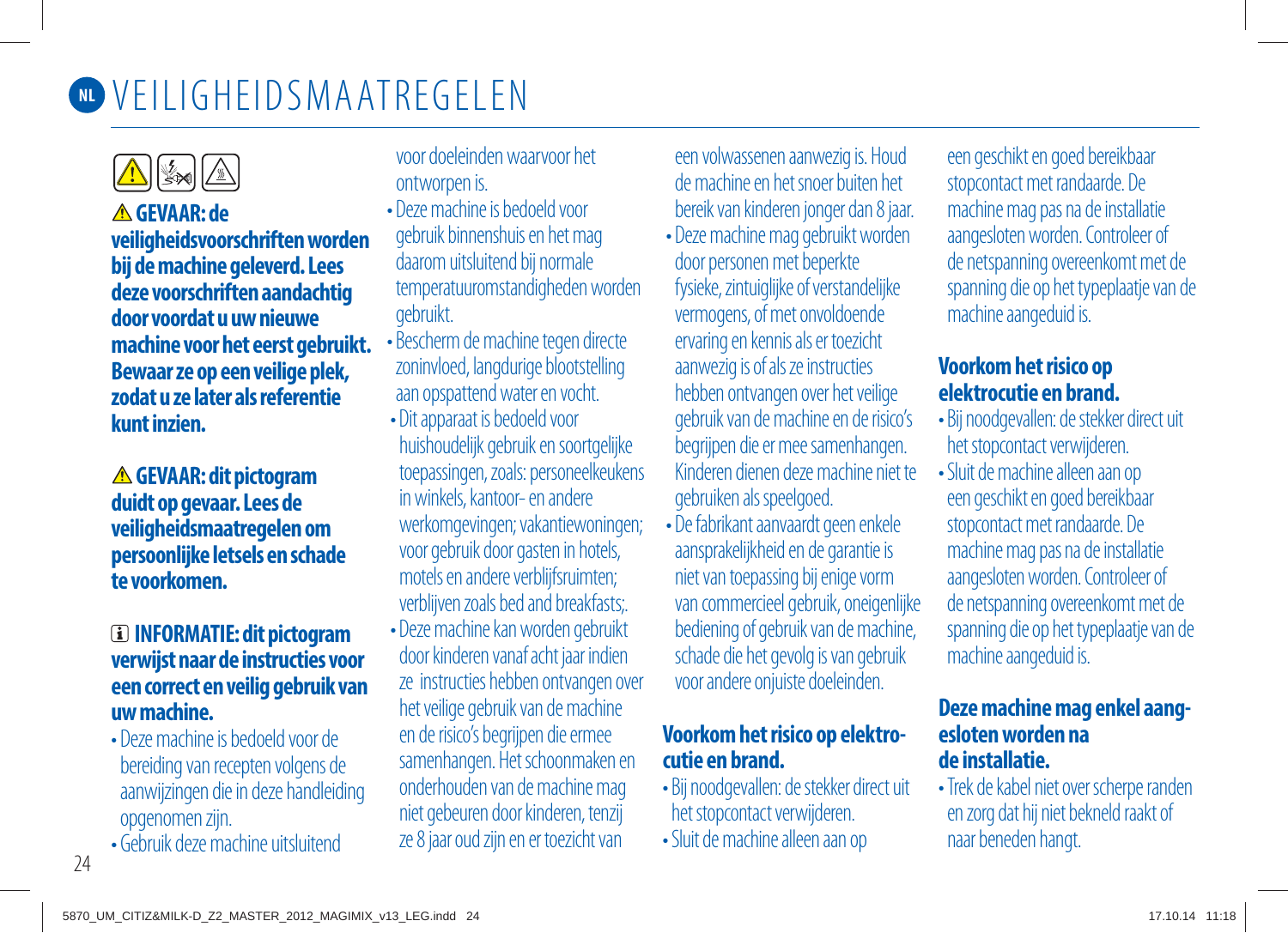- Voorkom blootstelling van de kabel aan hitte of vocht.
- Als de voedingskabel beschadigingen vertoont, dan dient deze door de fabrikant, een servicebedrijf of een ander bevoegd bedrijf vervangen te worden om elk risico te voorkomen.
- Gebruik de machine niet als de kabel beschadigd is. Breng de machine terug naar de Nespresso Club.
- Gebruik indien noodzakelijk uitsluitend een geaarde verlengkabel, waarvan de kerndiameter minimaal 1.5 mm<sup>2</sup> bedraagt, of die geschikt is voor het vermogen.
- Om schade te voorkomen mag de machine in geen geval geplaatst worden in de nabijheid van of op warme oppervlakken zoals verwarmingsradiatoren, fornuizen, ovens, gasbranders, open vuur of dergelijke.
- Plaats de machine altijd op een vlakke en stabiele ondergrond. Het oppervlak moet bestendig zijn tegen hitte en vloeistoffen als water, koffie, ontkalkingsmiddel en dergelijke.
- Neem de voedingskabel uit het stopcontact als u de machine lange tijd niet gebruikt.
- Verwijder de stekker uit het stopcontact door aan de stekker tetrekken - niet aan de voedingskabel; de kabel kan daarbij namelijk beschadigd raken.
- Vóór het schoonmaken of bij machineonderhoud de stekker uit het stopcontact verwijderen en de machine laten afkoelen.
- Raak de voedingskabel nooit met natte handen aan.
- Dompel de machine of onderdelen van dit apparaat in geen geval onder in water of andere vloeistoffen.
- Machine en machineonderdelen in geen geval in de vaatwasser plaatsen.
- Elektriciteit en water gaan niet samen en vormen een gevaar voor elektrocutie.
- Machine niet openmaken. Levensgevaarlijke elektrische spanning!
- Plaats geen voorwerpen in de openingen van de machine. Daarbij bestaat de kans op brand of elektrische schokken!

#### **Voorkom kans op letsels tijdens gebruik..**

- Laat de machine nooit onbewaakt achter tijdens gebruik.
- De machine niet gebruiken als ze beschadigd is of niet naar behoren werkt. Verwijder de stekker in een dergelijk geval direct uit het stopcontact. Neem contact op met de Nespresso Club voor onderzoek, reparatie of afstelling.
- Een beschadigde machine kan elektrische schokken, brandwonden en brand veroorzaken.
- Klap de capsulehouder steeds helemaal dicht en open deze in geen geval tijdens gebruik! Gevaar voor verbranding!
- Plaats uw vingers nooit onder de uitloop - vermijd brandwonden.
- Plaats nooit uw vingers in de capsuleruimte of in het inlegmechanisme. Gevaar voor persoonlijke letsels!
- Als de capsule niet geperforeerd is door de messen in de capsulehouder, kan er water langs de capsule geperst

worden, waardoor de machine beschadigd kan raken.

- Gebruik nooit een beschadigde of vervormde capsule. Als er een capsule geblokkeerd zit in de capsuleruimte, schakel dan de machine eerst uit en trek de stekker uit het stopcontact alvorens andere handelingen te verrichten. Neem contact op met de Nespresso Club.
- Vul het waterreservoir alleen met vers en drinkbaar water.
- Maak het waterreservoir leeg als u de machine langere tijd niet gebruikt (tijdens vakanties etc.).
- Vervang het water alvorens de machine opnieuw in gebruik te nemen na een weekend of vergelijkbaar tijdsbestek.
- Gebruik deze machine nooit zonder geplaatste lekbak en rooster om te voorkomen dat er water terecht komt op de oppervlakken rondom de machine.
- Gebruik geen agressieve schoonmaakmiddelen of oplosmiddelen. Gebruik een vochtige doek en een mild schoonmaakmiddel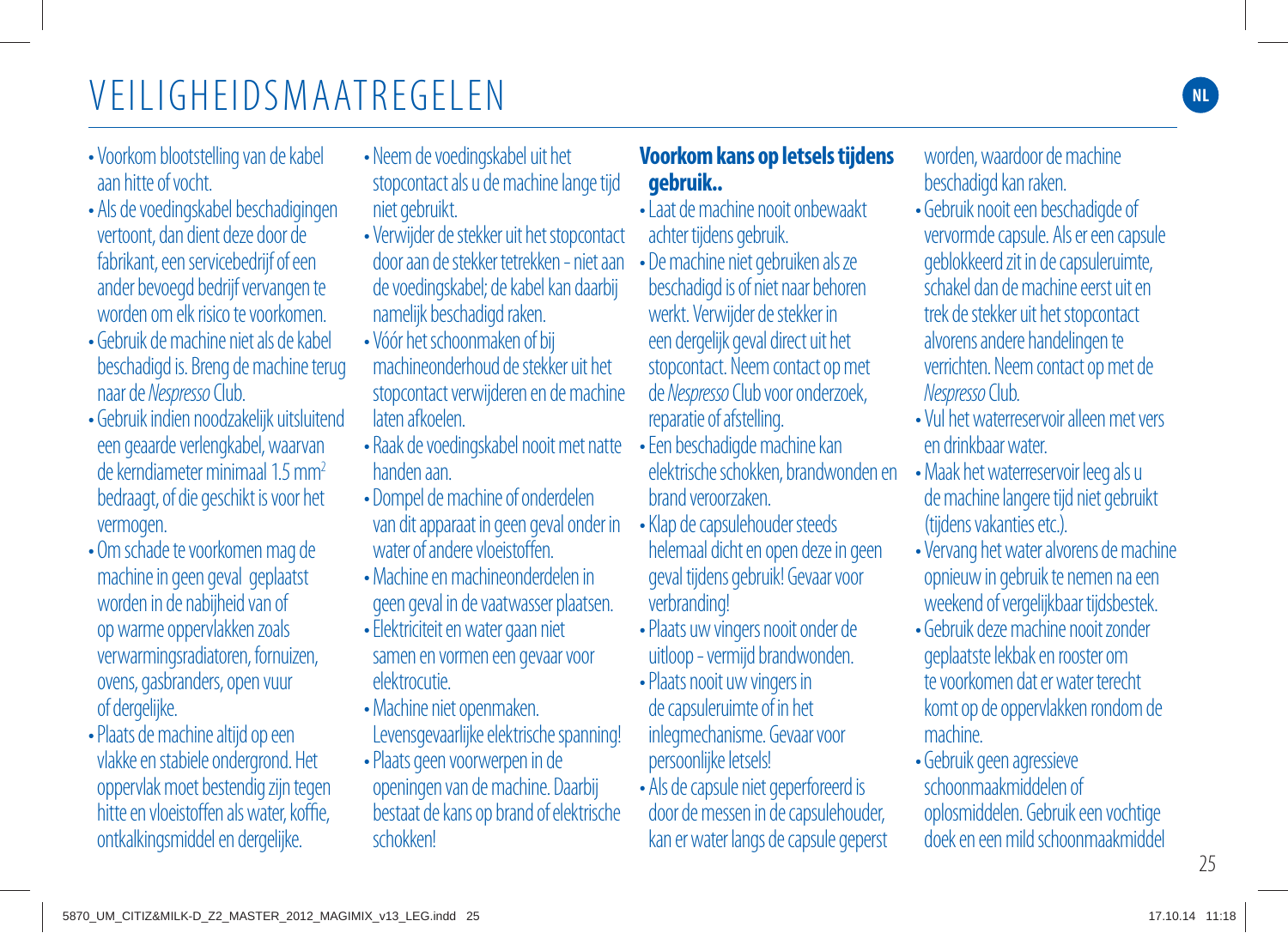

om het oppervlak van de machine schoon te maken.

- Gebruik alleen propere hulpmiddelen om de machine te reinigen.
- Verwijder na het uitpakken van de machine de plasticfolie van het lekbakrooster en gooi het weg.
- Deze machine werd ontworpen voor Nespresso koffiecapsules die exclusief verkrijgbaar zijn via de Nespresso Club.
- Alle Nespresso machines worden streng gecontroleerd. Steekproefsgewijs worden er machines getest in de praktijk. Om die reden kunnen bepaalde apparaten sporen van gebruik vertonen.
- Nespresso behoudt zich het recht voor deze instructies te wijzigen zonder voorafgaande kennisgeving.

#### **Ontkalken**

 • Bij correct gebruik zorgt het Nespresso ontkalkingsmiddel ervoor dat uw machine de hele levensduur lang goed werkt en dat uw koffiebeleving net zo perfect blijft als op de eerste dag. In de gebruikshandleiding die u bij de Nespresso ontkalkingsset aantreft, staat precies aangegeven hoeveel ontkalkingsmiddel u moet gebruiken, en welke procedure u dient te volgen.

#### **BEWAAR DEZE GEBRUIKSAANWIJZING OP EEN VEILIGE PLAATS Als deze machine wisselt**

**van eigenaar, geef deze gebruiksaanwijzing er dan bij. Deze gebruiksaanwijzing is ook als PDF te downloaden op de website www.nespresso.com** 

8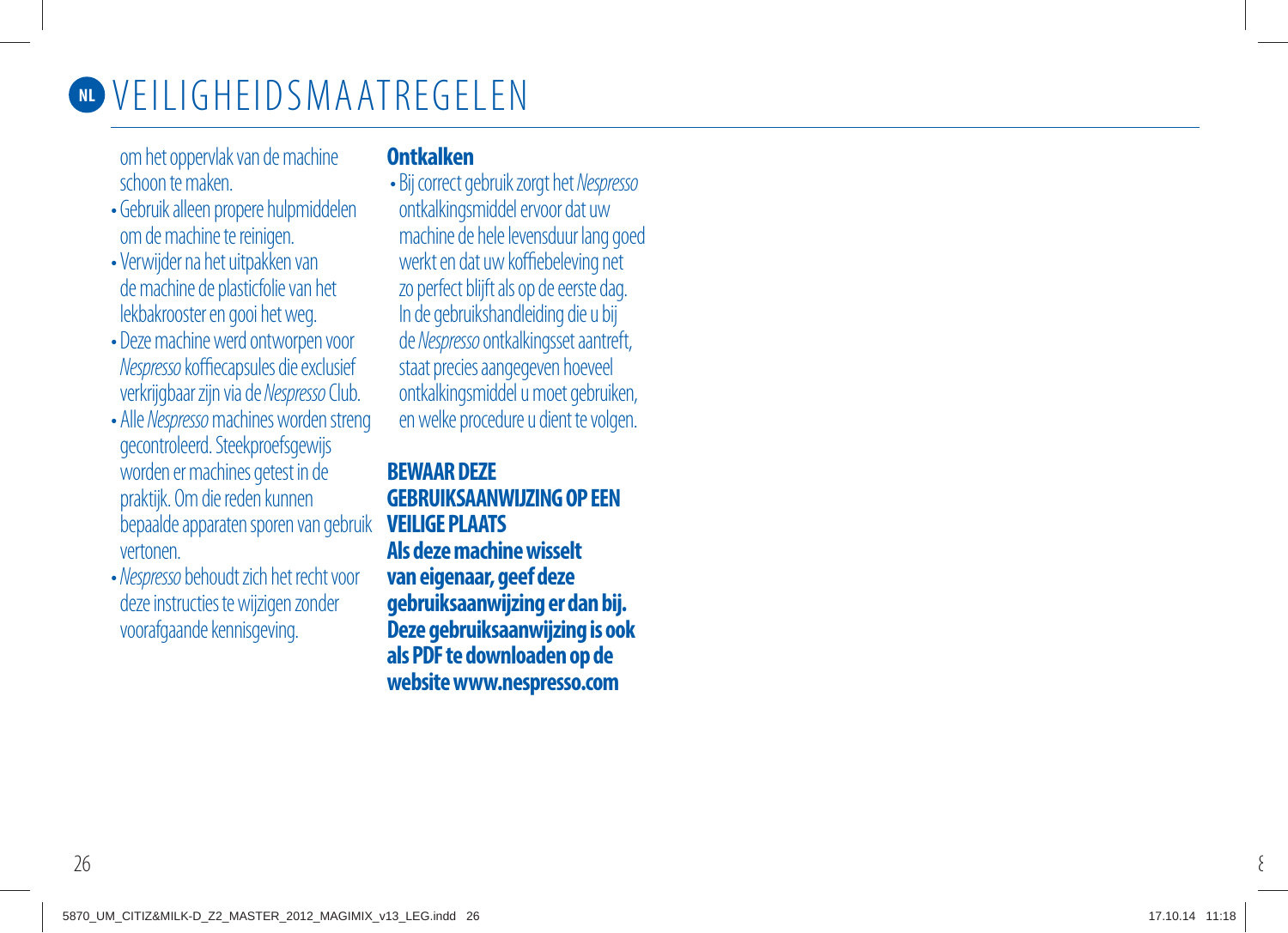### PRESENTATION/ OVERZICHT



### CONTENU DE L'EMBALLAGE/ INHOUD VAN DE VERPAKKING/

# SPECIFICATIONS/ TECHNISCHE GEGEVENS/



Machine à café Koffiemachine



Pochette de Bienvenue Nespresso Welkom bij Nespresso-mapje



Assortiment de 16 Grands Crus Nespresso Verpakkking met 16 Nespresso Grand Cru-capsules



Manuel d'utilisation **Handleiding** 

| <b>Magimix M190 Milk</b> |                                              |  |                  |
|--------------------------|----------------------------------------------|--|------------------|
|                          | $\Box$ 23.7 cm $\Box$ 27.7 cm $\Box$ 37.2 cm |  |                  |
|                          | 220-240 V, 50-60 Hz, 1710 W                  |  | Max./max. 19 Bar |
| kg                       | 4.6 Kg                                       |  |                  |

27

**FR**

**NL**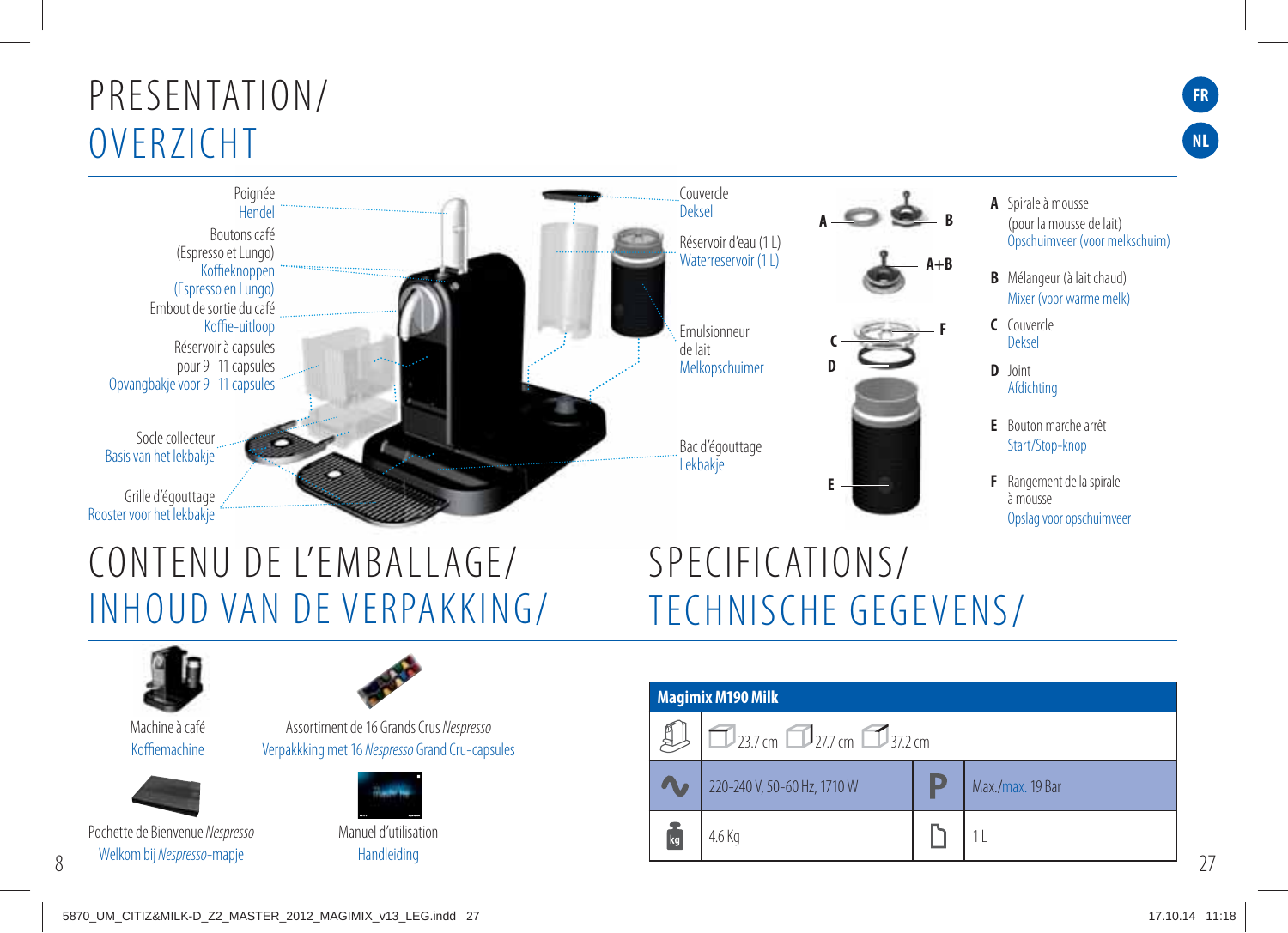#### MODE D'ECONOMIE D'ENERGIE/ ENERGIEBESPARINGSMODUS **FR NL**

Cette machine est équipée d'une fonction d'économie d'énergie. La machine se met automatiquement en mode économie d'énergie au bout de 9 minutes. Deze machine is voorzien van een energiebesparingsfunctie. Na negen minuten wordt de machine automatisch uitgeschakeld.



Pour allumer la machine, appuyez soit sur le bouton Espresso ou Lungo. Als u de machine wilt inschakelen, drukt u op de knop Espresso of Lungo.



Pour éteindre la machine avant mise en veille automatique, appuyez simultanément sur les boutons Espresso et Lungo. Als u de machine wilt uitschakelen voordat deze automatisch wordt uitgeschakeld, drukt u de knoppen Espresso en Lungo tegelijk in.

#### **Pour modifier ce réglage: Deze instelling wijzigen:**





2. Le bouton Espresso clignote pour indiquer le réglage actuel. 2. De knop Espresso knippert ten teken van de huidige instelling.



3. Pour modifier ce réglage appuyez sur le bouton Espresso: Une pression pour désactiver le mode économie d'énergie après 9 min Une pression de plus pour désactiver le mode après 30 min. 3. Druk op de knop Espresso om deze instelling te wijzigen: Eén keer voor een uitschakelmodus na negen minuten. Nog een keer voor een uitschakelmodus na dertig minuten.



4. Pour quitter le mode d'économie d'énergie appuyez sur le bouton Lungo pendant 3 secondes.

4. Druk drie seconden lang op de knop Lungo om de energiebesparingsmodus af te sluiten.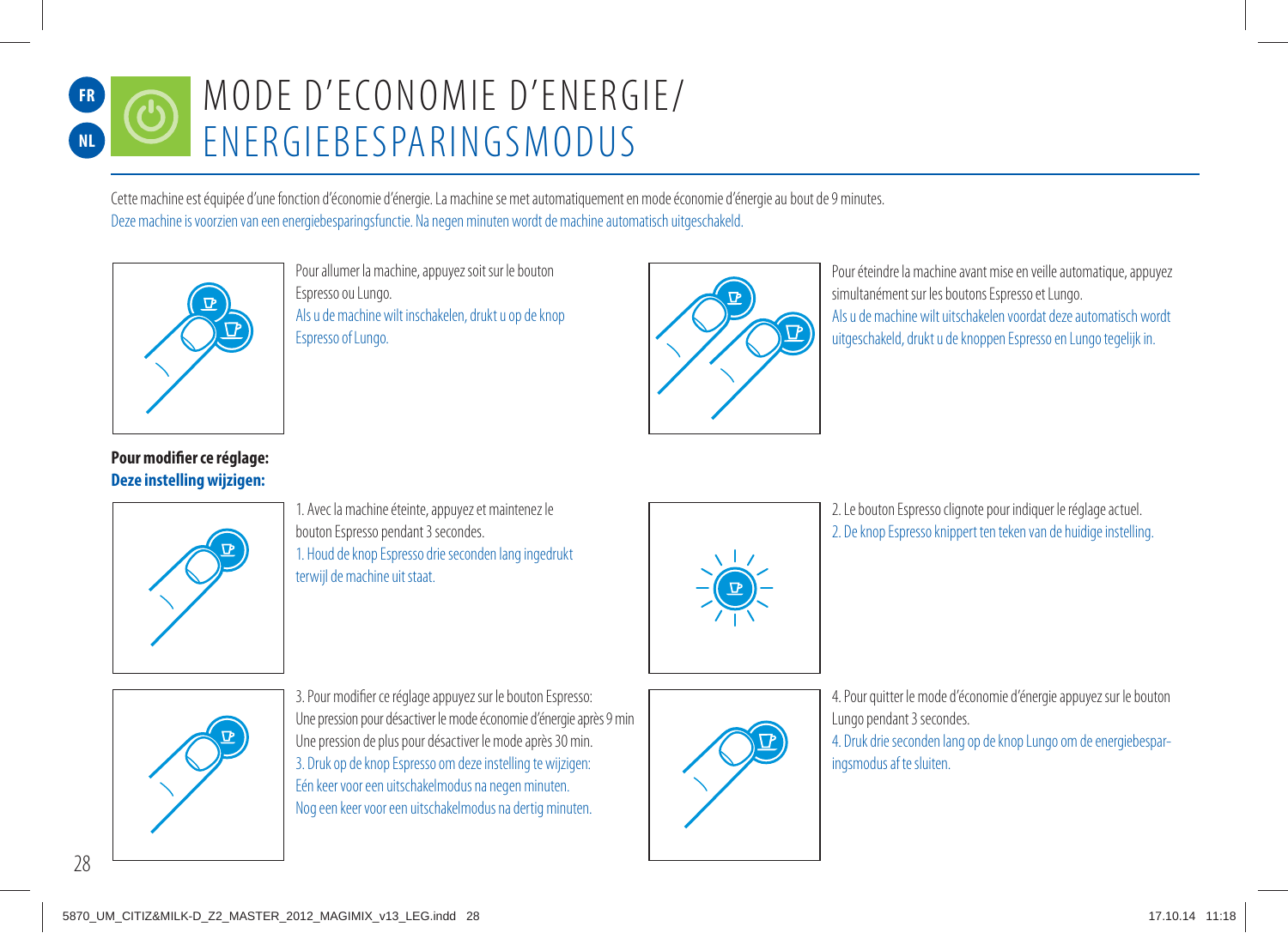## PREMIERE UTILISATION OU APRES UNE PERIODE DE NON-UTILISATION PROLONGEE/ EERSTE GEBRUIK OF NA EEN LANGE PERIODE VAN NIET-GEBRUIK

**REMARQUE: veuillez lire les consignes de sécurité pour éviter les risques de décharges électriques mortelles et d'incendie.**

 **LET OP: lees eerst de veiligheidsmaatregelen om de kans op levensgevaarlijke elektrische schokken en brand te vermijden.**



1. Retirer le film plastique de la grille 1. Verwijder de plastic folie van het lekrooster.



2. Rincer le réservoir d'eau avant le remplissage avec de l'eau potable. 2. Spoel het waterreservoir om voordat u dit vult met drinkwater.

**FR**

**NL**



3. Placez un récipient (min. 1 L) sous la sortie café. 3. Plaats een opvangbak (min. 1 L) onder de koffie-uitloop.



4. Branchez la machine au secteur. 4. Sluit de machine op de netspanning aan.



5. Appuyez sur le bouton Espresso ou Lungo pour activer la machine. 5. Druk op de knop Espresso of Lungo om de machine in te schakelen.



Voyants clignotants: préchauffage (25 sec) Indicatieleds knipperen: opwarmen (25 sec)

Voyant allumé en continu: prêt Indicatieleds blijven branden: klaar voor gebruik



6. Appuyez sur le bouton Lungo pour rincer la machine. Répétez 3 fois. 6. Druk op de knop Lungo om de machine te spoelen. Herhaal deze handeling drie maal.



7. Rincez l'Aeroccino. 7. Spoel de Aeroccino om.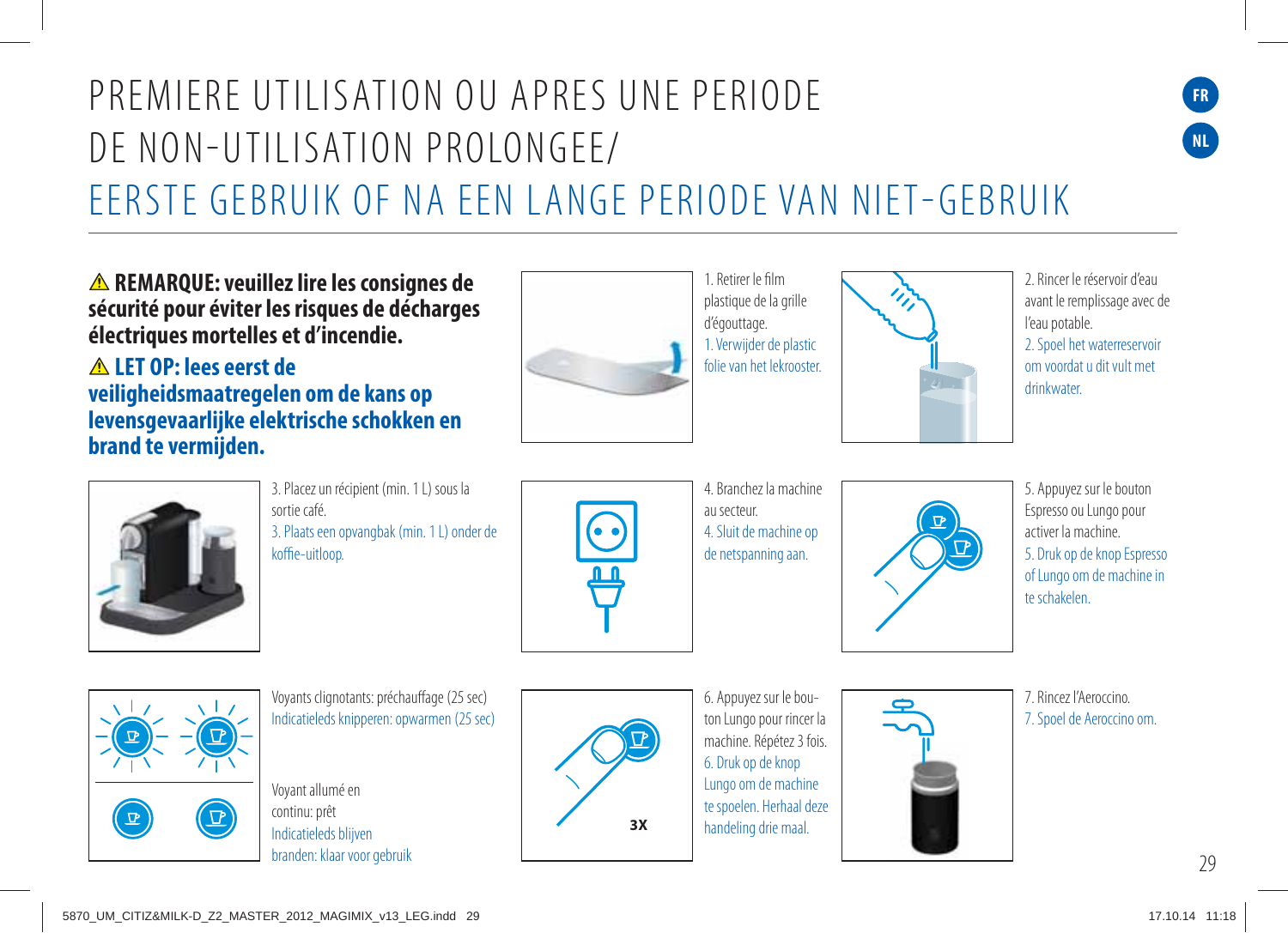# **ER PREPARATION DU CAFE/** KOFFIEZETTEN VOORBEREIDEN **NL**



1. Rincer le réservoir d'eau avant le remplissage avec de l'eau potable. 1. Spoel het waterreservoir om en vul het daarna met **drinkwater** 



2. Appuyez sur le bouton Espresso ou Lungo pour activer la machine. 2. Druk op de knop Espresso of Lungo om de machine in te schakelen.





Voyants clignotants: préchauffage (25 sec) Indicatieleds knipperen: opwarmen (25 sec) Voyant allumé en continu: prêt Indicatieleds blijven branden: klaar voor gebruik



3. Soulevez le levier complètement et insérez la capsule. 3. Open de capsuleklem helemaal en leg de capsule in de klemhouder.

 **ATTENTION:** ne jamais lever la poignée pendant le fonctionnement et se référer aux consignes de sécurité pour éviter tout dommage.

 **REMARQUE:** lors du préchauffage, vous pouvez appuyer sur l'un des deux boutons de café clignotants. Le café s'écoule alors automatiquement lorsque la machine est prête.

 $\triangle$  **LET OP:** open de capsuleklem nooit tijdens gebruik en lees de veiligheidsmaatregelen om mogelijke schade te voorkomen.

 **OPMERKING:** tijdens het opwarmen kunt u elke koffietoets indrukken. Zodra de machine opgewarmd is, treedt hij in werking.



4. Fermez le levier et placer une tasse sous la sortie café. 4. Sluit de capsuleklem en plaats een kopje onder de koffieuitloop.



5. Appuyez sur le bouton Espresso (40 ml) ou le Lungo (110 ml) pour démarrer. La préparation s'arrête automatiquement. Pour arrêter l'écoulement du café ou l'allonger, appuyez à nouveau. 5. Druk op de knop Espresso (40 ml) of Lungo

(110 ml) om de machine in te schakelen. Na extractie stopt de machine automatisch. Druk nogmaals om de doorstroming van de koffie te stoppen of er koffie aan toe te voegen.



6. Retirer la tasse. Soulevez et fermez le levier pour éjecter la capsule dans le bac à capsules usagées. 6. Verwijder het kopje. Plaats de capsuleklem omhoog en weer omlaag om de capsule uit te werpen in het opvangbakje voor capsules.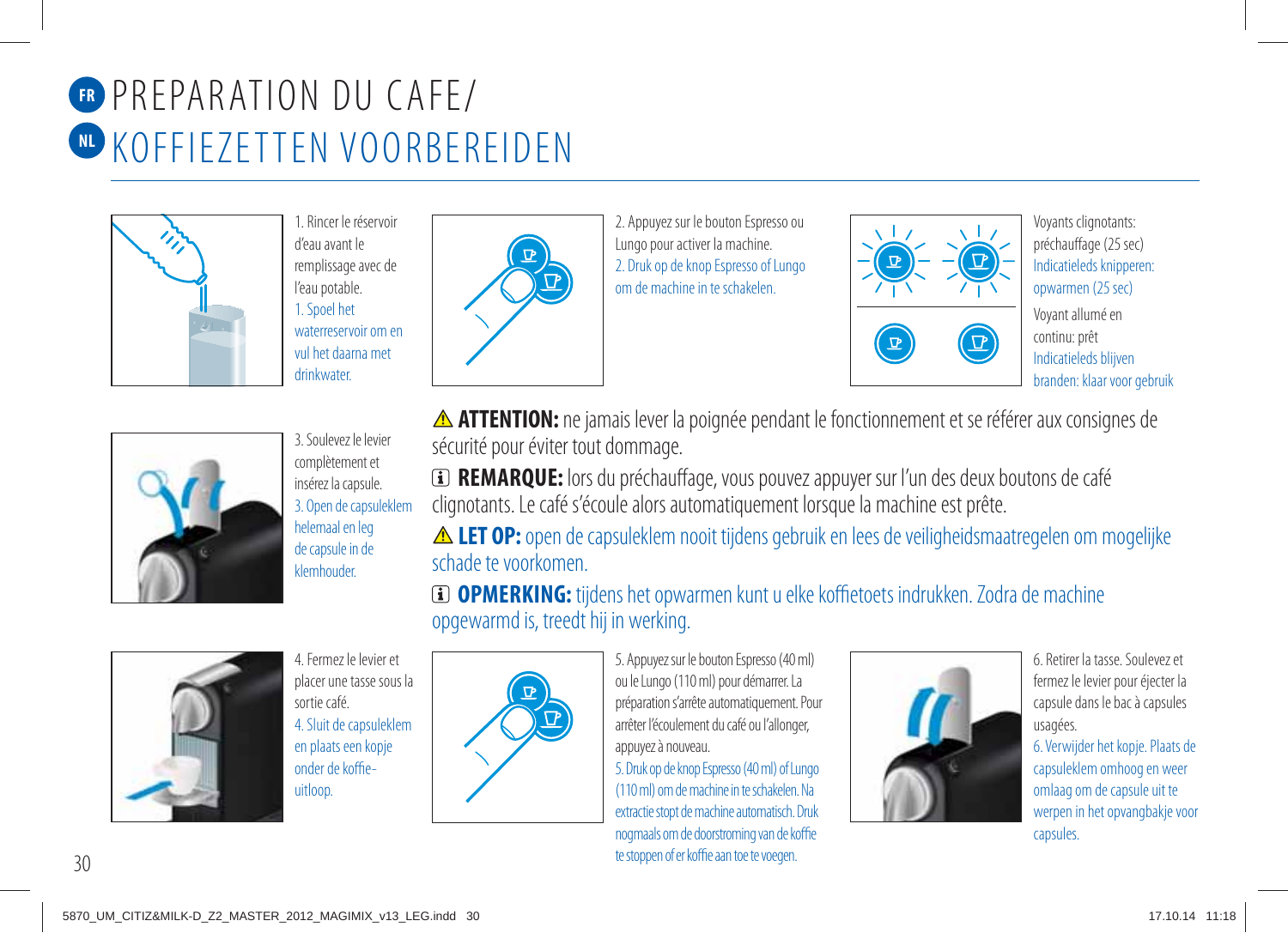## PROGRAMMATION DU VOLUME D'EAU/ WATERVOLUME PROGRAMMEREN



1. Mettez la machine sous tension et attendez qu'elle soit en mode prêt (Voyant allumé en continu). 1. Schakel de machine in en wacht tot deze klaar is voor gebruik (indicatielampje blijft branden).



2. Remplir le réservoir d'eau avec de l'eau potable et insérer la capsule. 2. Vul het waterreservoir met drinkwater en leg de capsule in de houder.

5. Relâchez le bouton une fois que le volume désiré est atteint. 5. Laat de knop los zodra het gewenste volume is bereikt.

6. Le niveau du volume d'eau est maintenant mémorisé. 6. Het watervolumeniveau is

nu opgeslagen.

3. Placez une tasse sous la sortie café. 3. Plaats een kopje onder de koffie-uitloop.



4. Appuyez et maintenez enfoncé le bouton Espresso ou Lungo. 4. Houd de knop Espresso of Lungo ingedrukt.

31 36 37

**FR**

**NL**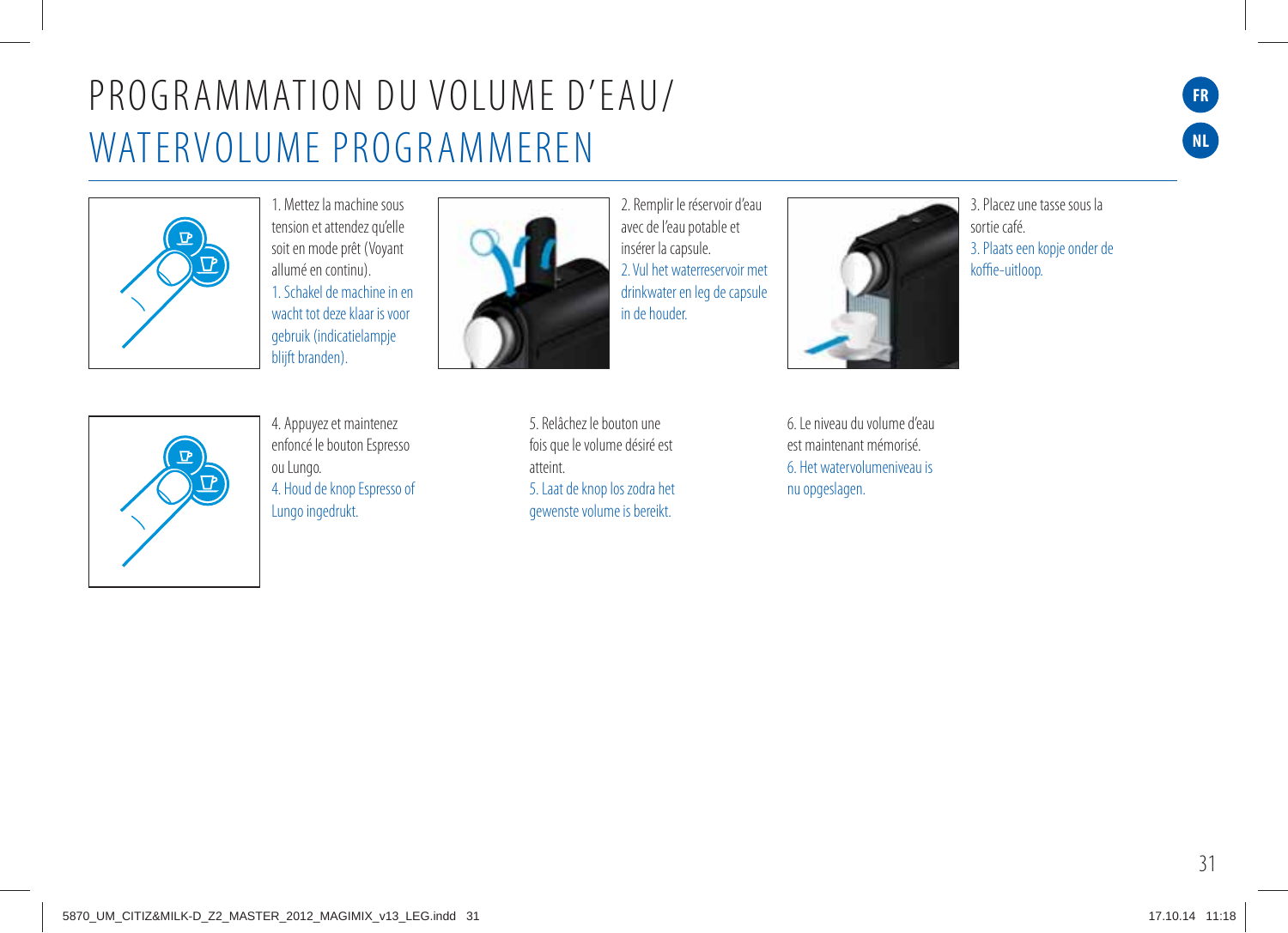# PRÉPARATION DE LA MOUSSE DE LAIT/ **FR W MELKSCHUIM BEREIDEN**

 **AVERTISSEMENT:** utiliser l'Aeroccino uniquement avec le branchement fourni. Risque d'électrocution et d'incendie! Assurez-vous que le dessous de l'émulsionneur de lait est sec.

**ALET OP:** gebruik de Aeroccino alleen met de bijgeleverde connector. WAARSCHUWING: Risico op elektrische schokken en brand! Zorg ervoor dat de onderkant van de melkopschuimer droog is.



1. Fixez le fouet souhaité. 1. Plaats de juiste klopper.



2. Remplissez le mousseur à lait jusqu'à l'un des deux niveaux «max».

2. Vul de melkopschuimer tot een van de beide «max»-niveaus.



3. Placez le couvercle sur l'Aeroccino. Pour une boisson chaude, pressez rapidement le bouton marche. Le bouton s'allume en rouge. Patientez 70-80 sec. Pour une mousse de lait froide, garder le bouton appuyé environ deux secondes. Le bouton s'allume en bleu. Patienter environ 60 sec.

3. Plaats het deksel op de Aeroccino. Voor een bereiding van warm melkschuim drukt u kort op de startknop. De knop gaat rood branden. Dit duurt ongeveer 70 tot 80 sec. Voor koud melkschuim houdt u de knop ongeveer twee seconden ingedrukt. De knop gaat blauw branden. Dit duurt ongeveer 60 sec.



4. Nettoyez après chaque utilisation. Utilisez uniquement des chiffons doux, ne jamais utiliser une brosse. Le réservoir à lait est résistant à l'eau. Ne pas mettre dans le lavevaisselle.

4. Reinig na elke bereiding. Gebruik alleen een zachte doek, geen borstel. De beker is waterdicht. Niet in de vaatwasser zetten.

**ASTUCE:** pour un résultat optimal de mousse de lait, utilisez du lait entier ou demi-écrémé a température réfrigérée (environ 4-6° C). **TIP:** gebruik voor optimaal melkschuim gekoelde volle of halfvolle melk met een gekoelde temperatuur van ongeveer 4 tot 6° C.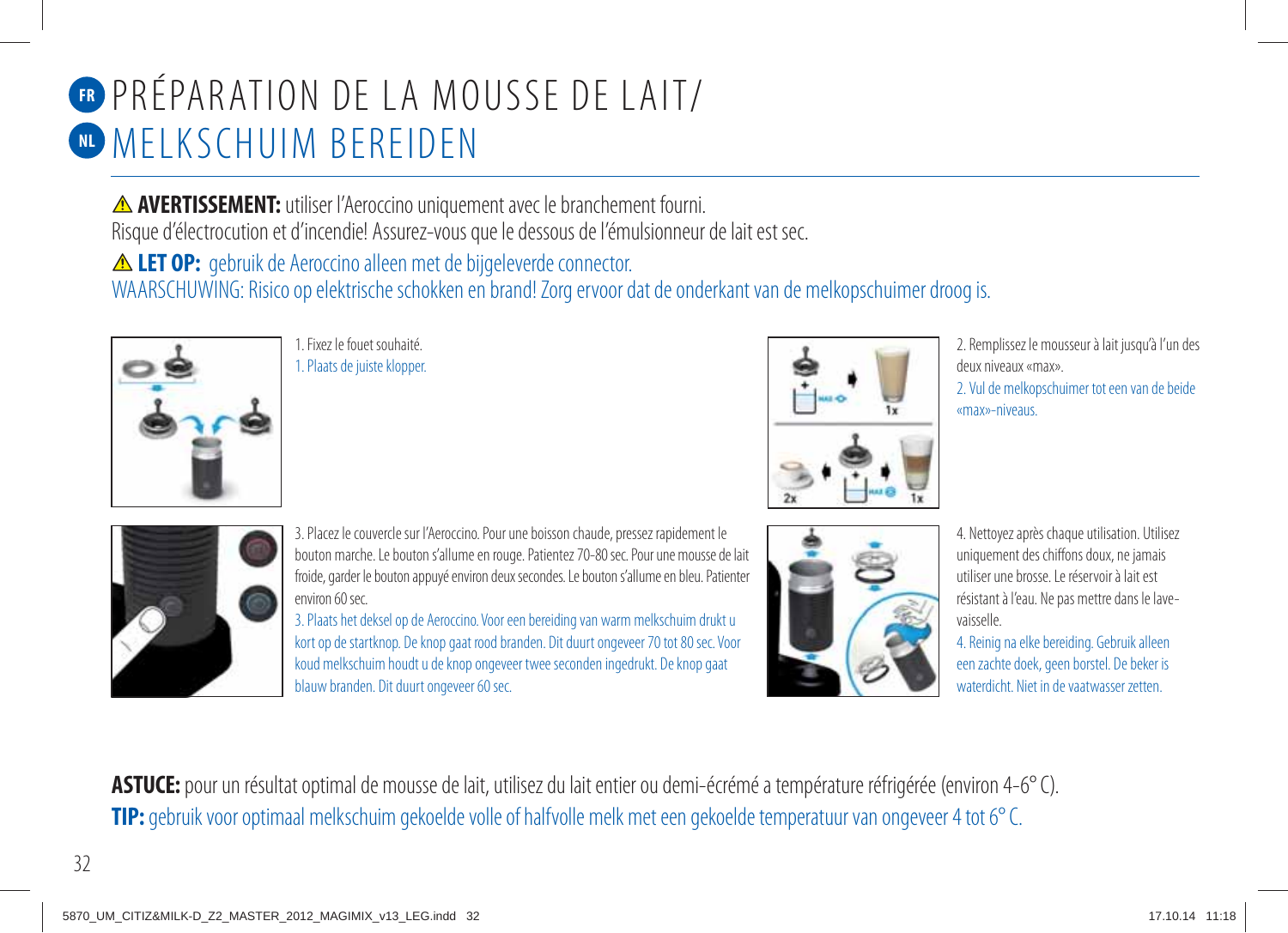## VIDANGE DU SYSTEME AVANT UNE PERIODE D'INUTILISATION, POUR LA PROTECTION CONTRE LE GEL OU AVANT UNE REPARATION/ HET SYSTEEM LEEGMAKEN VOOR EEN PERIODE VAN NIET-GEBRUIK EN TER BESCHERMING TEGEN VORST OF VOOR EEN REPARATIE

 **REMARQUE: votre machine sera bloquée pendant 10 minutes après avoir quitté le mode Vidange. OPMERKING: de machine wordt na het legen van het systeem tien minuten geblokkeerd.**



1. Pour entrer dans le mode de vidange, appuyez simultanément sur les boutons Espresso et Lungo pour éteindre la machine. 1. U schakelt de leegmodus in door de knoppen Espresso en Lungo tegelijk in te drukken, zodat de machine wordt uitgeschakeld.



2. Retirez le réservoir d'eau et ouvrez le levier. 2. Verwijder het waterreservoir en klap de capsuleklem omhoog.



3. Appuyez simultanément sur la touche Espresso et Lungo pendant 3 secondes. 3. Druk de knoppen Espresso en Lungo drie seconden lang in.



Les deux voyants clignotent alternativement. Beide indicatielampjes branden beurtelings.



4. Fermez le levier. 4. Sluit de capsuleklem.

5. La machine s'arrête automatiquement. 5. De machine wordt nu automatisch uitgeschakeld.

6. Vider et nettoyer le bac à capsules usagées et bac de récupération. 6. Maak het opvangbakje voor capsules en het lekbakje leeg en schoon.

33

**FR NL**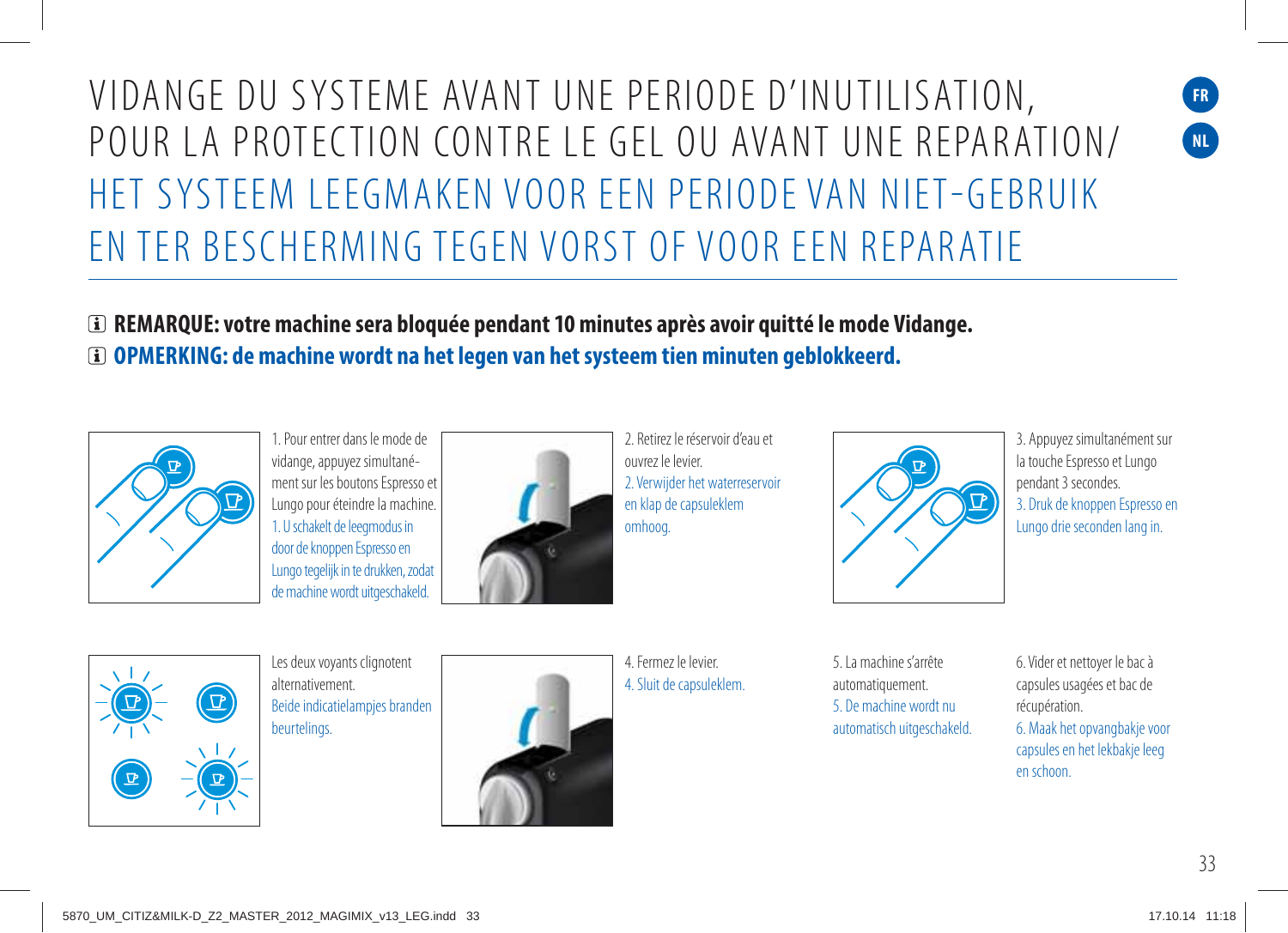# **R** RESTAURER LES REGLAGES D'USINE/ FABRIEKSINSTELLINGEN HERSTELLEN **NL**



1. Avec la machine éteinte, appuyez et maintenez enfoncé le bouton Lungo pendant 5 secondes. 1. Houd de knop Lungo vijf seconden lang ingedrukt terwijl de machine uit staat.



2. Les voyants clignotent rapidement 3 fois pour confirmer la réinitialisation de la machine aux réglages d'usine. 2. De indicatielampjes knipperen drie keer snel om te bevestigen dat de fabrieksinstellingen op de machine zijn hersteld.



3. Les voyants continueront à clignoter normalement, pendant le préchauffage, jusqu'à ce qu'elle soit prête. 3. De indicatielampjes knipperen vervolgens normaal, net als bij het opwarmen, totdat de machine klaar voor gebruik is.

Voyants allumés en continu: prêt Indicatieleds blijven branden: klaar voor gebruik

#### **Les réglages d'usine:**

Tasse Espresso: 40 ml Tasse Lungo: 110 ml Mode veille: 9 min

**Fabrieksinstellingen:** Espresso-kopje: 40 ml Lungo-kopje: 110 ml Uitschakelmodus: 9 min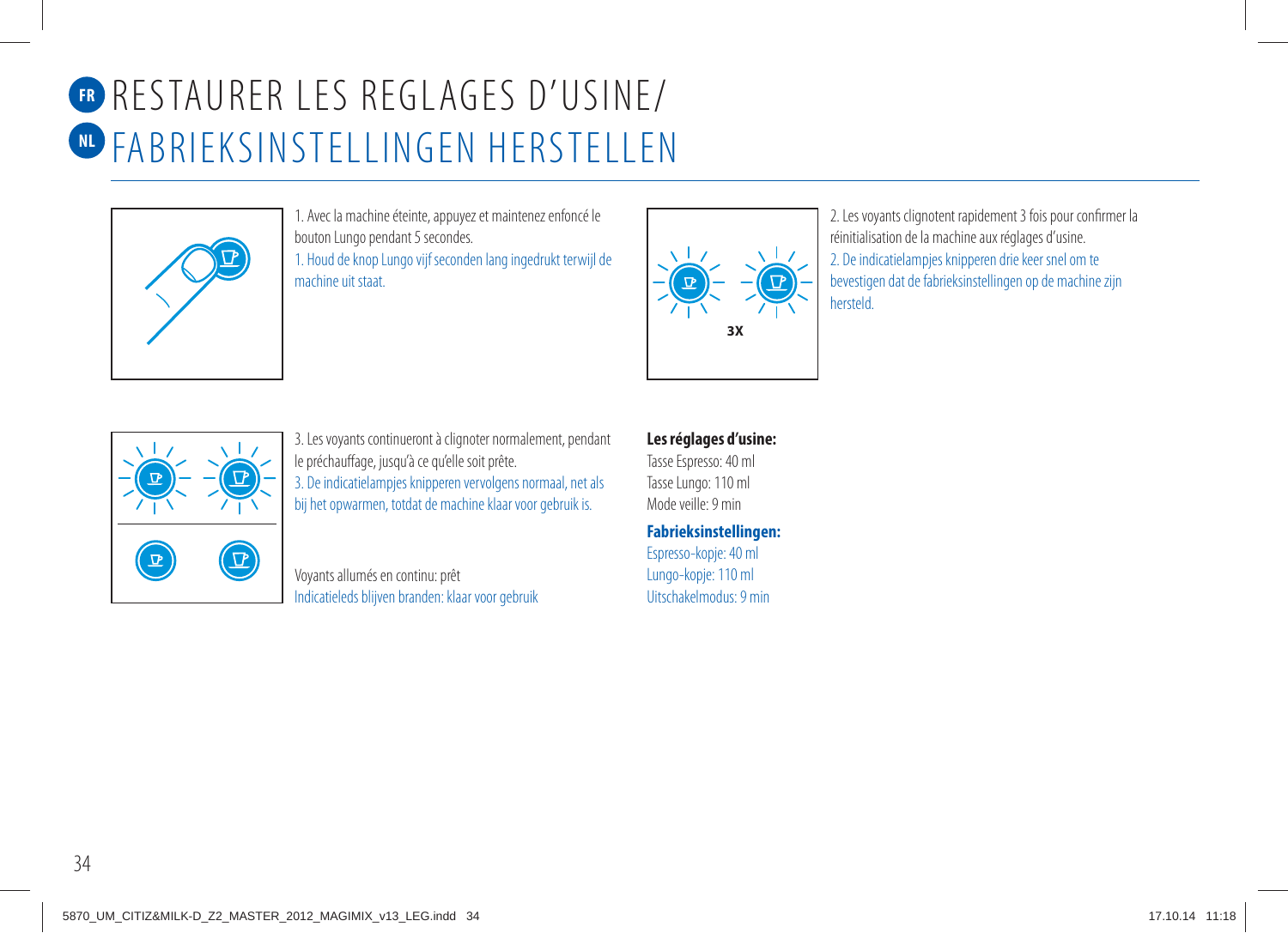### DFTARTRAGE/ ONTKALKING

### **REMARQUE: la durée approximative est de 15 minutes. OPMERKING: deze handeling duurt ongeveer vijftien minuten.**



1. Retirer la capsule et fermez le levier. 1. Verwijder de capsule en sluit de capsuleklem.



2. Videz le bac de récupération et le bac à capsules usagées. 2. Maak het lekbakje en het opvangbakje voor capsules leeg.



3. Remplir le réservoir d'eau avec 0.5 L d'eau potable et ajouter 1 liquide de détartrage Nespresso. 3. Vul het waterreservoir met 0.5 L drinkwater en voeg een zakje Nespresso ontkalkingsmiddel toe.



4. Placez un récipient (min. 1 litre de volume) sous la sortie café. 4. Plaats een opvangbak (min. 1 L) onder de koffie-uitloop.



5. Pour entrer dans le mode de détartrage, (machine allumée), appuyez simultanément sur les boutons Espresso et Lungo pendant 3 secondes. 5. U start de ontkalkingsmodus door de knoppen Espresso en Lungo, terwijl de machine is ingeschakeld, 3 seconden lang tegelijk in te drukken.

7. Remplir le réservoir d'eau avec la solution de détartrage usagée recueillie dans le récipient et répétez l'étape 4 et 6. 7. Vul het waterreservoir nogmaals met de gebruikte onkalkingsoplossing die u hebt opgevangen en herhaal de stappen 4 en 6.

Les deux voyants clignotent. Beide indicatielampjes knipperen.

8. Vider et rincer le réservoir d'eau. Remplissez avec de l'eau potable. 8. Maak het waterreservoir leeg en spoel na. Vul met drinkwater.



6. Appuyez sur le bouton Lungo et attendre que le réservoir d'eau soit vide. 6. Druk op de Lungo-knop en wacht totdat het waterreservoir leeg is.





**FR**

**NL**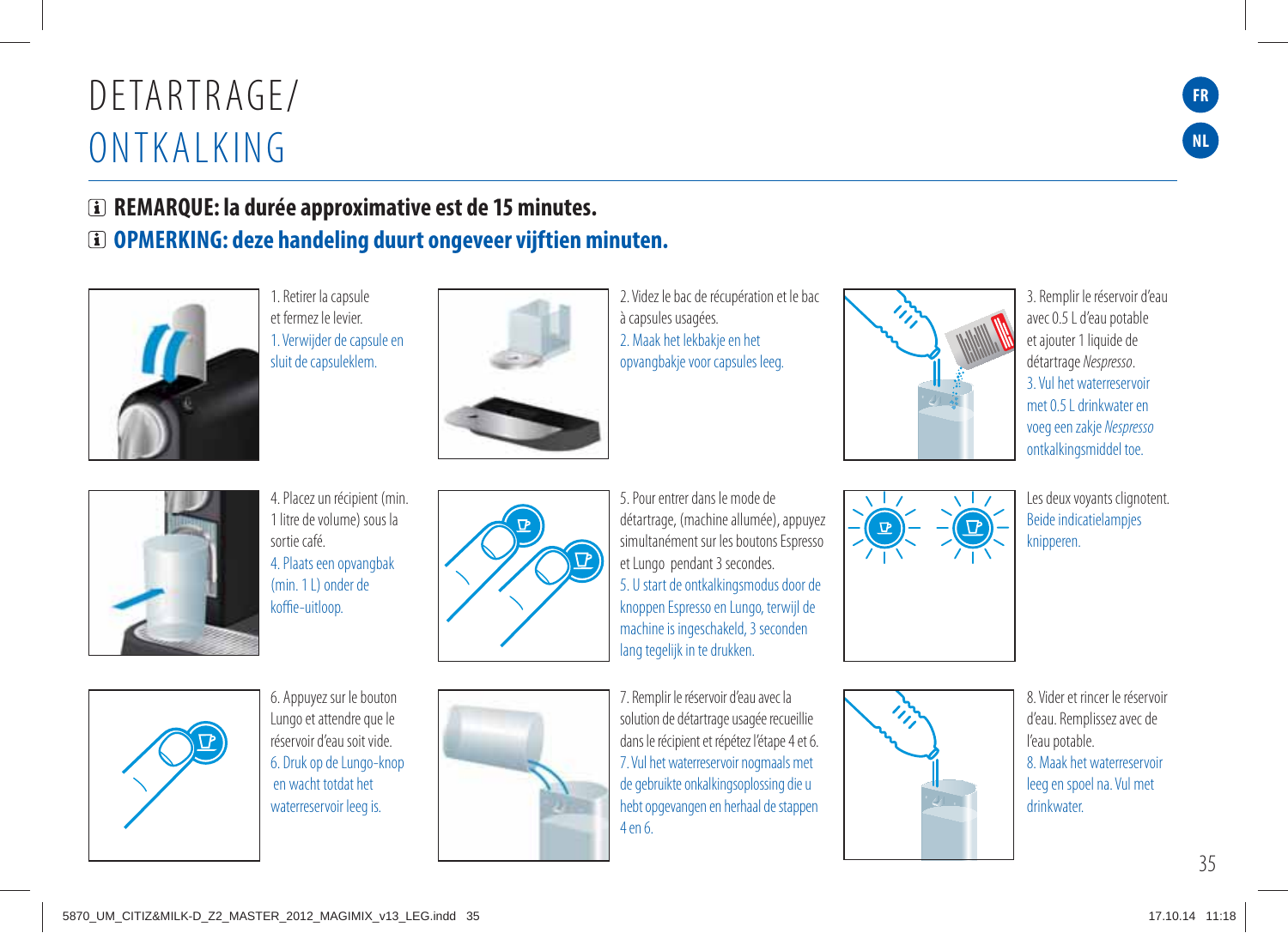9. Lorsque vous êtes prêt, répétez l'étape 4 et 6 puis rincer la machine. 9. Herhaal als u klaar bent de stappen 4 en 6 om de machine na te spoelen.



10. Pour quitter le mode de détartrage, appuyez simultanément sur les boutons Espresso et Lungo pendant 3 secondes 10. Druk drie seconden lang de knoppen Espresso en Lungo tegelijk in om de ontkalkingsmodus af te sluiten.

11. La machine est maintenant prête à l'emploi. 11. De machine is nu klaar voor gebruik.

**AVERTISSEMENT:** la solution de détartrage peut être nocive. Évitez le contact avec les yeux, la peau et les surfaces. Nous préconisons le kit de détartrage Nespresso disponible auprès du Club Nespresso, dans la mesure où il est spécialement adapté à votre machine. Attention à ne pas utiliser d'autres produits (du type vinaigre), qui laisserait un goût au café et pourrait endommager la machine. Sur la base de la dureté de l'eau, le tableau suivant vous indiquera la fréquence de détartrage requise pour une performance optimale de votre machine. Pour tout renseignement complémentaire sur le détartrage, veuillez contacter votre Club Nespresso.

**ALET OP:** de ontkalkingsoplossing kan gevaarlijk zijn voor uw gezondheid. Vermijd contact met de ogen, de huid en materialen/oppervlakken. We adviseren de Nespresso ontkalkingssets die verkrijgbaar zijn via de Nespresso Club te gebruiken, aangezien deze specifiek gemaakt zijn voor uw machine. Gebruik geen andere producten (zoals azijn) die de smaak van uw koffie negatief beïnvloeden. In de onderstaande tabel staat aangegeven hoe vaak u uw machine moet ontkalken voor optimale prestaties - intervallen zijn gebaseerd op de hardheid van het drinkwater. Voor eventuele aanvullende informatie over het ontkalken van uw machine kunt u contact opnemen met de Nespresso Club.

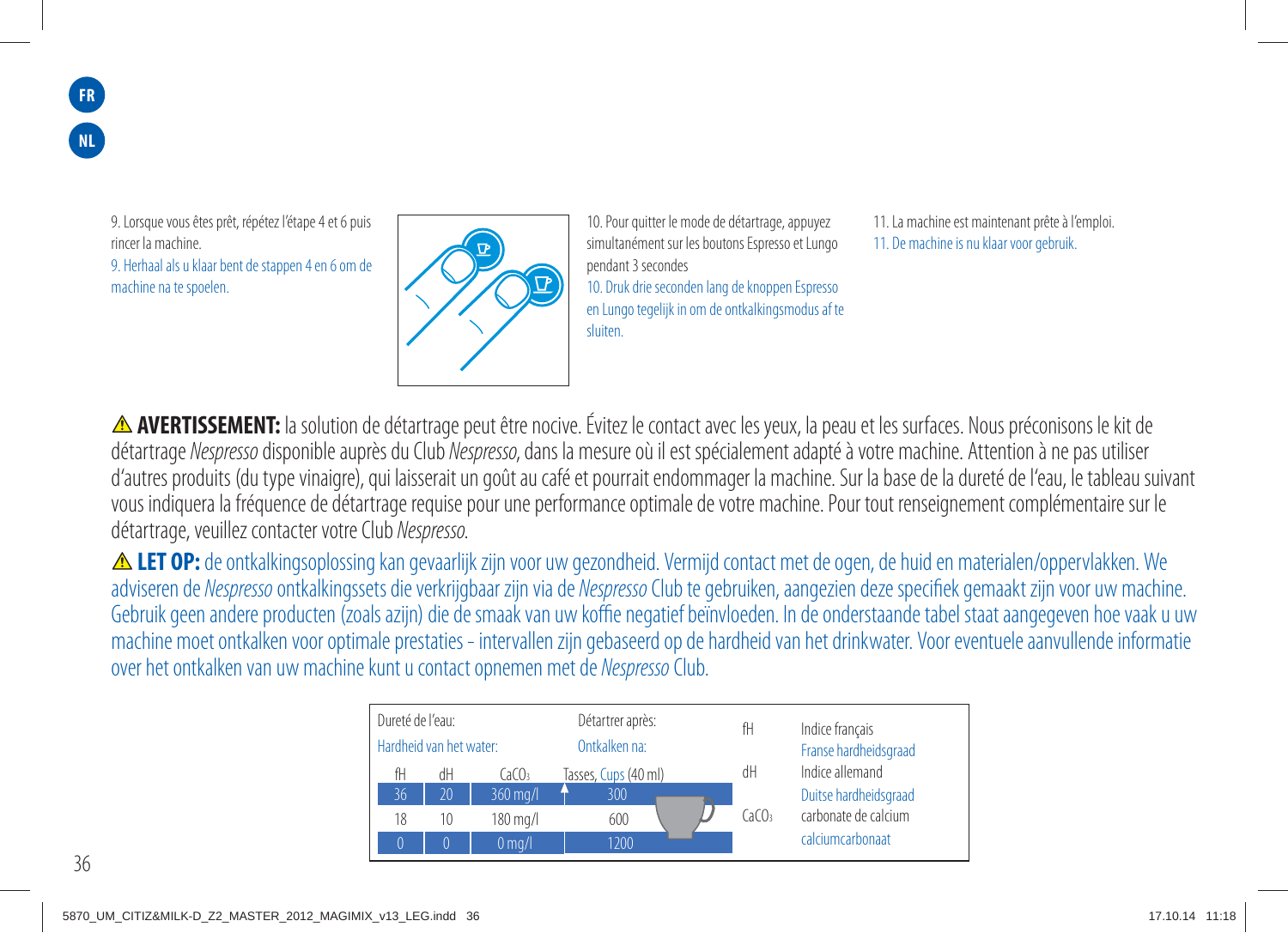# NFTTOYAGE/ REINIGEN

### **A** ATTENTION **Risque d'électrocution mortelle et d'incendie.**

Ne plongez jamais l'appareil ou une partie de celui-ci dans l'eau. Assurez-vous avoir débranché la machine avant de la nettoyer. Ne pas utiliser de détergent fort ou solvant. Ne pas utiliser d'objets tranchants, des brosses ou abrasifs tranchants.

Ne placez pas dans un lave-vaisselle.

### **A** WAARSCHUWING **Risico van elektrische schokken en brand.**

Dompel de machine nooit geheel of gedeeltelijk in water.

Trek de stekker van de machine uit het stopcontact voordat u deze gaat reinigen. Gebruik geen agressieve schoonmaakmiddelen of oplosmiddelen voor de reiniging van de machine.

Gebruik geen scherpe voorwerpen, borstels of puntige schuurmiddelen. De machine mag niet in de vaatwasser worden gereinigd.



Nettoyez la sortie du café régulièrement avec un chiffon doux et humide. Reinig de koffie-uitloop regelmatig met een zachte, vochtige doek.



L'unité de maintenance peut être retirée en pièces détachées pour un nettoyage facile. De onderhoudsgroep is in onderdelen van de machine te verwijderen, waardoor de reiniging erg makkelijk is.

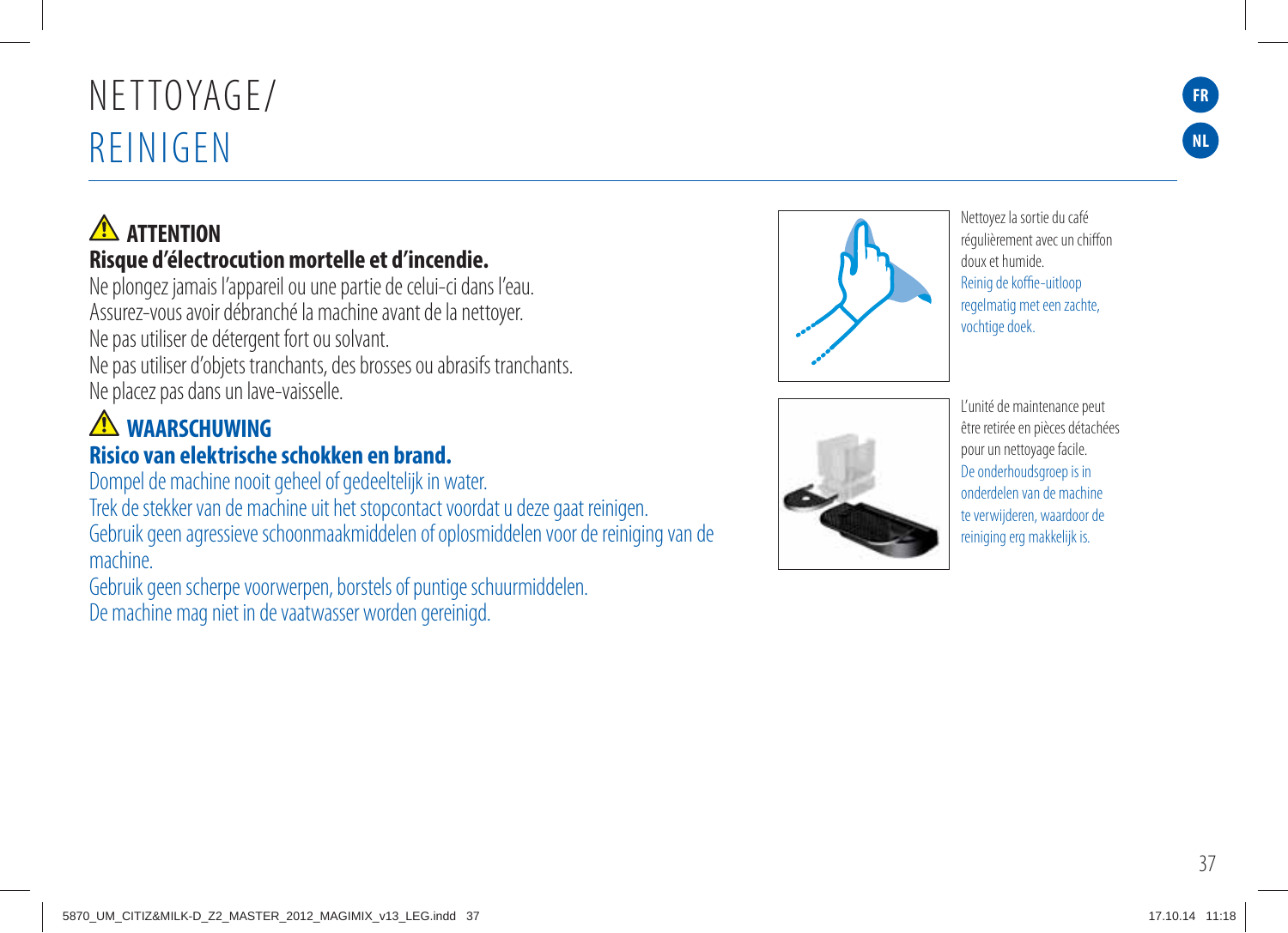

| Pas de voyant lumineux.                                                                         | → Vérifier l'alimentation secteur, la prise, la tension et le fusible. En cas de problèmes, appeler le Club Nespresso.                                                                                                                    |
|-------------------------------------------------------------------------------------------------|-------------------------------------------------------------------------------------------------------------------------------------------------------------------------------------------------------------------------------------------|
| Pas de café, pas d'eau.                                                                         | → Première utilisation: rincer la machine à l'eau chaude (max. 55°C) conformément aux instructions<br>de la page 29.<br>→ Le réservoir d'eau est vide. Remplir le réservoir d'eau.<br>> Détartrer si nécessaire; voir section Détartrage. |
| Le café s'écoule très lentement.                                                                | > La vitesse d'écoulement dépend du type de café.<br>> Détartrer si nécessaire ; voir section Détartrage.                                                                                                                                 |
| Le café n'est pas assez chaud.                                                                  | $\rightarrow$ Préchauffer la tasse.<br>→ Détartrer si nécessaire.                                                                                                                                                                         |
| Fuite dans la zone des capsules (de l'eau dans le réservoir à capsules).                        | → Positionner la capsule correctement. Si la fuite persiste, appeler le Club Nespresso.                                                                                                                                                   |
| Clignotement à intervalles irréguliers.                                                         | > Envoyer l'appareil en réparation ou appeler le Club Nespresso.                                                                                                                                                                          |
| Il n'y a pas de café, seulement de l'eau qui s'égoutte<br>(malgré qu'une capsule soit insérée). | Sen cas de problème, appelez le Nespresso Club.                                                                                                                                                                                           |
| L'Aeroccino ne démarre pas.                                                                     | → Vérifiez que le réservoir à lait est positionné correctement sur une base propre, Vérifiez que le fouet est bien<br>attaché au pot correctement.                                                                                        |
| La qualité de la mousse de lait laisse à désirer.                                               | → Vérifiez que vous utilisez du lait entier ou demi écrémé à une température réfrigérée (environ 4-6°C). Vérifiez<br>que vous utilisez le fouet approprié, et que le réservoir à lait est propre.                                         |
| Le bouton rouge clignote.                                                                       | → a) L'appareil est trop chaud/le réservoir à lait est trop chaud. Rincez le sous l'eau froide b) Le fouet n'est pas en place<br>c) Il n'y a pas assez de lait. Remplissez le réservoir à lait jusqu'à l'un des deux niveaux «max».       |
| Le lait déborde.                                                                                | → Vérifiez que vous utilisez le fouet approprié, et vérifiez l'indication de niveau correspondant.                                                                                                                                        |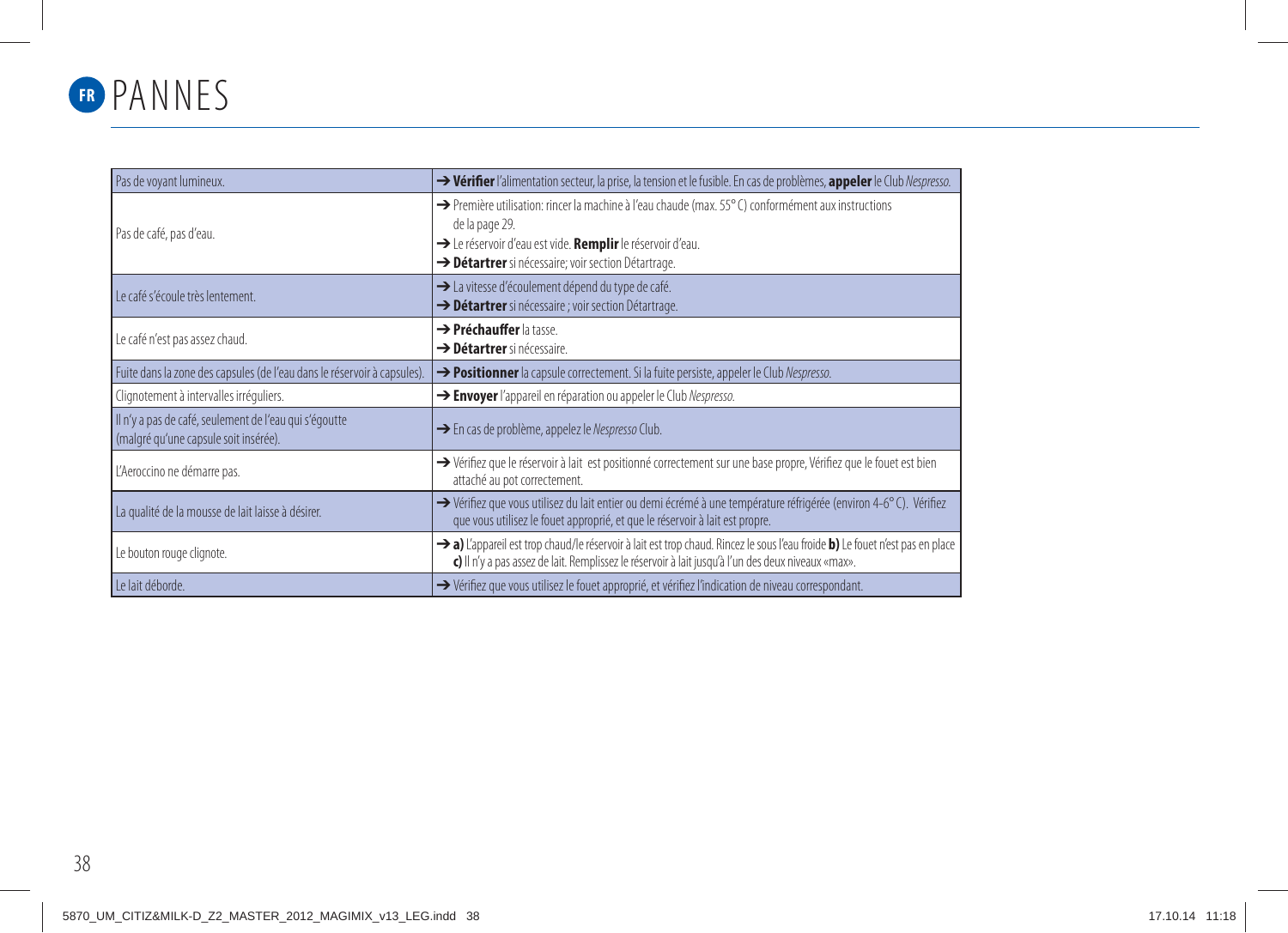### STORINGEN

| Controlelampje brandt niet.                                              | → Controleer de hoofdkabel, de stekker, de netspanning en de zekering. Mocht u problemen ondervinden,<br>neem dan telefonisch contact op met de Nespresso Club.                                             |
|--------------------------------------------------------------------------|-------------------------------------------------------------------------------------------------------------------------------------------------------------------------------------------------------------|
| Geen koffie, geen water.                                                 | → Eerste gebruik: spoel machine met warm water max. 55° C volgens instructies op pagina 29.<br>Arr Het waterreservoir is leeg. Vul het waterreservoir.<br>> Ontkalk indien nodig, zie hoofdstuk Ontkalking. |
| De koffie loopt heel traag uit de machine.                               | $\rightarrow$ De doorloopsnelheid hangt af van de koffiesoort.<br>> Ontkalk indien nodig, zie hoofdstuk Ontkalking.                                                                                         |
| De koffie is niet warm genoeg.                                           | $\rightarrow$ Verwarm het kopje voor.<br>$\rightarrow$ Ontkalk indien nodig.                                                                                                                                |
| Het water lekt weg langs de capsules (water in de bak met capsules).     | > Plaats de bak op de juiste manier. In geval van lekkage, neem telefonisch contact op met de Nespresso Club.                                                                                               |
| Het controlelampje knippert onregelmatig.                                | A Laat de machine repareren of neem telefonisch contact op met de Nespresso Club.                                                                                                                           |
| Geen koffie, er komt alleen water uit<br>(ondanks de ingezette capsule). | → Neem telefonisch contact op met de Nespresso Club bij problemen.                                                                                                                                          |
| Aeroccino start niet.                                                    | > Zorg ervoor dat u de beker juist en op een schone voet plaatst. Zorg ervoor dat u de klopper juist in de beker<br>plaatst.                                                                                |
| De kwaliteit van het melkschuim is niet goed.                            | → Gebruik gekoelde volle of halfvolle melk met een temperatuur van ongeveer 4 tot 6°C. Zorg ervoor dat u de<br>juiste klopper gebruikt en dat de beker schoon is.                                           |
| De rode knop knippert.                                                   | > a) het apparaat is te warm. Spoel deze af onder koud water. b) De klopper ontbreekt. c) Er zit niet voldoende<br>melk in. Vul de melkopschuimer tot een van de beide 'max'-niveaus.                       |
| De melk overstroomt.                                                     | → Zorg ervoor dat u de juiste klopper gebruikt en controleer of u het juiste indicatieniveau hebt gebruikt.                                                                                                 |

**NL**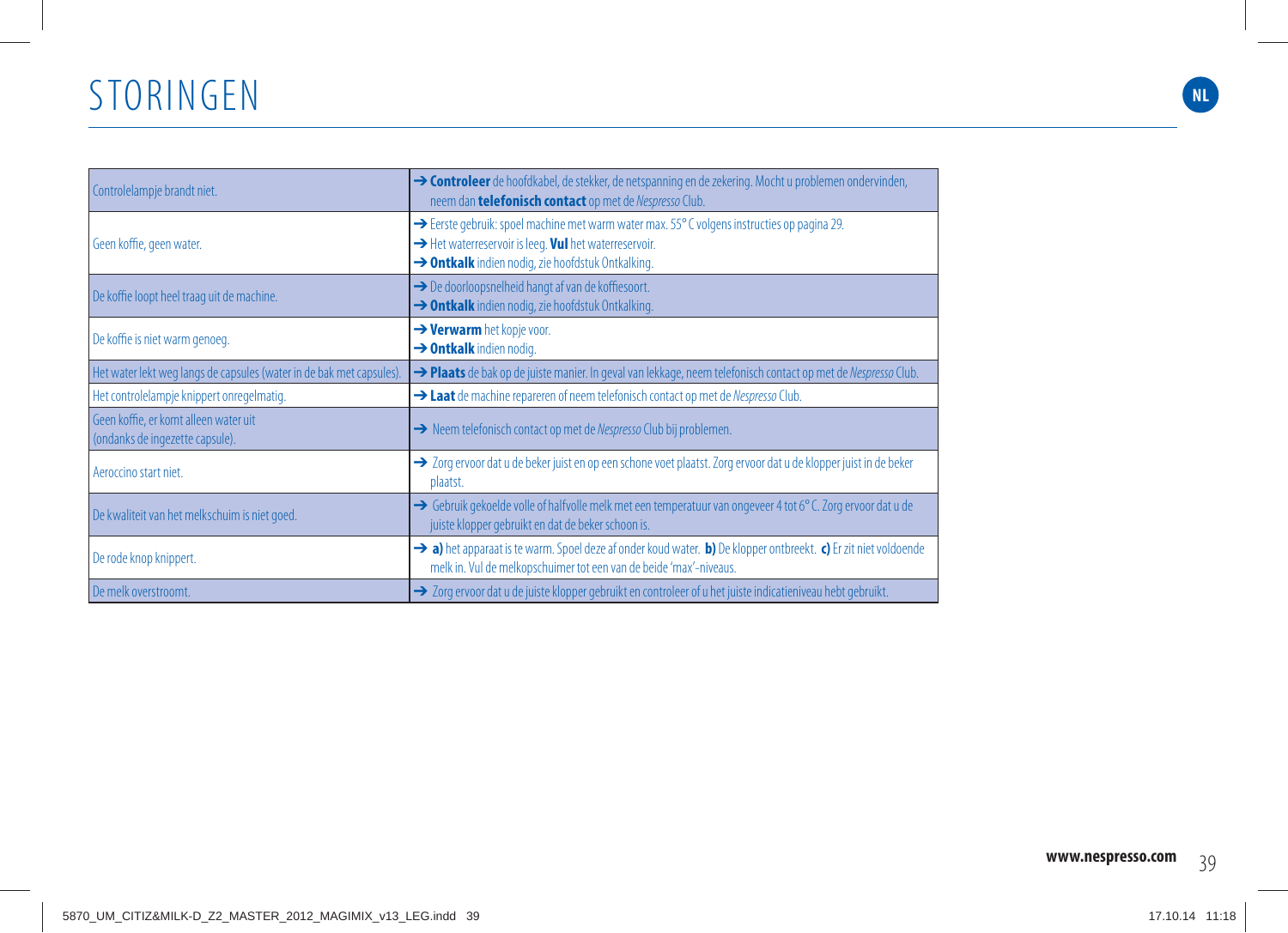# CONTACTER LE CLUB NESPRESSO/ **FR NL CONTACT OPNEMEN MET DE NESPRESSO CLUB**

Pour toute information supplémentaire, en cas de problème ou pour obtenir des conseils, appeler le Club Nespresso. Les coordonnées de votre Club Nespresso sont disponibles dans le dossier «Bienvenue chez Nespresso» dans la boîte de votre machine ou sur nespresso.com

Neem voor aanvullende informatie, bij problemen of voor advies contact op met de Nespresso Club.

De contactgegevens van uw dichtstbijzijnde Nespresso Club zijn opgenomen in de map 'Welkom in de Wereld van Nespresso' die u aantreft in de machineverpakking of zijn te vinden op de website www.nespresso.com

## RECYCLAGE ET PROTECTION DE L'ENVIRONNEMENT/ AFVOEREN EN MILIEUBESCHERMING

Cet appareil est conforme à la Directive de l'UE 2002/96/CE. Les matériaux d'emballage et l'appareil contiennent des matières recyclables. Votre appareil contient des matériaux valorisables qui peuvent être récupérés ou recyclés. Le tri des matériaux en différentes catégories facilite le recyclage des matières premières valorisables. Déposer l'appareil à un point de collecte. Pour obtenir des renseignements sur le recyclage, contacter les autorités locales.

Dit apparaat voldoet aan de voorschriften van de EU Richtlijn 2002/96/EC. Bij de productie van verpakking en machine wordt gebruik gemaakt van recyclebare materialen. Uw machine is samengesteld uit waardevolle materialen, die aan het einde van de levensduur geschikt zijn voor hergebruik of recycling. Door selectieve scheiding van restafval draagt u bij aan een beter hergebruik van waardevolle grondstoffen. Lever uw oude machine in bij een inzamelpunt voor huishoudelijke apparaten of bij uw milieupark. Uw gemeente informeert u graag over de verschillende mogelijkheden van afvalinzameling.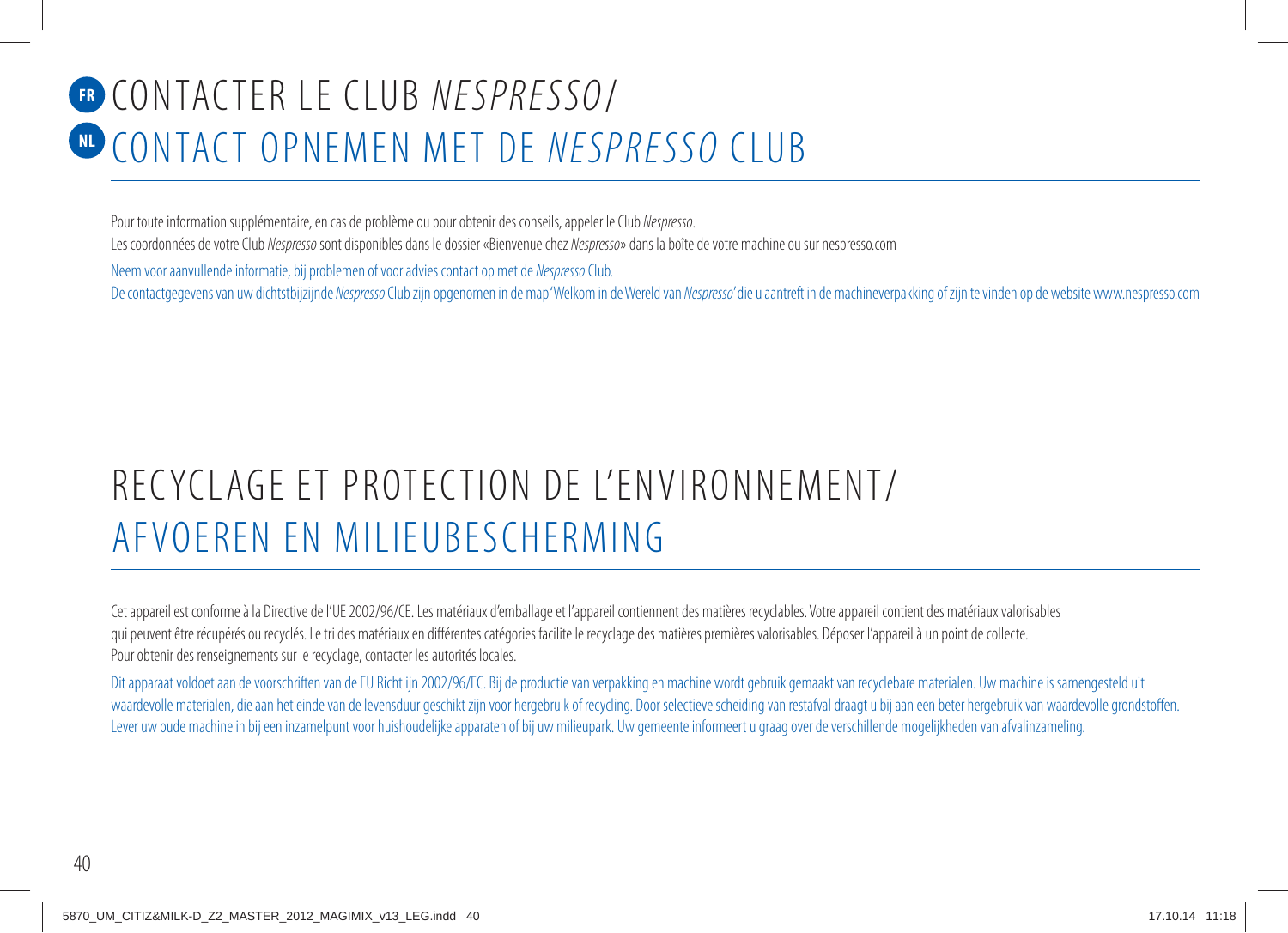### E CO L A B O R AT I O N: E CO L A B O R AT I O N.CO M/ ECOLABORATION: ECOLABORATION.COM

Nous nous engageons à acheter du café de qualité supérieure, produit dans le respect de l'environnement et des cultivateurs. Depuis 2003, nous collaborons avec l'organisation Rainforest Alliance pour mettre en oeuvre notre Programme Nespresso AAA Sustainable Quality™. Nous avons choisi l'aluminium comme matériau d'emballage de nos capsules car il protège la saveur et les arômes de nos Grands Crus Nespresso. L'aluminium se recycle par ailleurs à l'infini, sans perdre aucune de ses qualités. Nespresso s'est toujours engagé à concevoir et fabriquer des appareils qui allient innovation, performance et convivialité. Désormais, nous intégrons des caractéristiques écologiques à la conception de nos nouvelles gammes de machines.

Wij verplichten ons ertoe koffie in te kopen van de hoogste kwaliteit, die geproduceerd wordt met respect voor het milieu en de leefgemeenschap van de boer.  $\frac{1}{2}$ Sinds 2003 werken we samen met de Rainforest Alliance aan de ontwikkeling van ons Nespresso AAA Sustainable Quality<sup>TM</sup> Program.

We kozen aluminium als grondstof voor het verpakkingsmateriaal van onze capsules, omdat het de koffie en de aroma's van de Nespresso Grands Crus beschermt en behoudt.  $\textcircled{\footnotesize{1}}$ Aluminium is daarnaast oneindig recyclebaar, zonder dat het zijn bijzondere eigenschappen verliest.

Nespresso zet zich in voor de ontwikkeling en de productie van innovatieve kwaliteitsmachines die gebruiksvriendelijk zijn.

Momenteel werken we aan de integratie van milieuvriendelijke voorzieningen in het design van onze nieuwe machines en die van de toekomst.

**FR**

**NL**

 $\sqrt{101}$ 

C

 $\circledR$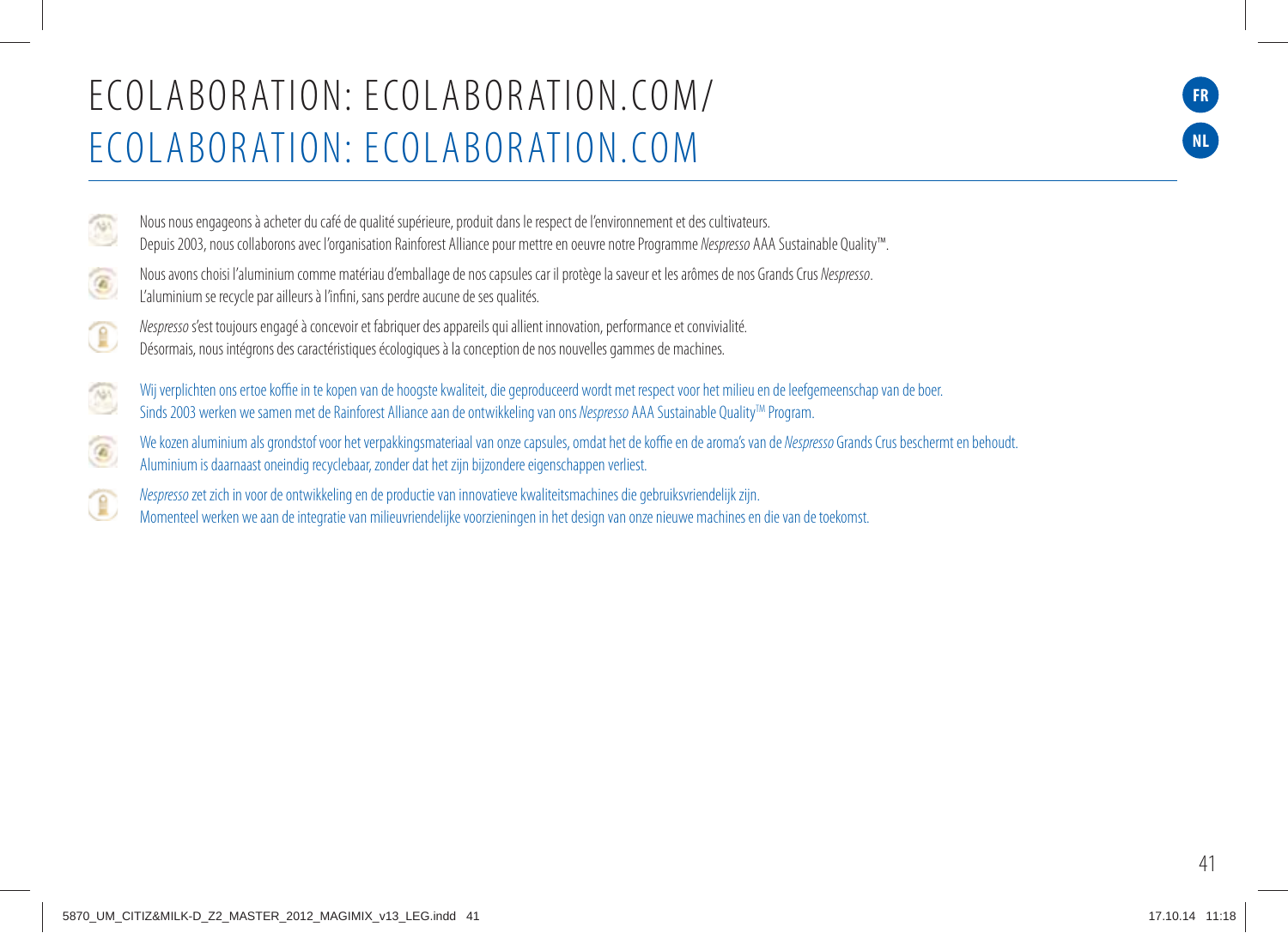# **ER GARANTIE LIMITÉE/** GARANTIE **NL**

**FRANCE.** Votre appareil est garanti pour une période de 3 ans pièces et 2 ans main d'œuvre à partir de la date d'achat. Les 2 premières années, Magimix réparera ou remplacera, à sa discrétion, tout produit défectueux, sans frais supplémentaires pour son propriétaire. La 3ème année Magimix prend à sa charge les pièces, la main d'œuvre est à la charge du propriétaire. **BELGIQUE.** Votre appareil est garanti pour une période de 2 ans pièces et main d'œuvre à partir de la date d'achat. Pendant cette période, Magimix réparera ou remplacera, à sa discrétion, tout produit défectueux, sans frais supplémentaires pour son propriétaire.

**FRANCE et BELGIQUE.** Pour bénéficier de la garantie, vous devez présenter la preuve d'achat originale. Cette garantie exclut les dommages résultant: de chute ou choc, d'un usage ou d'un entretien incorrect non conforme au mode d'emploi (en particulier: de l'absence de détartrage ou d'un détartrage non conforme), de la modification ou la réparation non autorisée du produit, d'événements extérieurs (incendie, inondation, ...), d'une usure normale, d'un usage professionnel. Les produits de remplacement ou les pièces réparées seront exclusivement garanties pour la part non expirée de la garantie initiale ou pendant six mois, la durée retenue étant la plus longue. Cette garantie est valable uniquement dans le pays d'achat ou dans d'autres pays où Magimix vend et entretient le même modèle, avec des spécifications techniques identiques. Sauf dans la mesure où cela est prévu par la législation en vigueur, les conditions de cette garantie limitée n'excluent, ni ne restreignent, ni ne modifient les droits légaux obligatoires relatifs à votre achat du produit voire y sont complémentaires.

**NL.** Vanaf de aankoopdatum verleent Magimix 2 jaar volledige garantie op voorkomende materiaal- en constructiefouten van het apparaat. Om van de garantie gebruik te kunnen maken dient u de aankoopbon voor te leggen. Deze garantie geldt niet voor schade als gevolg van: vallen of stoten, verkeerde behandeling die niet overeenkomstig met de gebruiksaanwijzingen is, onvoldoende zorg of reiniging, externe gebeurtenissen (brand, overstroming, enz.). De importeur kan, uitsluitend naar haar eigen keuze, het defecte apparaat of onderdelen vervangen of repareren. Toepassing van deze garantie kan in geen geval aanspraak geven op schadevergoeding. De toepassing van de garantie brengt geen verlenging van de garantieperiode met zich mee. Deze garantie is alleen van toepassing voor producten gekocht en gebruikt in Nederland. Het transport van het apparaat naar een Klantenservice of een winkel is voor rekening van de eigenaar. Voor alle service inzake Magimix Nespresso verzoeken wij u 24/7 contact op te nemen met de Nespresso Club Service via het gratis 0800- nummer 0800 022 23 20 of per gratis fax 0800 329 63 77.

#### **B.** Vanaf de aankoopdatum heeft u 2 jaar garantie op de onderdelen en op het arbeidsloon van het apparaat.

Van deze garantie is uitgesloten, schade tengevolge van: vallen of stoten, verkeerde behandeling, niet overeenkomstig de gebruiksaanwiizing, reparatie uitgevoerd door onbevoegde personen, onvoldoende onderhoud of reiniging, externe gebeurtenissen (brand, overstroming enz.), beroepsmatig gebruik. Om van de garantie gebruik te kunnen maken dient u de aankoopbon voor te leggen. De importeur kan, uitsluitend naar haar eigen keuze, het defecte apparaat of onderdelen vervangen of repareren. Toepassing van deze garantie kan in geen geval aanspraak geven op schadevergoeding. De toepassing van de garantie brengt geen verlenging van de garantieperiode met zich mee. Deze garantie is alleen van toepassing voor producten gekocht en gebruikt in België. Het transport van het apparaat naar een Klantenservice of een winkel is voor rekening van de eigenaar.